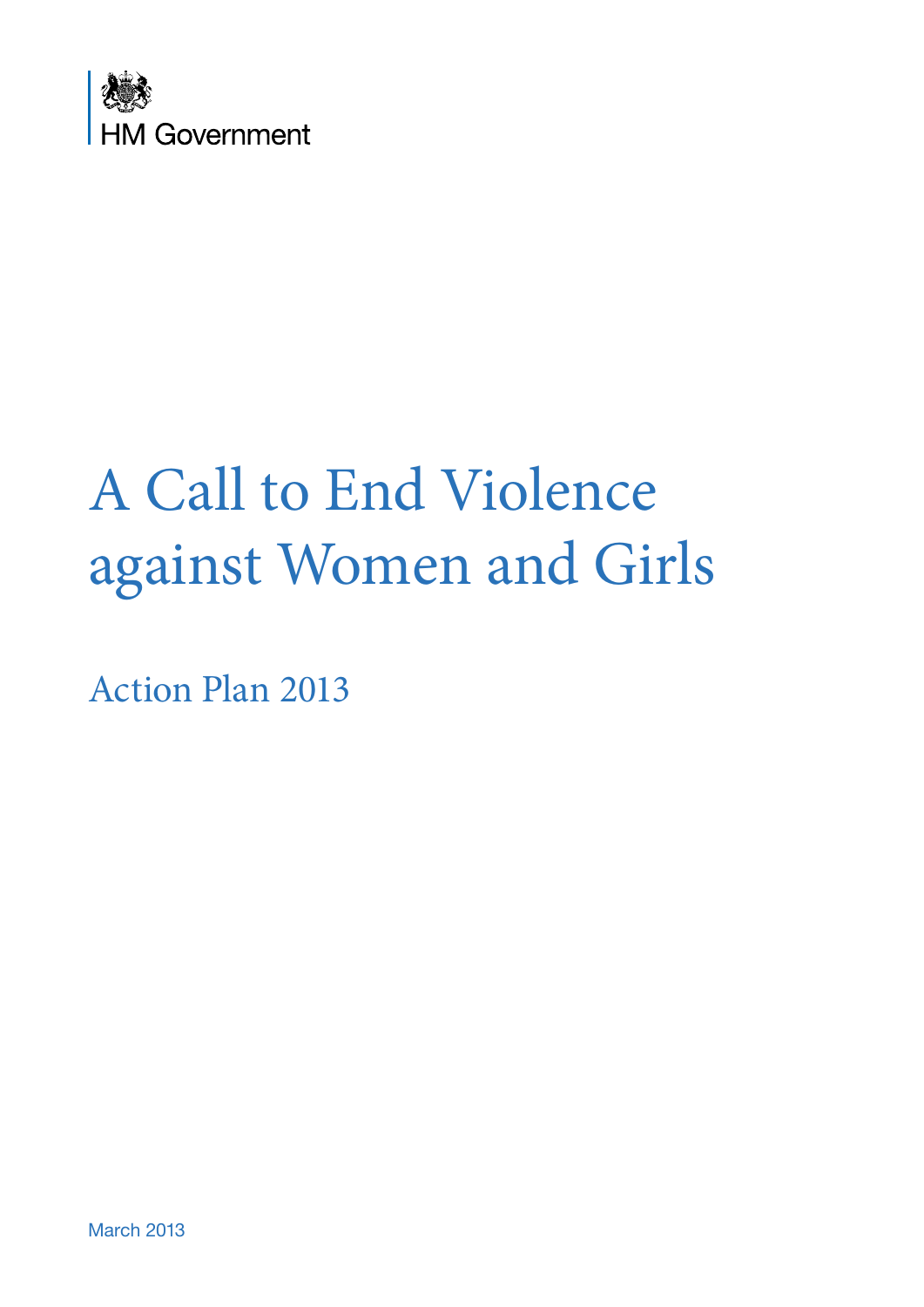## **Contents**

| Justice outcomes and risk reduction 38    |
|-------------------------------------------|
| Annex A - Summary of closed actions  47   |
| Annex B - Wider Government initiatives 58 |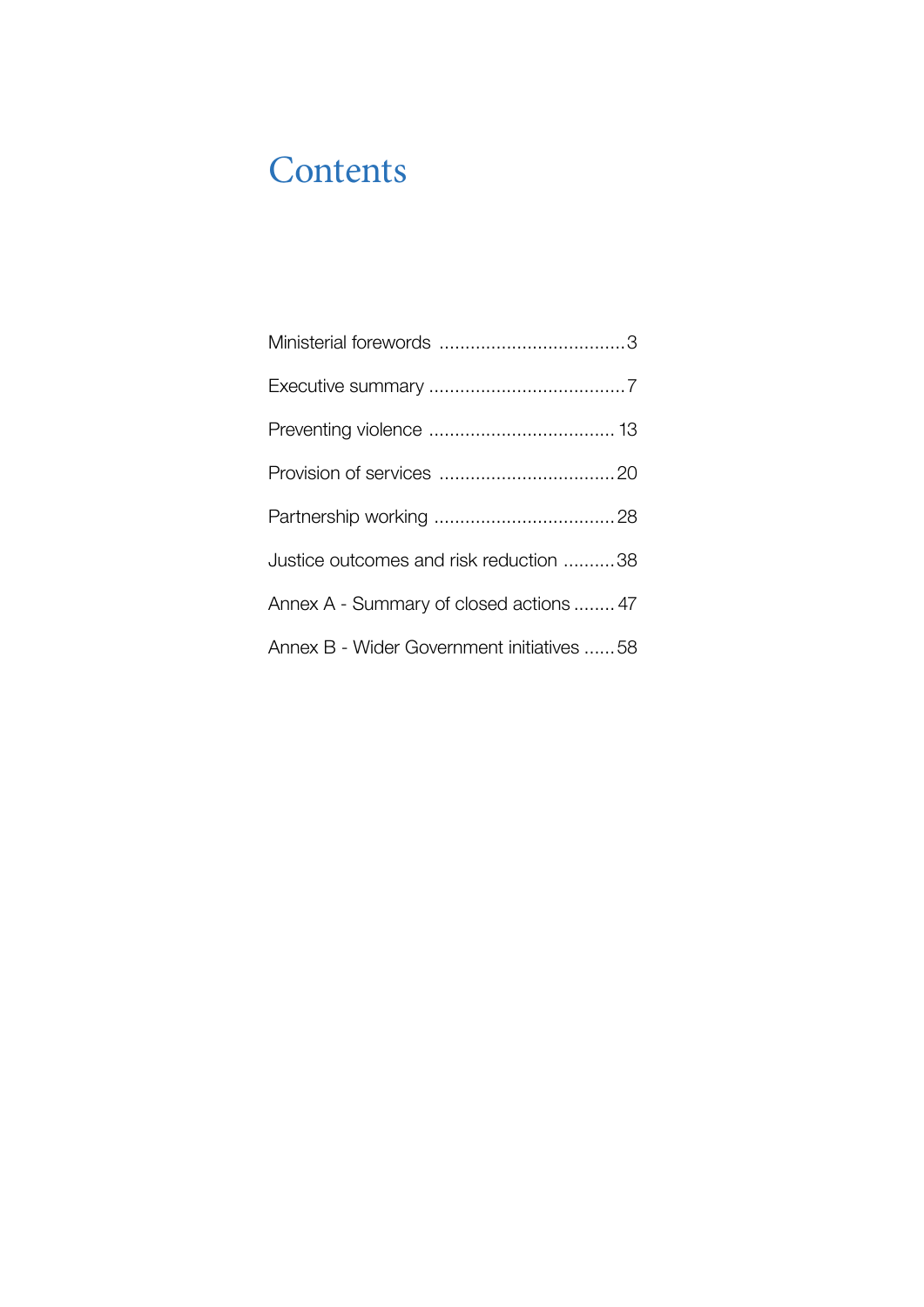## Ministerial foreword by the Home Secretary



Two and a half years ago, I set out this Government's strategy to tackle violence against women and girls. I am proud of the progress we have made across Government to prevent harm, bring perpetrators to justice and support victims.

Over the last year, we have continued our core funding of nearly £40 million, protected until 2015, to support specialist domestic and sexual violence services. We have continued to innovate to break the cycle of violence and piloted new ways of protecting the victims of domestic violence. We have introduced two new stalking offences and announced plans to criminalise forced marriage. We have invested in changing attitudes and behaviours, by launching successful prevention campaigns to tackle rape and relationship abuse amongst teenagers. And we have continued to ensure victims of sexual violence have the support they need by funding new rape crisis centres in areas where victims could not previously access expert help.

Progress is being made. The latest figures from the 2011/12 Crime Survey for England and Wales show that the levels of domestic abuse experienced in the last year are lower than they were in the 2004/05 survey<sup>1</sup>. Last year saw the highest Crown Prosecution Service conviction rate for rape since recording began, and for those offenders given a custodial sentence for rape, the average length in 2011 was over eight and half years – an increase of nearly 21 months since 2005.<sup>2</sup>

<sup>1</sup> Statistical bulletin: Focus on: Violent Crime and Sexual Offences, 2011/12.

<sup>2</sup> An overview of sexual offending in England and Wales, 10 January 2013.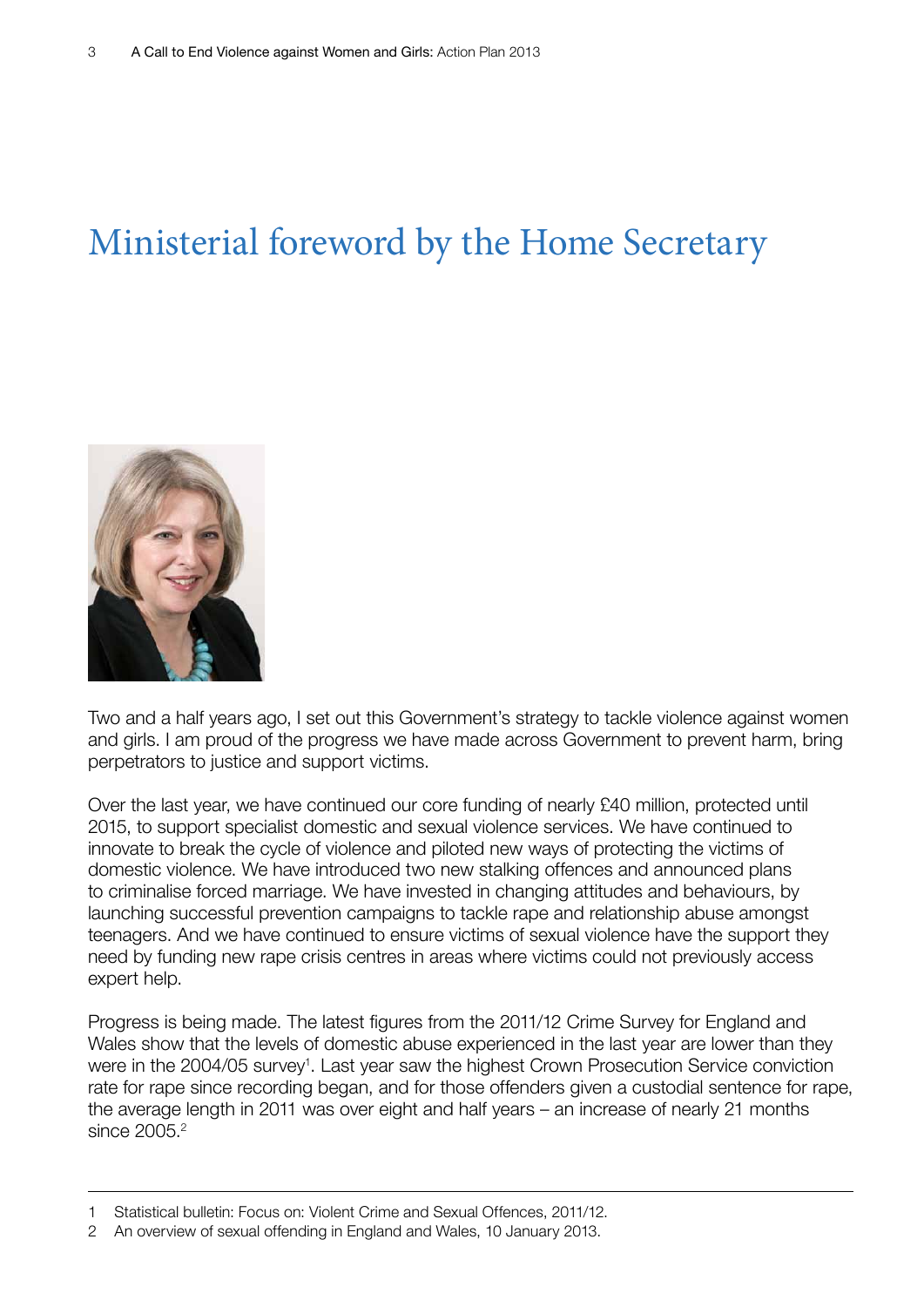However, last year around 1.2 million women were victims of domestic abuse and around 400,000 were victims of sexual assault<sup>3</sup>. Continued low reporting rates for rape and sexual violence show why we need to do more to encourage people to come forward and report these crimes, so that perpetrators can be punished. The events of the last year – the exposure of a number of historic abuse cases, and some of our most vulnerable girls groomed and exploited by predatory, organised groups – make it clear that there is still much to do.

This updated Action Plan sets out not only what we have done, but what more we will do – including how we will tackle new and emerging issues. I am increasingly concerned about mobile phone and digital technology being used by children to view graphic material. And I am worried by reports about young girls feeling pressurised to take indecent images of themselves, which others – their peers and predatory adults – then use to coerce and control them.

I am determined to see continued reductions in domestic and sexual violence. But I am also determined to see a society where abuse is no longer tolerated, where all businesses and organisations offer support to those who may be victims, where those affected by domestic or sexual violence feel confident in coming forward to report their experiences and are fully supported for doing so, where female genital mutilation and forced marriage are no longer practiced, and where the criminal justice system rightly punishes those who would abuse and blight the lives of others.

Violence against women and girls is not a problem that can be solved by Government alone. Indeed, the progress that we have made so far would not have been possible without the tireless passion and commitment of frontline professionals, campaigners and charities throughout England and Wales. We will continue to help bring together frontline professionals and those who commission services at a local level.

Our commitment to tackle this issue also goes well beyond England and Wales. We are determined to support and challenge other countries to ensure they support and protect women from harm. The announcement of the Foreign Secretary's Preventing Sexual Violence in Conflict Initiative and the Department for International Development's Violence Against Women and Girls Research and Innovation Fund shows how seriously we take this responsibility.

We need all parts of the system, criminal justice, education, health, housing and benefits to work together to identify, protect and support victims and bring perpetrators to justice. This plan sets out a renewed focus on coordinating Government activity internationally, nationally and locally.

By working together, we can end violence against women and girls.

Right Honourable Theresa May MP Home Secretary

<sup>3</sup> Statistical bulletin: Focus on: Violent Crime and Sexual Offences, 2011/12.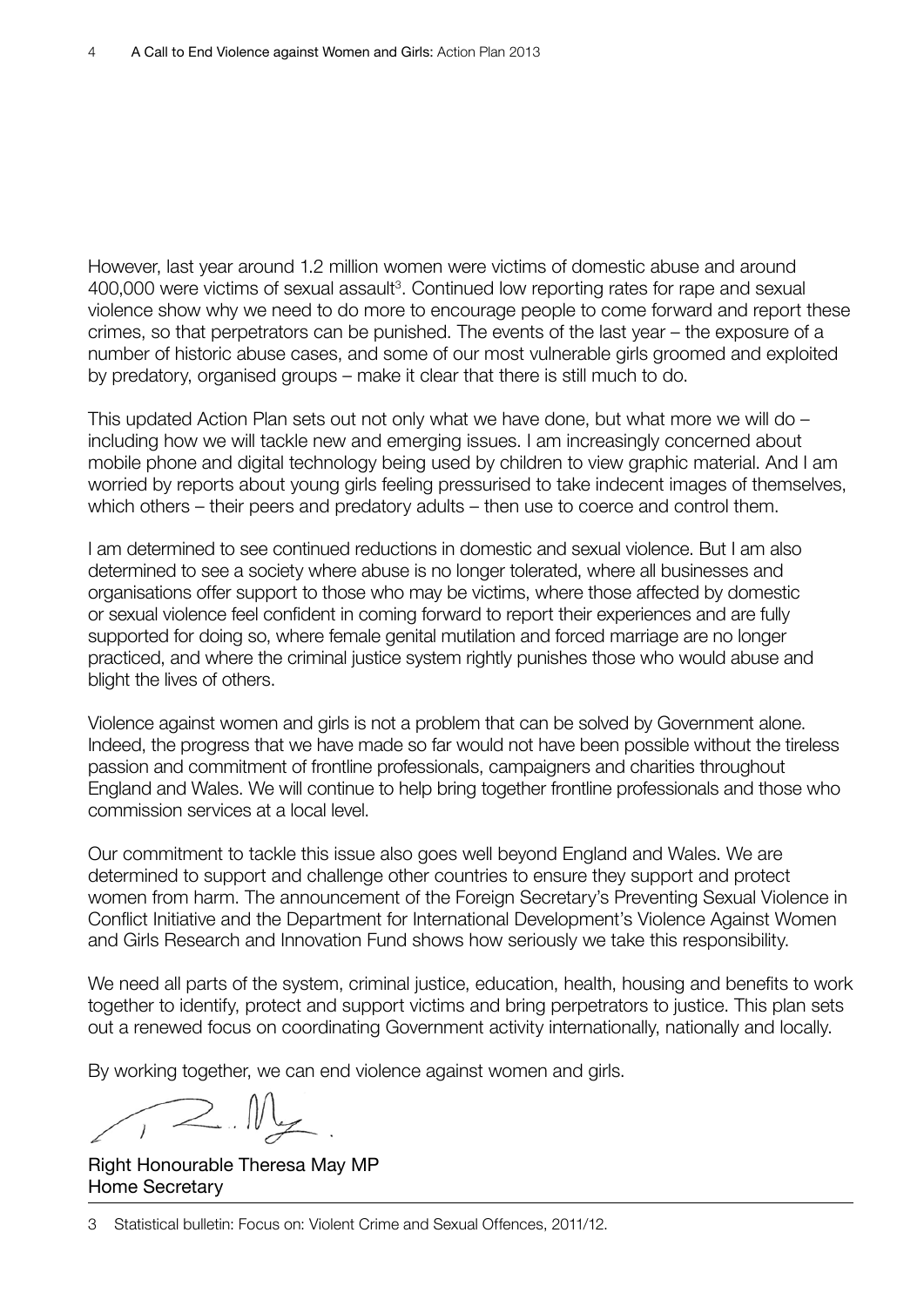# Ministerial foreword by the Minister for Crime Prevention



In my lifetime, the role of women and girls in British society has been transformed. Both legally and culturally, women today have more freedom and control than ever before. However, the scale of violence against women and girls in England and Wales shows that inequalities continue and that many women are still living in fear, or suffering the consequences of violence.

As Minister for Crime Prevention, I am committed to ending this violence and enabling women and girls to live their lives in safety and freedom. I will focus national activity on the areas where we can have the most impact: tackling the underlying attitudes that foster gender-based violence and innovating to address old problems in a new way.

Although the majority of people in England and Wales recognise that violence against women and girls is always wrong, sadly this view is not universal. We know that certain communities consider harmful practices, such as forced marriage and female genital mutilation, to be justifiable traditions, rather than abuse. This is unacceptable in a modern, equal society. I am committed to challenging attitudes and working with communities to address these issues.

I am also determined to engage more with men and boys: to empower them to get involved, and help them see that their mothers, sisters and wives could be victims unless we do more to stop this violence. We cannot tackle a problem of this scale without involving the whole of our society in its solution.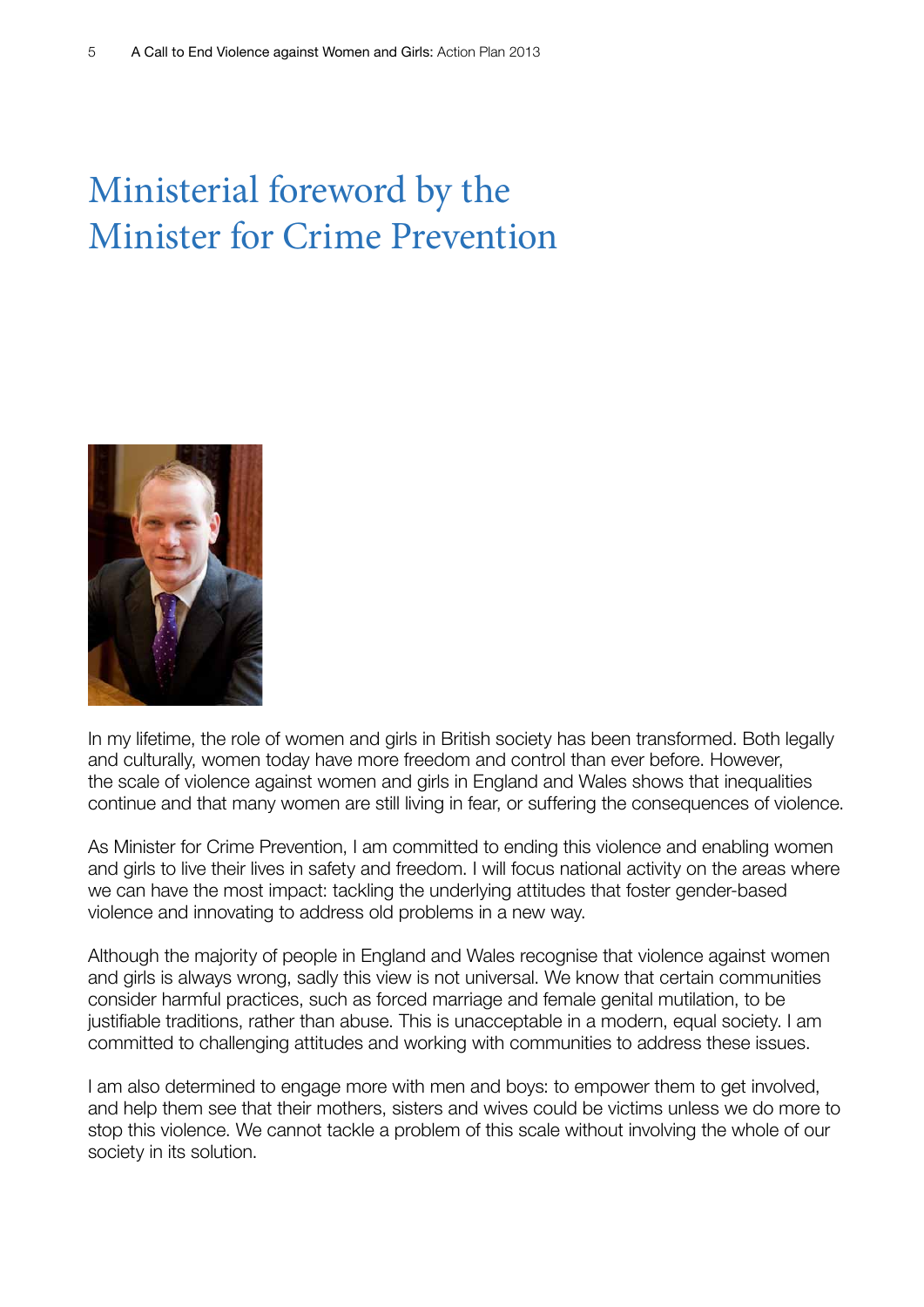But I also want to be clear – men and boys can also be victims of violence and this Action Plan is aimed at helping them as well.

Finally, critically, this Action Plan recognises that to fully protect victims we must address the behaviour of perpetrators. This renewed focus will help professionals identify abusers and stop the cycle of violence.

By working together, we can end violence against women and girls.

 $J_{\longleftarrow}$  to  $J_{\longleftarrow}$ 

Jeremy Browne MP Minister for Crime Prevention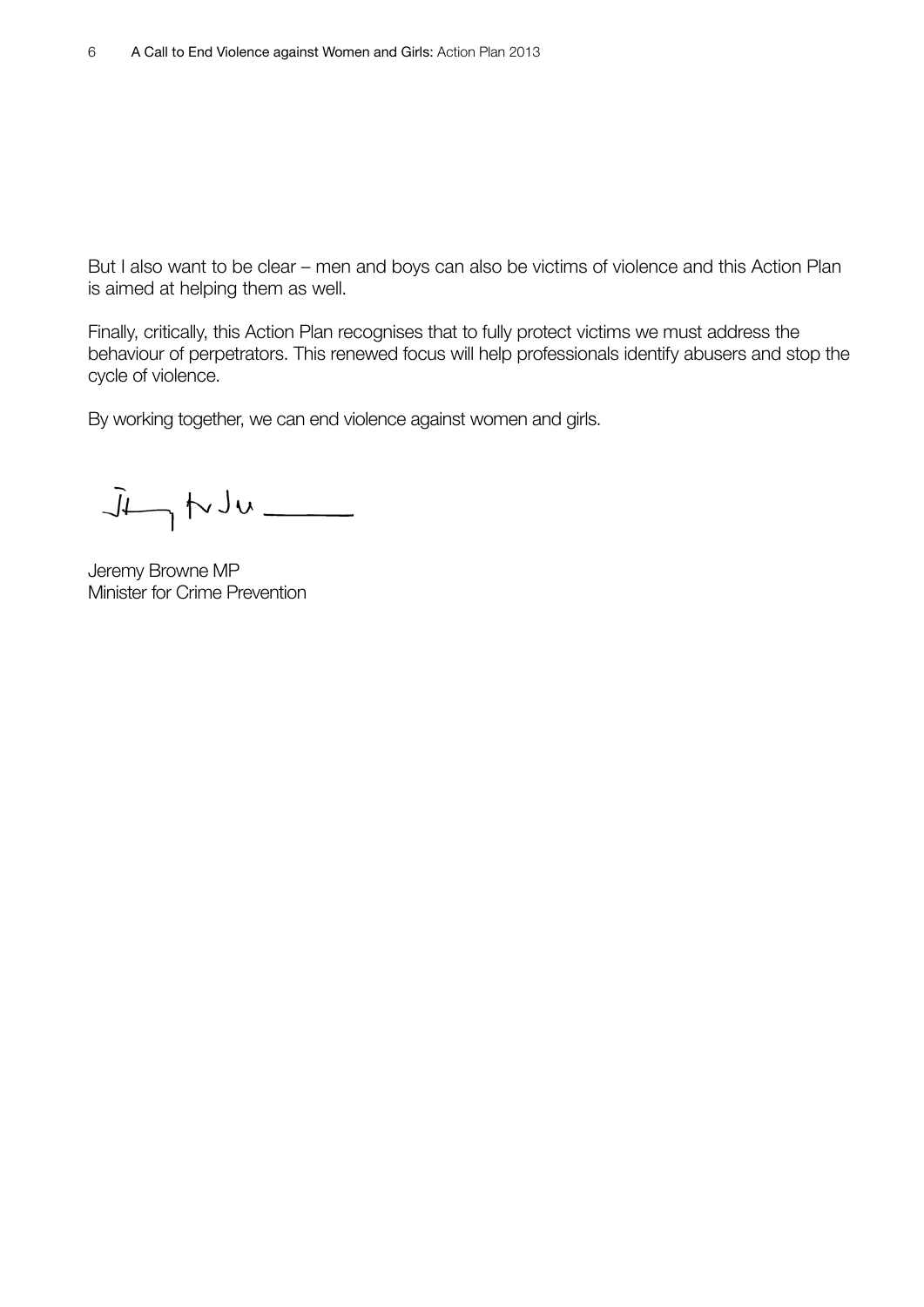### Executive summary

#### Our vision

In November 2010, the Government set out its vision and ambition to tackle the blight of domestic and sexual violence in 'A Call to End Violence against Women and Girls'. In March 2011, we published 88 supporting actions for taking that strategy forward, alongside a full response to Baroness Stern's review into the way rape complaints were handled. Recognising that tackling violence against women and girls requires a sustained, robust and dynamic cross-Government approach, the Action Plan was updated in March 2012 with a commitment to review again by March 2013.

#### Progress over the last year

More than 40 of the 100 actions in the March 2012 Action Plan have been closed, and we have made significant progress on the remainder. Our approach has benefitted from:

- Clear strategic objectives focused on prevention, provision of services, partnership working, justice outcomes, and risk reduction;
- Buy-in from across Government, with activity co-ordinated across Government Departments overseen by an Inter-Ministerial Group chaired by the Home Secretary;
- Active engagement with local areas and voluntary sector partners to inform our policies related to violence against women and girls and resolve issues emerging from wider Government reforms; and
- A commitment to almost £40 million of earmarked funding over the spending review period for specialist services from the Home Office and Ministry of Justice.

The Government has maintained its commitment to provide strong national leadership to end violence against women and girls. Key activity we have delivered domestically over the last 12 months includes:

• Announcing that the Domestic Violence Definition would be extended to include those aged 16-17, and include coercive control;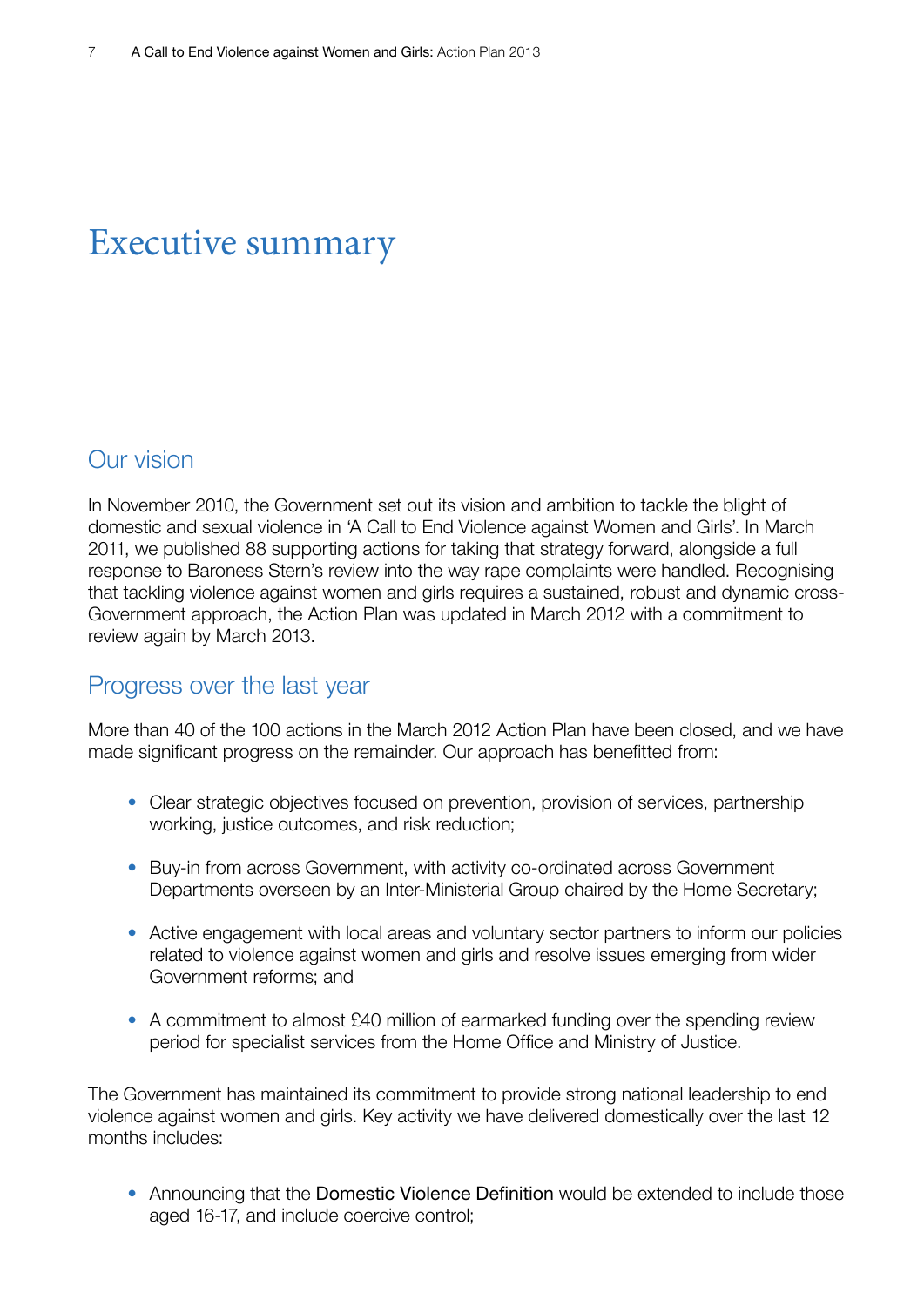- Launching four domestic violence disclosure scheme pilots in Gwent, Wiltshire, Nottinghamshire and Greater Manchester Police to enable the police to disclose information about a person's previous violent offending to help protect new partners from future abuse;
- Funding the development and establishment of a further five new Rape Crisis Centres in Mid-Wales, Southend, Leeds, Northumbria and Ipswich in 2012-13 and commissioning the development of a further 4 new rape support centres in Lincoln, Reading, Bristol and North Somerset, and Preston to open by April 2014;
- Completing the pilot of Domestic Violence Protection Orders which ended on 30 June 2012 and which will be evaluated by summer 2013;
- Launching a £150,000 fund for Domestic Homicide Reviews to help local areas prevent future domestic violence tragedies;
- Announcing that we will create new criminal offences of forcing someone to marry against their will and breaching of a Forced Marriage Protection Order. A summer campaign about forced marriage was also launched on 12 July 2012, including three short films to raise awareness of different perceptions and views of forced marriage;
- Launching the national Teenage Rape Prevention Campaign on 5 March 2012 (with a re-run from November 2012 to January 2013) and re-running the Teenage Relationship Abuse Campaign from 14 February 2013, to change and challenge attitudes, and prevent teenagers from becoming victims and perpetrators of sexual and relationship violence and abuse;
- Following public consultation, committing to wide-ranging improvements to the support provided to victims and witnesses, including refreshing the Victims' Code and increasing and extending the Victim Surcharge to raise an additional £50 million from offenders for victims' services, of which a proportion will be committed to fund specialist sexual and domestic violence services;
- Tightening sex offender management legislation and closing loopholes that might be exploited by registered sex offenders;
- Creating two new stalking offences, "stalking" and "stalking involving fear of violence or serious alarm or distress" which came into force on 25 November 2012;
- Launching a short film about female genital mutilation (FGM) on the National Health Service's choices website in August 2012 aimed at families, young girls, and professionals who may come into contact with girls/families who are from FGM practising communities;
- Launching the 'Declaration against FGM', signed by Ministers, in November 2012, and providing an additional £50,000 funding to support frontline agencies tackling FGM;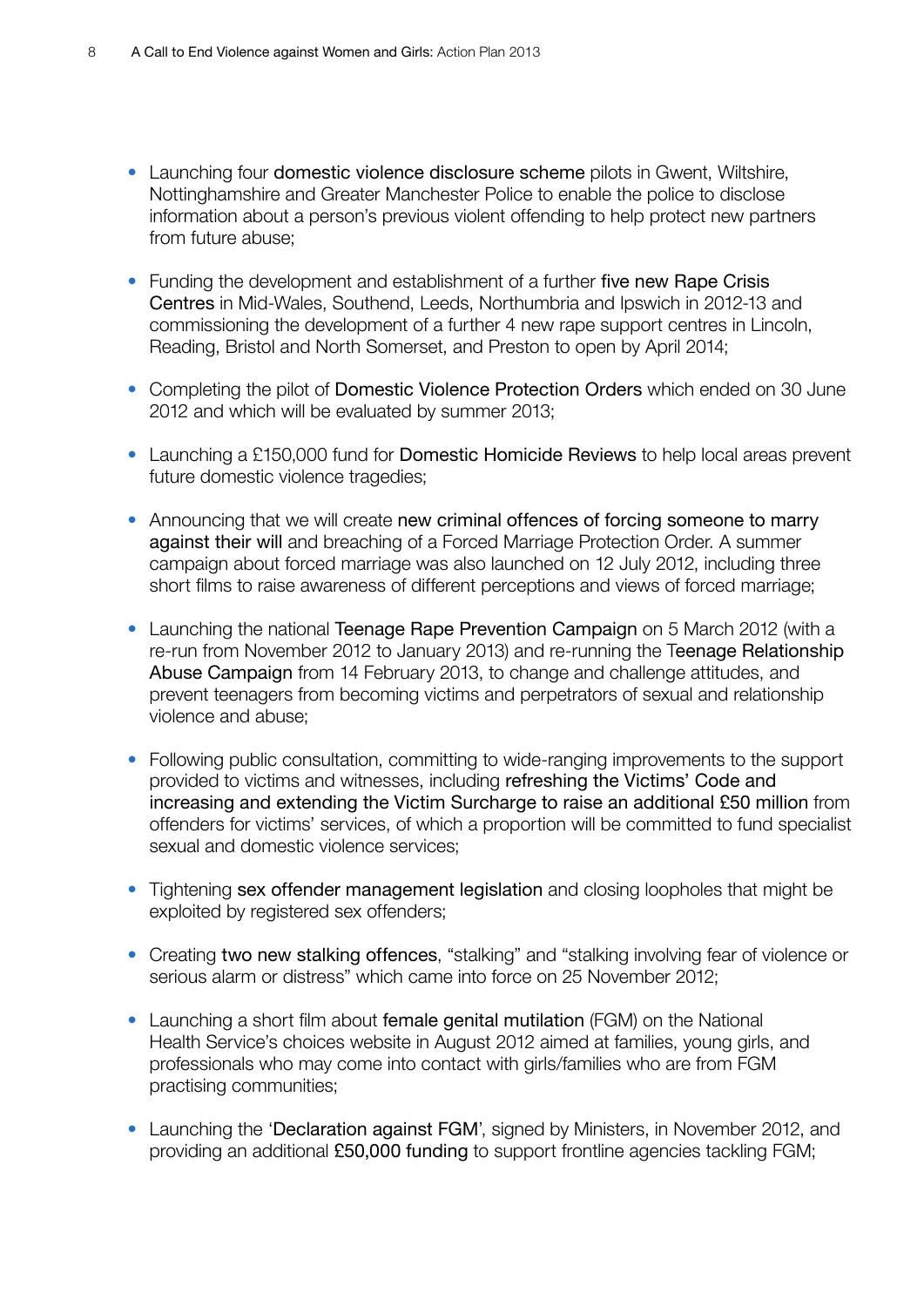- Working with the Director of Public Prosecutions to support the Crown Prosecution Service Action Plan on FGM, launched in November 2012, to address the barriers to investigating cases and strengthening prosecutions;
- Engaging with partners to scrutinise wider Government reforms, such as those on welfare and legal aid, to ensure they reflect our ambitions for tackling domestic and sexual violence;
- Launching a 12 month national 'Ugly Mugs' pilot scheme run by the UK Network of Sex Work Projects to help protect people involved in prostitution from violent and abusive individuals, encouraging them to report incidents of violence and abuse.

Our domestic commitments have been matched by taking an even greater role on the international stage to end violence against women and girls. In the last year we have:

- Signed up to the Council of Europe's convention on preventing and combating violence against women and domestic violence (Istanbul Convention);
- Announced the Preventing Sexual Violence in Conflict Initiative on 29 May 2012, recognising that many countries devastated by conflict have seen increasing levels of gender-based violence;
- Invested significantly in scaling up international work to tackle violence against women and girls. DFID has announced plans to invest up to £35 million over 5 years to tackle FGM and up to £25 million to build the global evidence base on what works to tackle violence against women and girls. They have 21 country programmes directly tackling violence against women and girls. Through funding to civil society they are helping tackle violence against women and girls in an additional 48 countries.

#### Moving forward: The Next 12 Months

In reviewing the Action Plan we have continued to listen to our partners and have welcomed their input into our work. We remain clear that the underlying principles of the strategy – focusing on prevention, provision of services, partnership working, justice outcomes, and risk reduction – remain as valid now as when the strategy was launched in 2010.

This framework provides a solid foundation for the next twelve months. But our activity to end violence against women and girls needs to keep pace with wider Government reforms, and to capture and reflect other developments over the last year. While our activity will continue to be framed against the underlying principles of our strategy, we have identified opportunities to provide renewed attention across five key themes which will benefit from national level activity.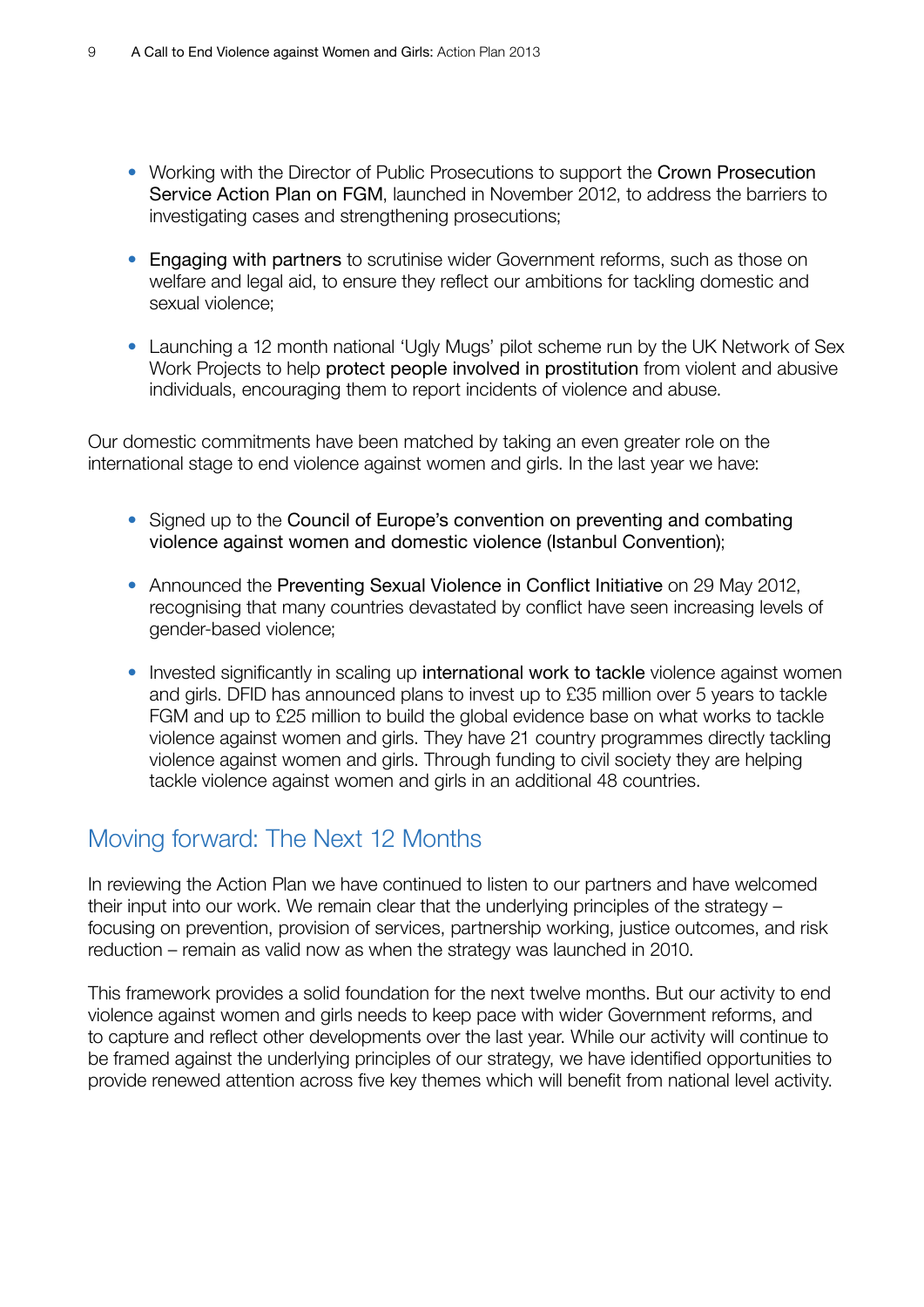#### Integrating violence against women and girls into wider Government reforms

This Government is committed to devolving power, resources and accountability to local areas, recognising they are best-placed to decide their own priorities and how they deliver on these.

Police and Crime Commissioners are now in place and accountable to local communities to cut crime. The new arrangements in the devolved health and care system, including Health and Wellbeing Boards, will be introduced in April 2013. And changes to the way victims' services are commissioned are being established.

We have always been clear that ending violence against women and girls is not possible through central Government action alone. The progress that has been made would not have been possible without the hard work of the police, local authorities, teachers, health workers and the voluntary sector.

The latest Action Plan frames central Government activity against this changing delivery landscape, focusing on the areas where central Government can add value: supporting transition to new commissioning arrangements; horizon scanning to identify learning from wider reforms; and supporting and embedding new initiatives and approaches to end violence against women and girls.

#### Continued focus on prevention and early intervention

The Government recognises that local commissioners have to take some tough spending decisions. We are encouraged that local authorities are looking afresh at how they work within their budgets to provide services to victims of violence against women and girls. Some councils are looking upstream at more preventative measures.

The new Action Plan identifies a number of new ways in which the Government can support a more preventative approach, stopping violence at its source by supporting a greater focus on managing perpetrators of domestic violence; intervening earlier to protect victims; and identifying wider opportunities to challenge and change the attitudes and behaviours that underpin violence against women and girls.

#### Providing more support for under-represented women and girls

We recognise that young victims and women associated with gangs have specific needs which require a specialist response. The Office of the Children Commissioner's interim report published in November 2012 also identified that young girls could be particularly vulnerable to grooming and child sexual exploitation. The new Action Plan sets out a series of steps to reduce these particular vulnerabilities, and recognises that young victims have specific needs where services designed for adults may not be appropriate.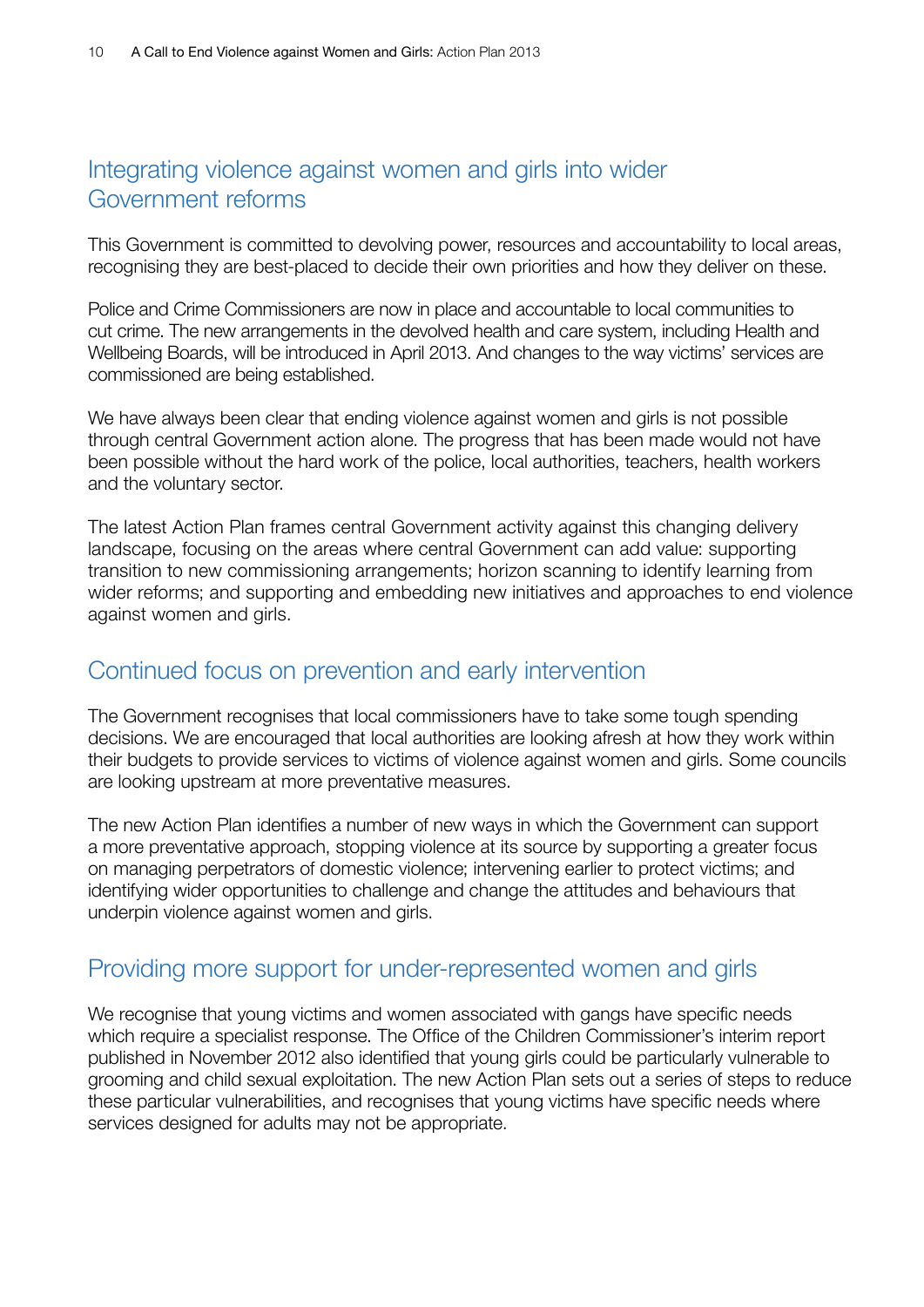The plan also recognises that some other groups of women and girls may be more vulnerable, or at greater risk of particular forms of violence. The plan sets out additional work we will undertake at a national level to consider how we can better support these women, such as engaging with communities to help eradicate the practices of FGM, so-called 'honour' crimes and forced marriage.

#### An end-to-end approach to sexual violence and sexual exploitation

The recent sexual violence bulletin jointly published in January 2013 by the Office of National Statistics, Home Office and Ministry of Justice tracked the pathways of victims of sexual violence through the Criminal Justice System. The bulletin identified improvements in the percentage of successful prosecutions, and that sentence lengths for rapists have increased. However it also showed that the Criminal Justice System still needs to do more to support the victims of these terrible crimes.

Recent investigations into historic child abuse have already identified lessons for safeguarding children. It is vital that these lessons are applied to the victims of sexual offending more widely.

The updated plan sets out a number of actions to identify and tackle the pinch-points in the Criminal Justice System, and build on the one positive to come out of the revelations around historic abuse – that victims can have a greater confidence in being believed when they come forward to report such heinous violence and abuse. We need to ensure that victims are supported through the Criminal Justice System and beyond, to ensure they are able to overcome these awful experiences. Funding for provision of services for victims of rape will remain at a national Government level in recognition of the high impact of these crimes. Separately we need to ensure that services are appropriate for both adult survivors and child victims.

#### Measuring outcomes

The latest figures from the 2011/12 Crime Survey for England and Wales, published in February 2013, show that the levels of domestic abuse experienced in the last year are lower than they were in the 2004/05 survey<sup>4</sup>. This is encouraging, but we must not be complacent. Our ambition remains to end all forms of violence against women and girls.

The Crown Prosecution Service has introduced a structure to drive improved outcomes on prosecuting cases involving violence against women and girls with local areas held to account by the Director of Public Prosecutions and supported by dedicated Violence Against Women and Girls coordinators. This assurance system has delivered improved attrition rates of 1.5% for violence against women and girls cases, including a 4% improvement for rape cases.

The updated Action Plan sets out activity to develop a stronger picture of outcomes: of how our actions are making a real difference to the victims of domestic and sexual violence. This will in turn help to inform a targeted approach moving forward.

<sup>4</sup> Statistical bulletin: Focus on: Violent Crime and Sexual Offences, 2011/12.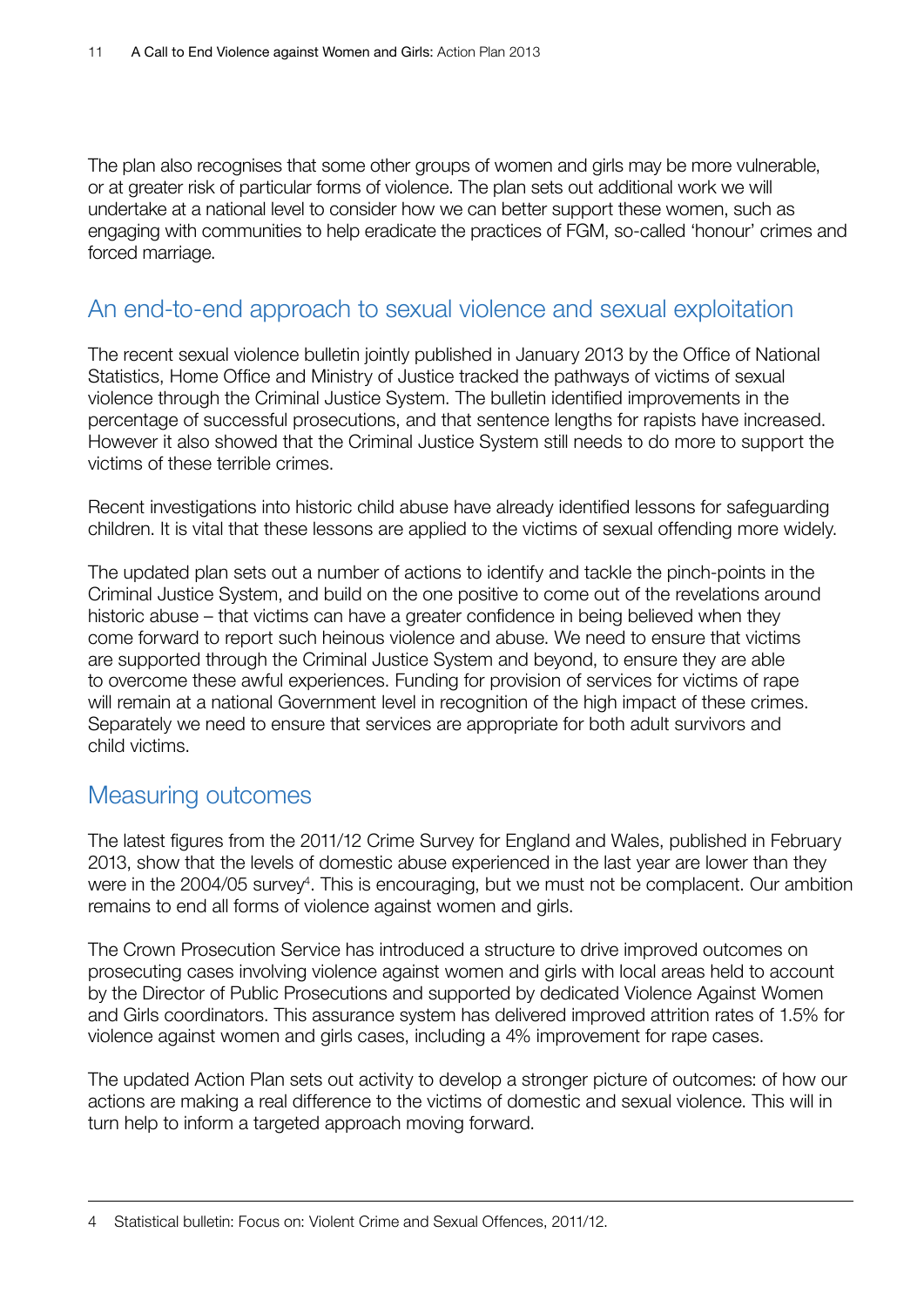#### **Review**

By March 2015 we want to see a year on year reduction in violence against women and girls. We also want to see tackling violence against women and girls better integrated into the Criminal Justice System, health services, education and service delivery. We will review the Action Plan in March 2014, and continue to drive progress though inter-Ministerial oversight and close partner engagement.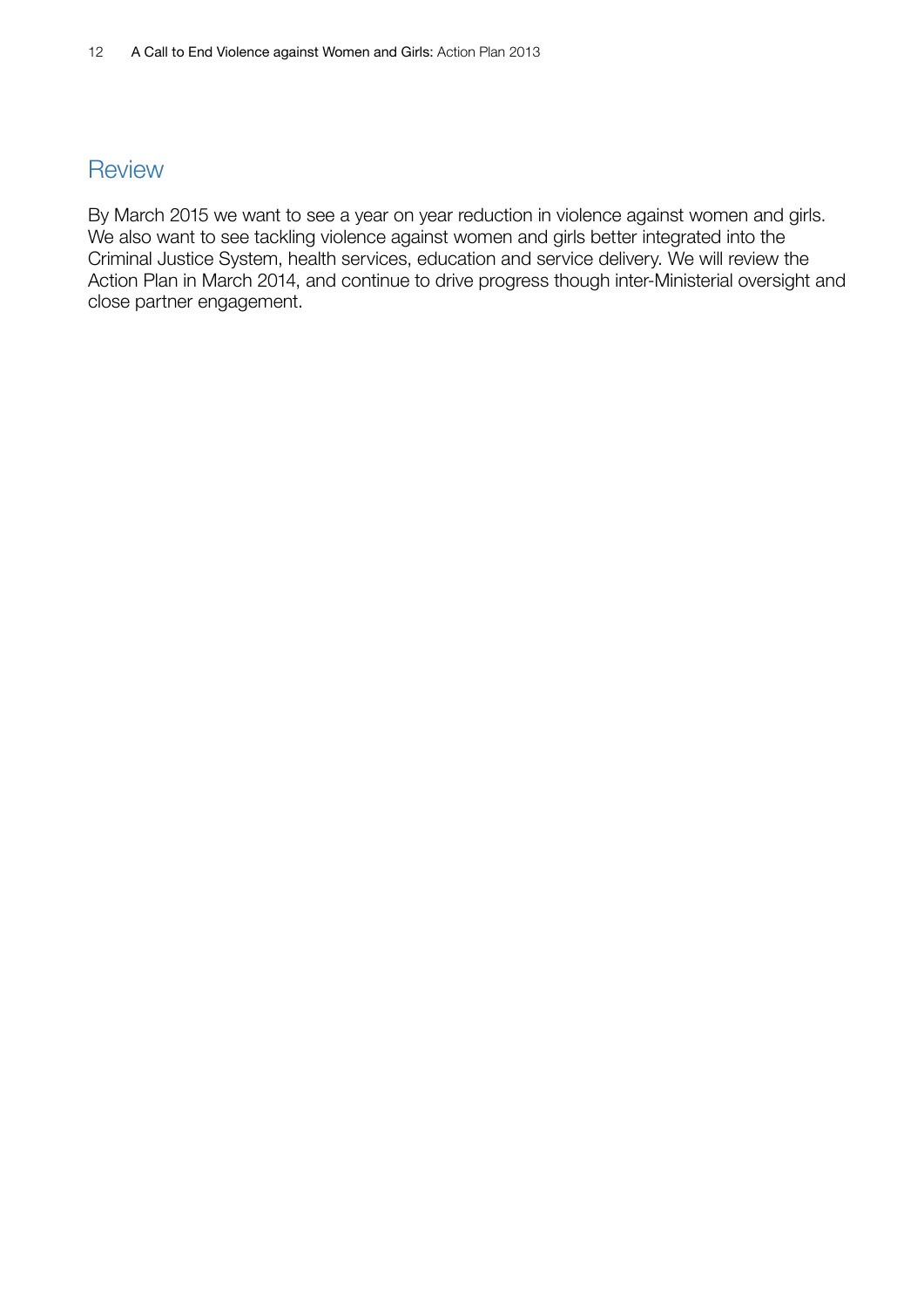# Chapter 1: Preventing Violence Guiding principle: To prevent violence against women and girls from happening in the first place, by challenging the attitudes and behaviours which foster it and intervening early to prevent it.

#### The outcomes we want to achieve by 2015:

- A greater proportion of society believes violence against women and girls is unacceptable and is empowered to challenge violent behaviour;
- Fewer victims of sexual and domestic violence each year;
- Frontline professionals (e.g. teachers, doctors, police and prosecutors) are better able to identify and deal with violence against women and girls;
- More employers recognise and support victims of domestic and sexual violence.

#### Key activity since 2012 on early intervention and preventing violence:

- Launched the second phase of our national prevention campaign to prevent teenagers from becoming victims and perpetrators of sexual violence and abuse. The Teenage Rape Prevention Campaign was originally launched in March 2012 and ran to April 2012. It was then re-run from November 2012 to January 2013. The Teenage Relationship Abuse campaign was re-launched on 14 February 2013 and will run through to April 2013;
- Published two media literacy resources, aimed at teachers and parents, to help children develop awareness of media representation, diversity and distortion of images of the human body and to make them more literate and critical consumers of media. These resources are available online and have been downloaded over 30,000 times;
- Launched 'A Statement Opposing FGM' a document which states the law and the potential criminal penalties that can be used against those allowing FGM to take place;
- Re-launched a £50,000 fund to support frontline organisations who work with victims of FGM, or work in preventing and eradicating the practice;
- Co-hosted an FGM roundtable with the National Society for the Prevention of Cruelty to Children (NSPCC) to discuss with frontline practitioners what the barriers are to successfully tackling FGM;
- Launched a forced marriage awareness campaign in summer 2012, which included a Facebook page and three films that have had almost 71,000 views on YouTube;
- Worked with the National Union of Journalists to produce guidance for journalists reporting on issues relating to violence against women and girls;
- Announced robust parental controls, to protect children from inappropriate content on the internet;
- Funded the Suzy Lamplugh Trust to support their work to improve personal safety for women.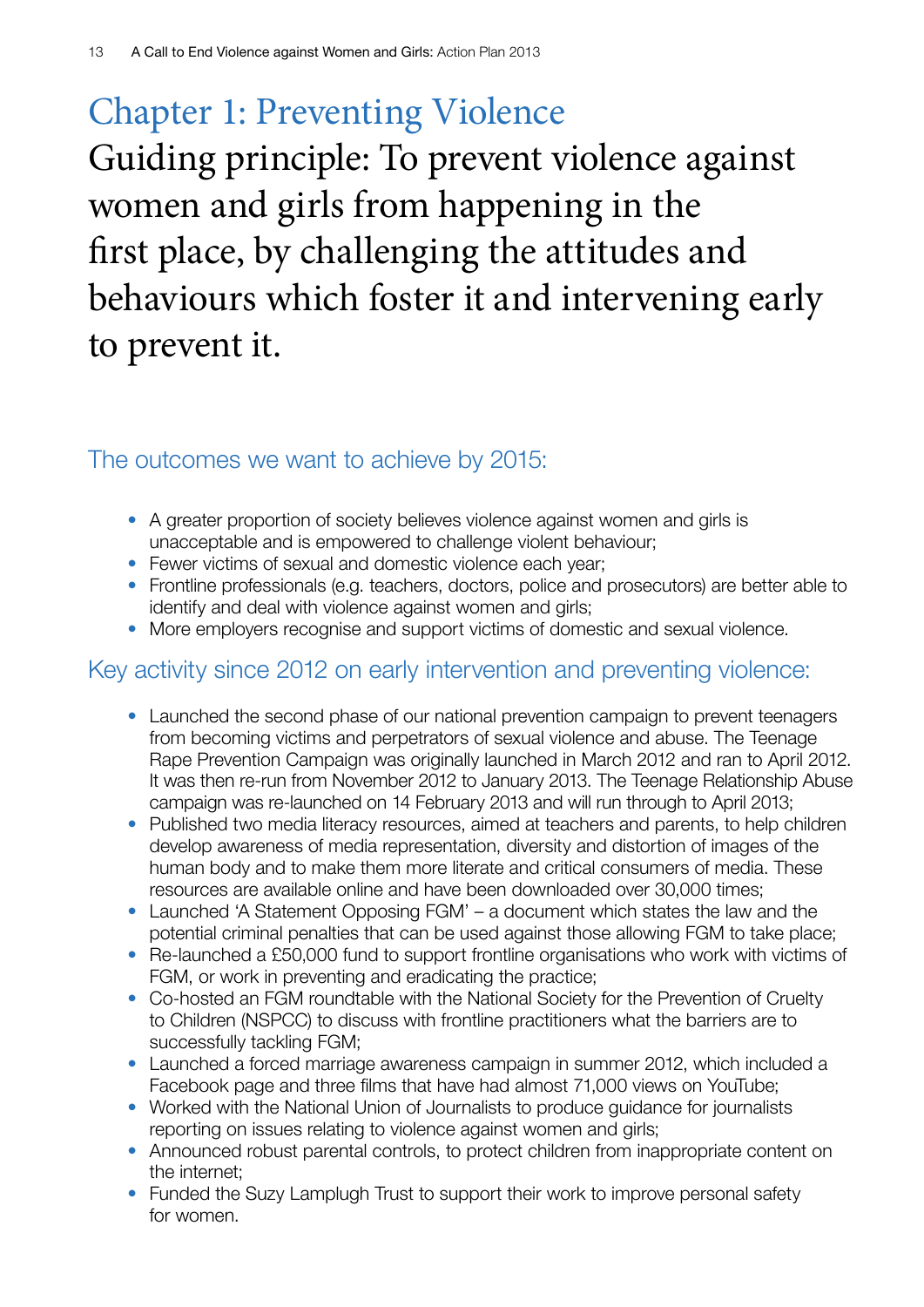Further information on past activity is available at Annex A (p.47)

#### Case Study: Young People's Advocates

"Raped, tied up, tortured, other people looking for her cos they are looking for her boyfriend, kidnapped, girls that are in the gang can target her when she doesn't even know that she was in a gang cos of what her boyfriend has been doing. You don't realise but when it happens you realise, believe me." 16 year old girl, Birmingham<sup>5</sup>

Women and girls associated with gangs are at risk of violence, particularly sexual violence. The Home Office funded Young People's Advocates work in areas affected by gangs to provide dedicated support to young people under 18 who have been victims, or are at risk, of sexual and domestic violence and/or sexual exploitation. They also understand the specific risks gang violence poses to young people.

The Young People's Advocates are based in a range of organisations, from local authorities and sexual assault referral centres, to multi-agency gangs units and voluntary sector agencies. They bring together local agencies, raise awareness and develop standards of practice to improve services for gang-associated young women and girls.

Croydon's Young People's Advocate started work in September, under the Safer London Foundation's Empower project. She divides her time between the Croydon youth offending team's gangs unit and the sexual exploitation and missing persons unit, which allows her to identify and act upon information about young women and girls linked to gangs. By embedding herself within both teams, she can promote a consistent and co-ordinated approach across services in the borough and has established clear referral pathways to ensure that vulnerable young women are identified and supported to move forward positively. She recently undertook awareness-raising sessions with accommodation providers for young people, and has completed specialist training (also funded by the Home Office) for practitioners working with victims of sexual exploitation.

Local partners report that the introduction of the Young People's Advocate has made a difference in their ability to identify and support gang-associated young women and girls.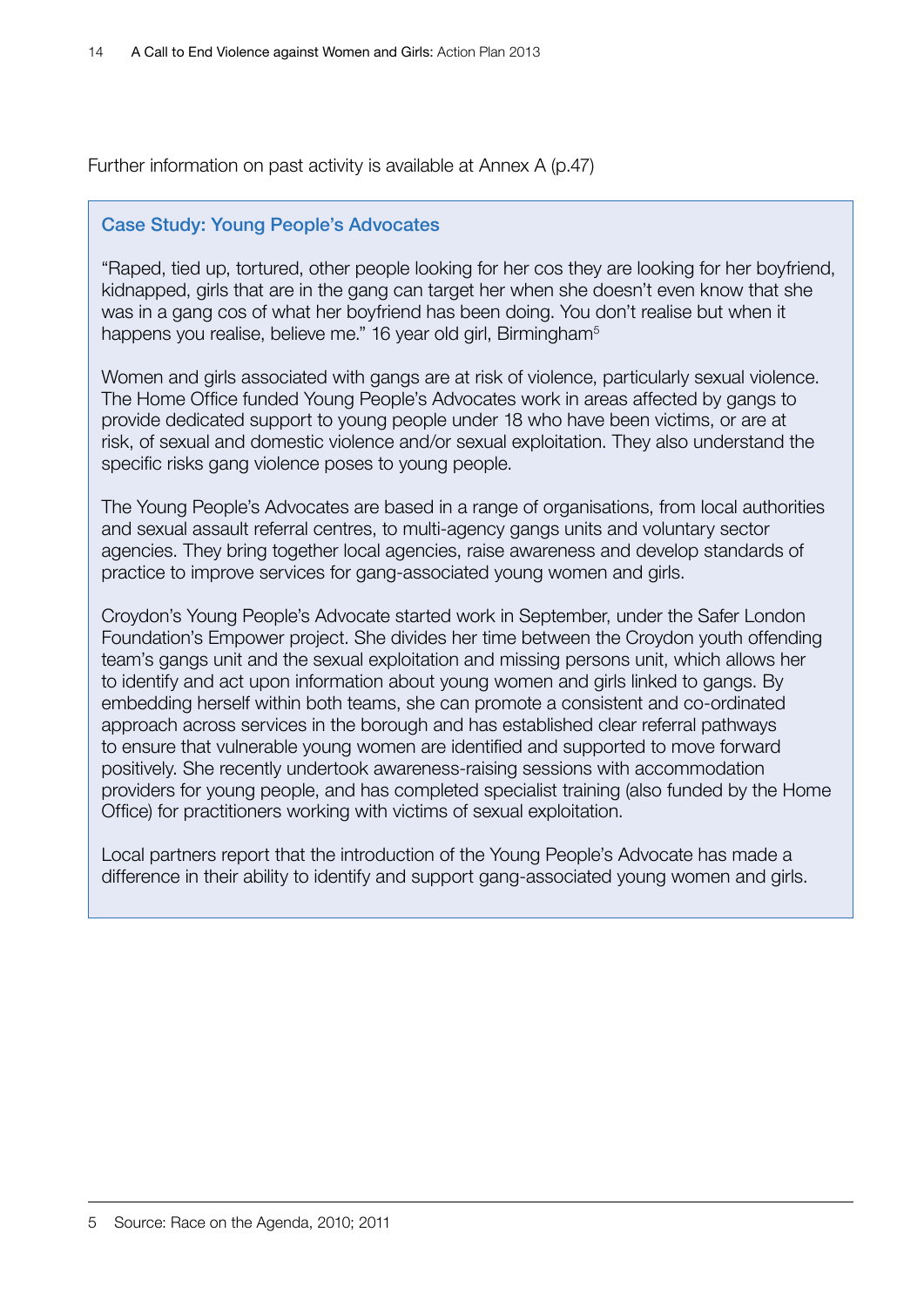#### From March 2013 we will:

- Continue to support and promote actions that help people recognise domestic violence, stalking and sexual violence and identify where to go for support;
- Run national campaigns to raise awareness about violence against women and girls so that these messages have the broadest reach;
- Ensure recommendations from Claire Perry's work in her role as the Prime Minister's adviser on preventing the sexualisation and commercialisation of children informs development of violence against women and girls strategy;
- Focus on girls and young women, building on the strong message we sent out last year in announcing an extended definition of domestic violence to include 16 and 17 year olds;
- Intervene early to protect women and girls who are associated with gangs, who have specific needs which require a specialist response;
- Explore how wider crime prevention approaches can be applied to ending violence against women and girls by working with the Government's new 'what works' centres, the College of Policing and looking at different criminological learning and behavioural insights models:
- Engage with communities who practice 'honour' based violence such as FGM and forced marriage to change attitudes and behaviours;
- Identify new ways to educate children and young people about healthy relationships and sexual consent.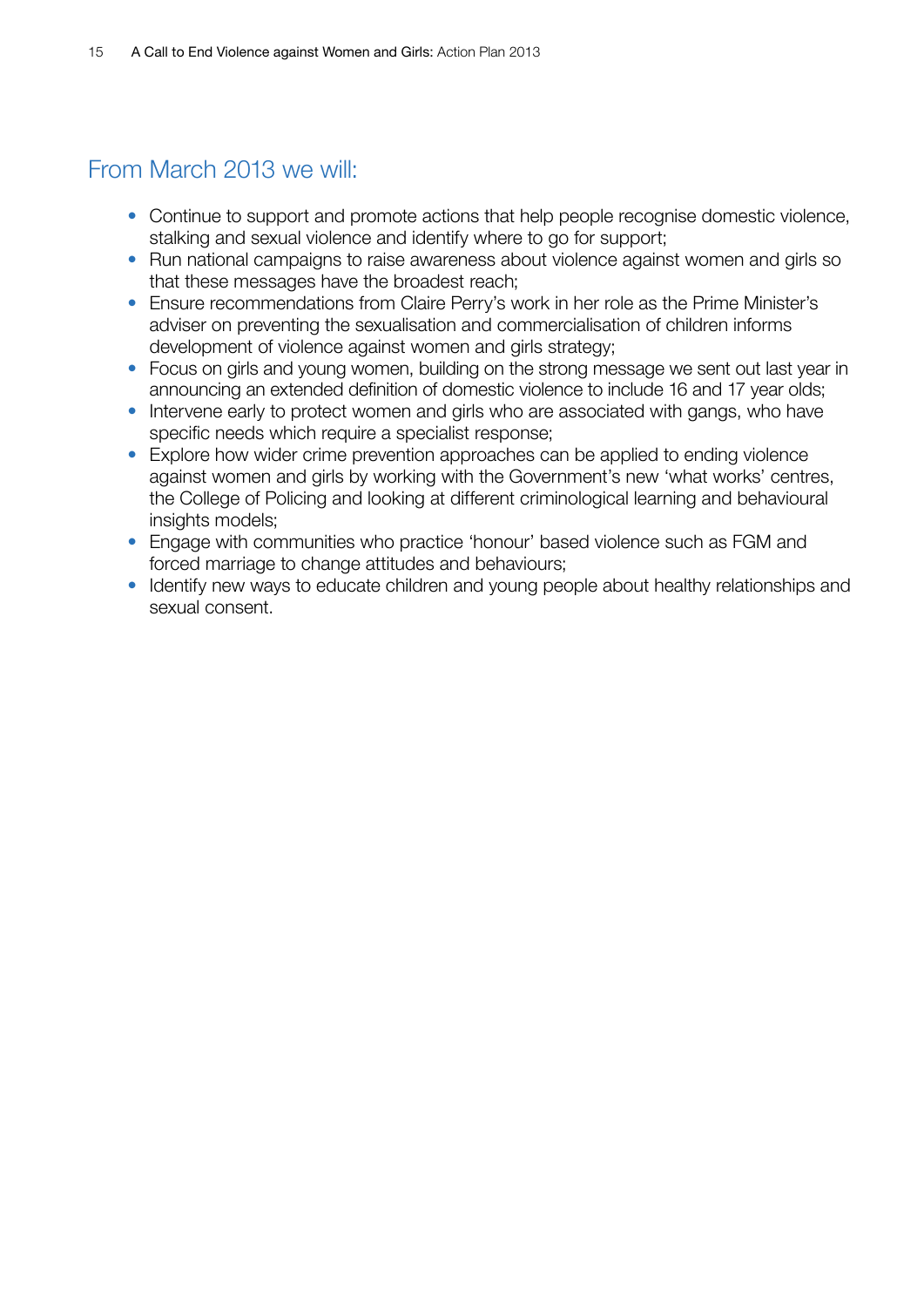#### Case Study: Forced Marriage Unit

The Forced Marriage Unit (FMU) - a joint Home Office and Foreign and Commonwealth Office Unit - is the Government's one-stop shop for dealing with forced marriage policy, outreach and casework. The FMU operates both inside the UK, where support is provided to any individual, and overseas, where consular assistance is provided to British nationals, including dual nationals. In 2011 there were around 1500 instances where the FMU gave advice or support related to a possible forced marriage.

One such case is that of an 18 year old British female whose mother is Somalian, with Indefinite Leave to Remain in the UK, and whose father is British. She was taken at the age of 12 to Somaliland under the guise of going on holiday with her mother. The victim was forced into marriage, raped and gave birth to her child at the age of 14, unaided and alone at home. Throughout this ordeal she had been the subject of continued domestic violence from her husband and mother-in-law, however she eventually managed to establish contact with the FMU through the internet.

The FMU advised her that she needed to find a way of coming into the British Embassy in Ethiopia, as they were unable to provide consular assistance where she currently resided. She managed to convince her husband to accompany her to the Embassy, making him believe that she would then apply for a spousal visa for him to rejoin her in the UK when she was settled.

On arrival she was interviewed by Consular staff with guidance from the FMU, following which Emergency Travel Documents were provided, as her passport had expired whilst she had been residing in Somaliland. Funds were also secured to cover the costs of the flights back to the UK from her paternal side of the family and she has subsequently resettled into life back in the UK.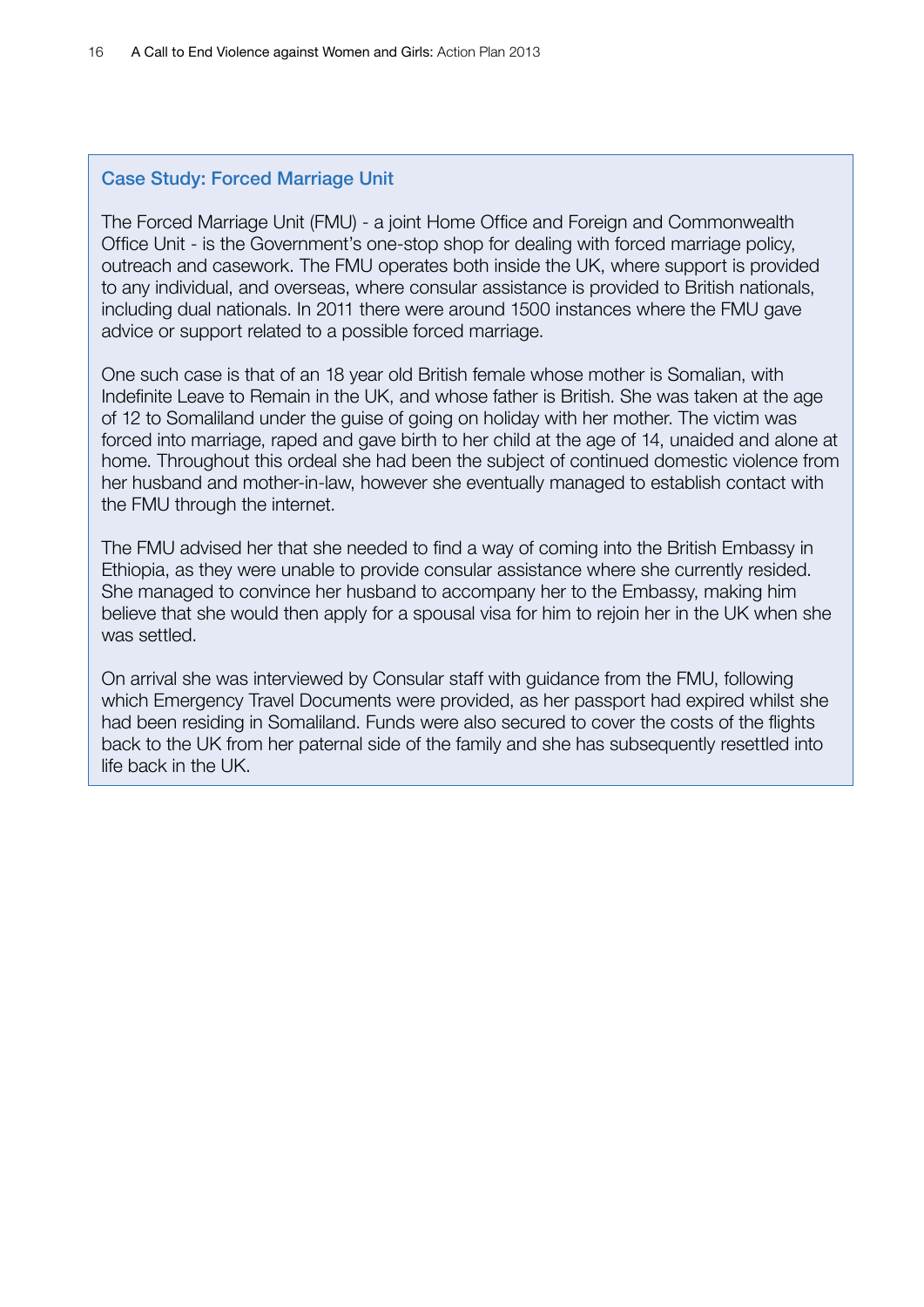### By 2015 we will:

| Ref.           | Action                                                                                                                                                                                                    | Lead Dept.     | 2012 ref.  | Timing                 |  |  |  |  |
|----------------|-----------------------------------------------------------------------------------------------------------------------------------------------------------------------------------------------------------|----------------|------------|------------------------|--|--|--|--|
|                | Raise public awareness and reduce acceptance of violence against women and girls                                                                                                                          |                |            |                        |  |  |  |  |
| 1              | Continue to deliver a cross-<br>Government violence<br>against women and girls<br>Communications Strategy.                                                                                                | HO             | 1          | Ongoing to April 2015. |  |  |  |  |
| $\overline{2}$ | Promote the teaching of<br>sexual consent and the<br>importance of healthy<br>relationships in schools.                                                                                                   | <b>DFE</b>     | 16         | Ongoing to April 2015. |  |  |  |  |
| 3              | Map existing violence<br>against women and<br>girls prevention material,<br>and explore wider crime<br>prevention approaches<br>to inform new violence<br>against women and girls<br>prevention activity. | HO             | <b>NEW</b> | December 2013.         |  |  |  |  |
| $\overline{4}$ | Hold a roundtable with<br>academics, violence<br>against women and girls<br>experts, and researchers<br>from other disciplines<br>to explore new ways of<br>changing attitudes.                           | H <sub>O</sub> | <b>NEW</b> | Summer 2013.           |  |  |  |  |
| 5              | Run a pilot to help<br>understand boys' reactions<br>to the Teenage Rape<br>Prevention and Teenage<br><b>Relationship Abuse</b><br>campaign messages, and<br>consider lessons for future<br>campaigns.    | HO             | <b>NEW</b> | December 2013.         |  |  |  |  |
| 6              | Identify mechanisms to<br>engage with men and<br>encourage them to take<br>more responsibility for<br>reducing the levels of<br>violence against women.                                                   | HO             | <b>NEW</b> | December 2013.         |  |  |  |  |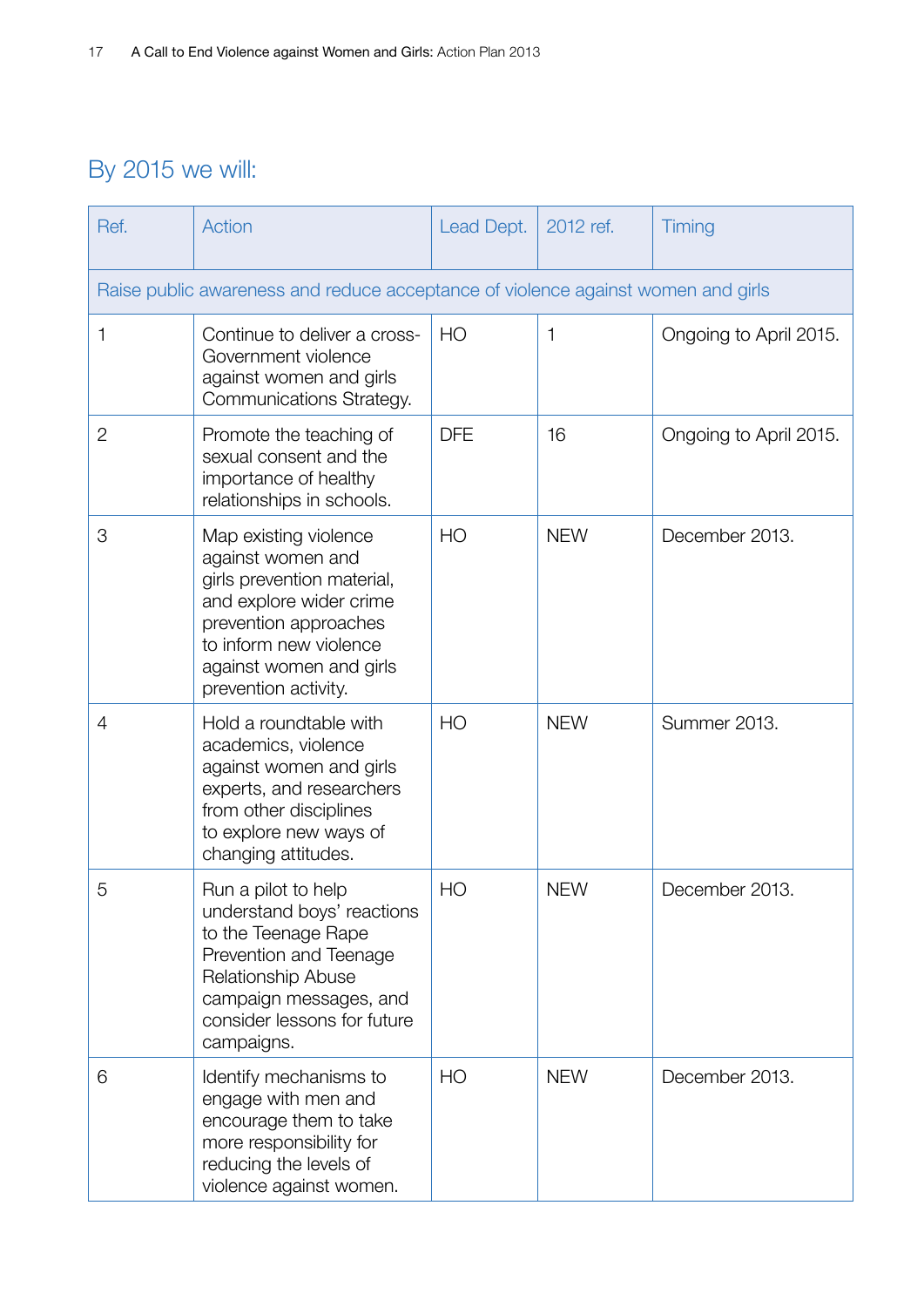| $\overline{7}$ |             | Explore and address<br>the cultural issues which<br>may impact on group<br>associated child sexual<br>exploitation and challenge<br>views against women and<br>girls where appropriate.                                              | HO / DFE                   | <b>NEW</b> | Ongoing to April 2015.                                                                                  |
|----------------|-------------|--------------------------------------------------------------------------------------------------------------------------------------------------------------------------------------------------------------------------------------|----------------------------|------------|---------------------------------------------------------------------------------------------------------|
|                |             | Reduce inappropriate media portrayal of women and children and prevent premature<br>exposure of children to sexualised media and sexual bullying                                                                                     |                            |            |                                                                                                         |
| 8              |             | Monitor the implementation of the<br>recommendations of the Bailey<br>Review of the commercialisation and<br>sexualisation of childhood.                                                                                             | DFE/<br>HO/<br><b>DCMS</b> | 8          | DFE will publish a stock-<br>take of progress on meeting<br>Bailey's recommendations<br>early in 2013.  |
| 9              | strategy.   | Ensure recommendations from Claire<br>Perry's work in her role as the Prime<br>Minister's adviser on preventing the<br>sexualisation and commercialisation<br>of children informs development of<br>violence against women and girls | HO/<br>DFE/<br><b>DCMS</b> | <b>NEW</b> | Ongoing to April 2015.                                                                                  |
| 10             | maintained. | Continue to work closely with media<br>regulators and stakeholders across<br>industry to ensure that suitable<br>media content protections are                                                                                       | <b>DCMS</b>                | 9          | Ongoing. To be published<br>in the forthcoming<br><b>Communications White</b><br>Paper.                 |
| 11             |             | Consider available measures to<br>challenge social media sites that<br>enable, or allow promotion of,<br>violence against women and girls.                                                                                           | HO                         | 11         | March 2015.                                                                                             |
| 12             |             | Ensure media literacy tools are<br>available to help people challenge<br>body images and gender<br>stereotyping in the media.                                                                                                        | <b>GEO</b>                 | 12         | July 2013. GEO plan to<br>develop resources focusing<br>more closely on gender<br>stereotyping in 2013. |
| 13             | workforce.  | Increase use of parental controls<br>by improving skills of parents and<br>children, and provide resources<br>for the schools' and children's                                                                                        | DFE/<br>HO/<br><b>DCMS</b> | 18         | Ongoing to April 2015.                                                                                  |
|                |             | Improve intervention where girls are at risk                                                                                                                                                                                         |                            |            |                                                                                                         |
| 14             | 'sexting'.  | Work to tackle sexual bullying<br>and harassing practices such as                                                                                                                                                                    | HO/<br><b>DFE</b>          | 10         | Ongoing to April 2015.                                                                                  |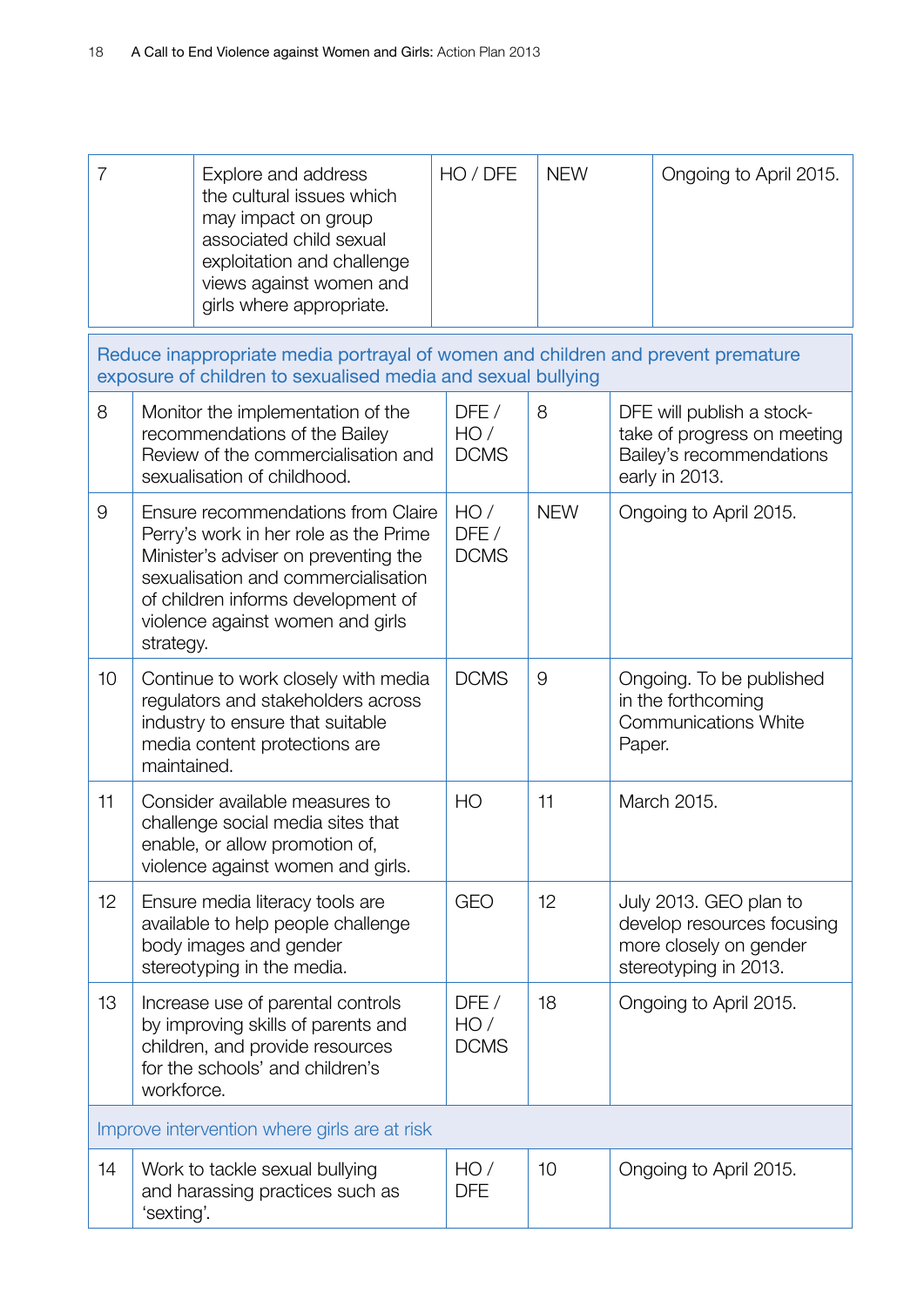| 15 | Promote effective partnership<br>working between police and<br>schools where children are at risk<br>of domestic violence (e.g. Operation<br>Encompass).                                                                                                                                                      | <b>ACPO</b>                | 17             | Ongoing to April 2015. |
|----|---------------------------------------------------------------------------------------------------------------------------------------------------------------------------------------------------------------------------------------------------------------------------------------------------------------|----------------------------|----------------|------------------------|
| 16 | Embed, where appropriate violence<br>against women and girls in the child<br>protection / safeguarding landscape.                                                                                                                                                                                             | DFE/<br>HO                 | <b>NEW</b>     | Ongoing to April 2015. |
| 17 | Explore the suitability of existing risk<br>assessment tools for 16 and 17 year<br>olds.                                                                                                                                                                                                                      | HO                         | <b>NEW</b>     | March 2014.            |
| 18 | Reform social work education and<br>practice development through the<br>College of Social Work, to ensure<br>that social workers are able to<br>identify and swiftly respond to<br>instances where children are subject<br>to violence or abuse.                                                              | <b>DFE</b>                 | <b>NEW</b>     | Ongoing to April 2015. |
|    | Challenge attitudes that create acceptance for 'honour' crimes and empower<br>communities to prevent them                                                                                                                                                                                                     |                            |                |                        |
| 19 | Raise awareness of forced marriage<br>and challenge attitudes which<br>condone this practice through<br>media activities, training events and<br>community engagement.                                                                                                                                        | <b>FMU</b><br>(HO)<br>FCO) | $\overline{4}$ | Ongoing to April 2015. |
| 20 | Continue to challenge attitudes,<br>prevent FGM and encourage<br>individuals to report cases of FGM,<br>e.g. assessing how best to include<br>FGM as a key focus in Multi Agency<br>Safeguarding Hubs.                                                                                                        | HO/<br>DFE/<br>DH          | 13             | March 2014.            |
| 21 | Review 'Declaration Against FGM'<br>document pilot.                                                                                                                                                                                                                                                           | H <sub>O</sub>             | <b>NEW</b>     | October 2013.          |
|    | Increase personal safety of women and girls                                                                                                                                                                                                                                                                   |                            |                |                        |
| 22 | Consider what more could be<br>done with our partners to increase<br>personal safety for women and<br>girls, including initiatives to improve<br>women and girls' perceptions of<br>personal safety, and their awareness<br>of initiatives to tackle crime and anti-<br>social behaviour on public transport. | DFT/<br>HO                 | 14, 15         | <b>July 2013.</b>      |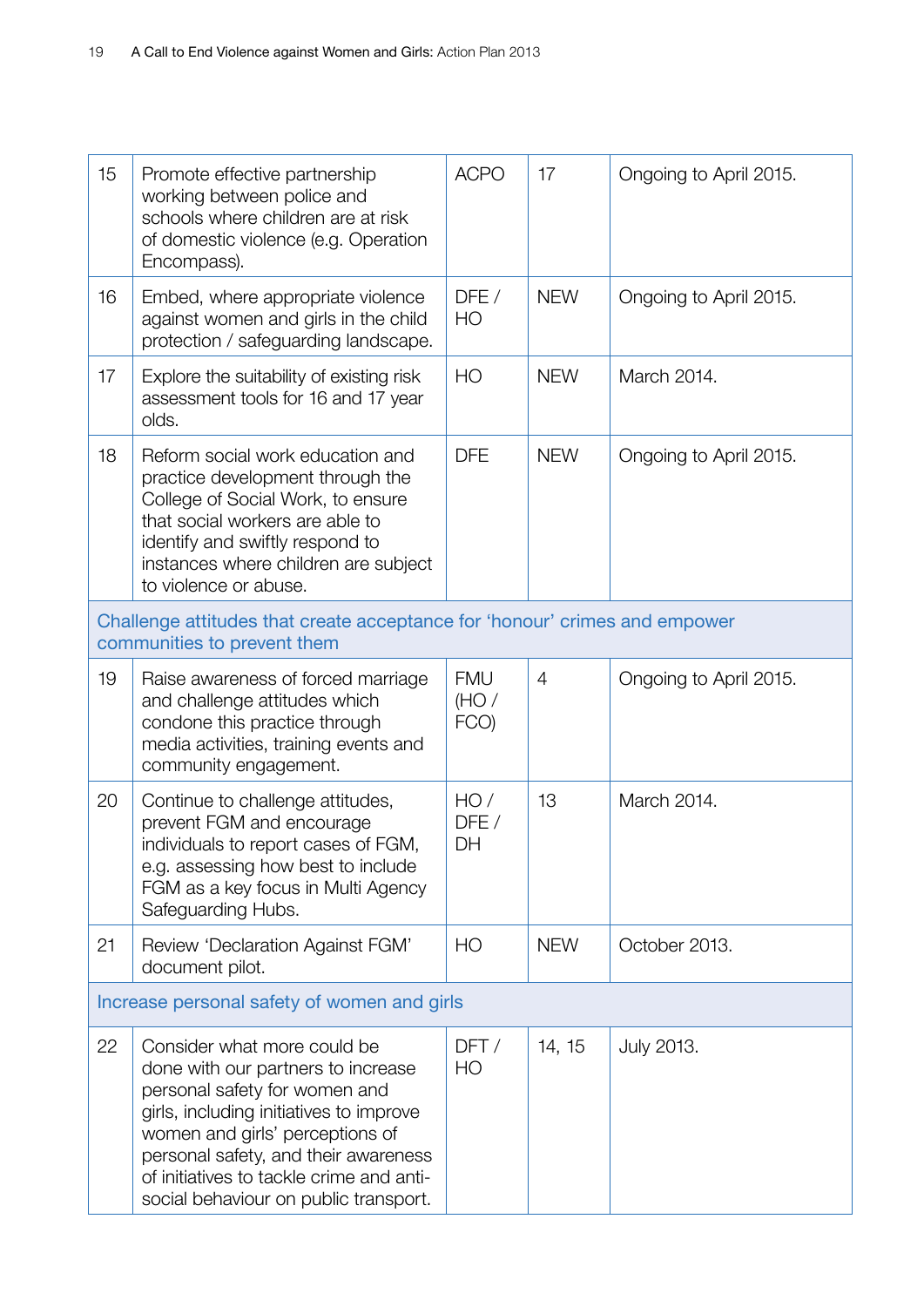# Chapter 2: Provision of Services Guiding principle: provide adequate levels of support where violence occurs

#### The outcomes we want to achieve by 2015:

- Violence against women and girls victims receive a good and consistent level of service across England and Wales;
- Statutory, voluntary and community sector get the response right the first time;
- High quality commissioning and service provision at a local level.

#### Key activity since 2012 on provision of services:

- Continued the allocation of £28 million of Home Office funding over four years towards part-funding of Independent Domestic Violence Advisers (IDVAs), Independent Sexual Violence Advisers (ISVAs) and Multi-Agency Risk Assessment Conference (MARAC) coordinator posts;
- Continued to provide £4 million annual funding to 78 local rape support schemes;
- Provided £125,000 to develop further initiatives to support male victims of domestic and sexual violence;
- Continued to allocate £900,000 a year towards the running costs of national help lines to support the victims of domestic violence and stalking;
- Allocated £1.2 million to fund 13 new posts for 'Young People's Advocates for Sexual Violence' who provide direct and dedicated support to young people experiencing, or at risk of, sexual abuse and exploitation;
- Committed a proportion of the additional revenue raised from offenders through the Victim Surcharge and other financial impositions to fund specialist services for victims of domestic and sexual violence;
- Introduced an automatic 13 week deferral period for victims of domestic violence who claim Jobseeker's Allowance;
- Developed an effective and sustainable funding solution to support victims of domestic violence who have entered the UK on a spouse visa while their claim to remain in the country is considered;
- Launched National Occupational Standards and an e-learning package for ISVAs in July 2012. Currently over 80 ISVAs in England and Wales are accessing the materials.

Further information on past activity is available at Annex A (p.47)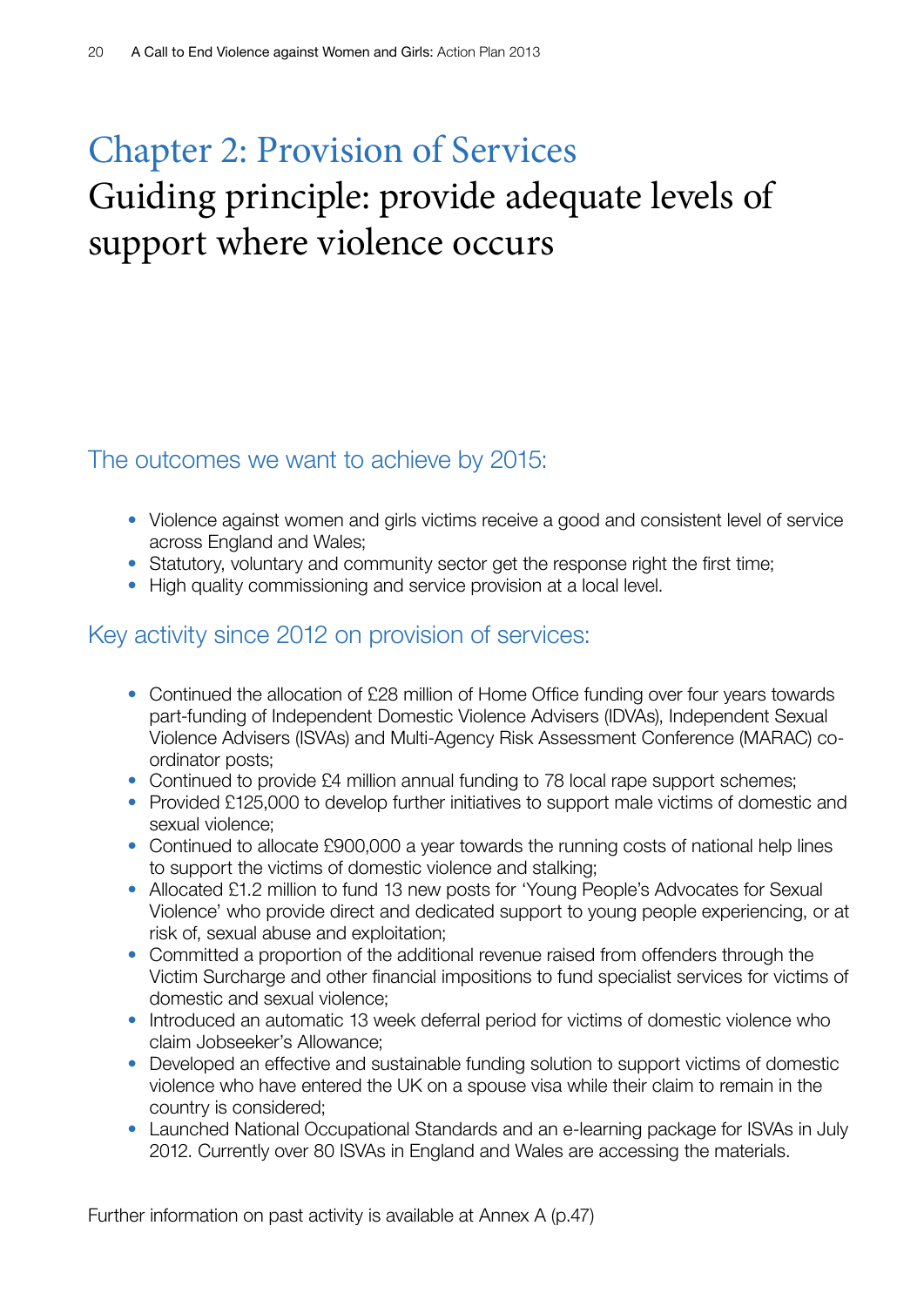#### Case study: Integrate Bristol (FGM)

In 2012 and 2013 the Home Office funded Integrate Bristol to raise awareness of FGM with young people. Integrate Bristol is a charity formed to help with the integration and adaptation of young people and children who have arrived from other countries and cultures. As well as supporting young people with their learning, they run projects that help young people develop their skills so that they can participate in society and feel a part of the community they have joined. Integrate aims to give young people a voice, a platform for expressing their views and ideas.

Integrate Bristol, in conjunction with Zed productions, facilitated a group of teenage film makers to develop and produce 'Silent Scream' a short drama documentary highlighting the myths and misconceptions that appear to justify the practice of FGM. In the film Yasmin, a female living in Bristol, is trying to persuade her mother not to put her sister through FGM. The film was written and made entirely by young people. 'Silent Scream' was declared winner of the Young Voices 2012 award at the First Light Movies ceremony, held at the British Film Institute, Southbank.

In 2012 the group have been developing a script for a play on FGM. Feedback from the project manager revealed that by giving young people a space away from immediate social and family pressures and resistance, the young people found an outlet to explore this painful and sensitive subject and also consider how they can encourage change. Since the completion of the script Integrate have secured further funding to put the play into production. A director working with The Bristol Old Vic Theatre has read and praised the work and has offered to support the young people to produce the play.

#### From March 2013 we will:

- Continue to support the provision of services which are most effectively provided nationally – such as national telephone help-lines or the Forced Marriage Unit;
- Continue development and dissemination of best practice advice and national guidance – for example through disseminating the lessons learnt from local Domestic Homicide Reviews;
- Raise standards of professional practice through support for professional training and development of both statutory and voluntary sector staff;
- Continue improving the response of statutory services which are still the responsibility of central Government – for example Her Majesty's Courts and Tribunals Service, Crown Prosecution Service, Jobcentre Plus, National Offender Management Service and the UK Border Agency;
- Support new local commissioning arrangements by providing clear information on violence against women and girls to local commissioners to inform service design and delivery;
- Continue to engage with Devolved Administrations in our efforts to tackle violence against women and girls.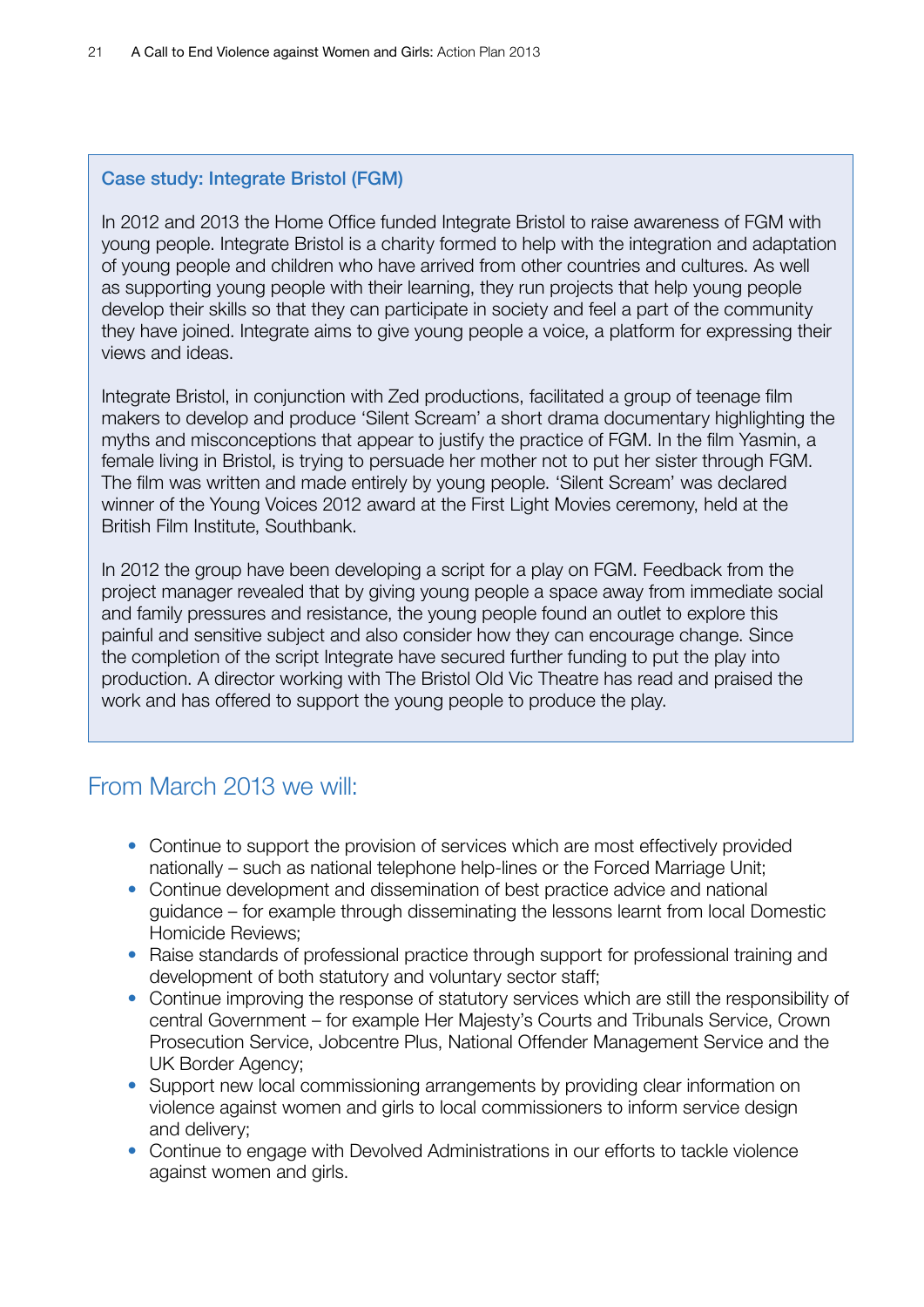### By 2015 we will:

| Ref.    | Action                                                                                                                                                                                                                                                                                                                     | Lead<br>Dept.  | 2012 ref.         | Timing                                                                                                                                           |
|---------|----------------------------------------------------------------------------------------------------------------------------------------------------------------------------------------------------------------------------------------------------------------------------------------------------------------------------|----------------|-------------------|--------------------------------------------------------------------------------------------------------------------------------------------------|
|         | Continue to provide stable funding arrangements to deliver specialist services                                                                                                                                                                                                                                             |                |                   |                                                                                                                                                  |
| 23      | Continue the allocation of £28<br>million of Home Office funding<br>over four years towards<br>part-funding of IDVA, ISVA<br>and MARAC co-ordinator<br>posts, training and support<br>for MARACs and IDVAs, and<br>running costs of national help<br>lines to support the victims<br>of domestic violence and<br>stalking. | HO             | 19, 22,<br>29, 30 | Until March 2015.                                                                                                                                |
| 24      | Continue to provide £4 million<br>funding to 78 local rape<br>support schemes.                                                                                                                                                                                                                                             | <b>MOJ</b>     | 20                | Until March 2014 (new 2012-<br>13 rape support centres to<br>March 2015).                                                                        |
| 25      | Continue to work with the<br>voluntary sector to develop<br>new rape support provision in<br>areas lacking provision.                                                                                                                                                                                                      | <b>MOJ</b>     | 21                | Ongoing to April 2015.                                                                                                                           |
| 26      | Continue to fund 13 'Young<br>People's Advocates for Sexual<br>Violence' who will provide<br>direct and dedicated support<br>to young people experiencing,<br>or at risk of, sexual abuse and<br>exploitation.                                                                                                             | H <sub>O</sub> | 24                | Until March 2015.                                                                                                                                |
| victims | Improve local provision and quality of services for violence against women and girls                                                                                                                                                                                                                                       |                |                   |                                                                                                                                                  |
| 27      | Work with the National<br>Institute for Health and Clinical<br>Excellence (NICE) to produce<br>public health guidance on<br>preventing domestic violence.                                                                                                                                                                  | <b>DH</b>      | 39                | 2015. From April 2013,<br>NICE will be legally known<br>as the National Institute for<br>Care Excellence as its remit<br>extends to social care. |
| 28      | Support the Forensic Science<br>Regulator to work with key<br>stakeholders to establish a<br>quality standards framework<br>for the provision of forensic<br>sexual assault services.                                                                                                                                      | DH/<br>HO      | <b>NEW</b>        | March 2014.                                                                                                                                      |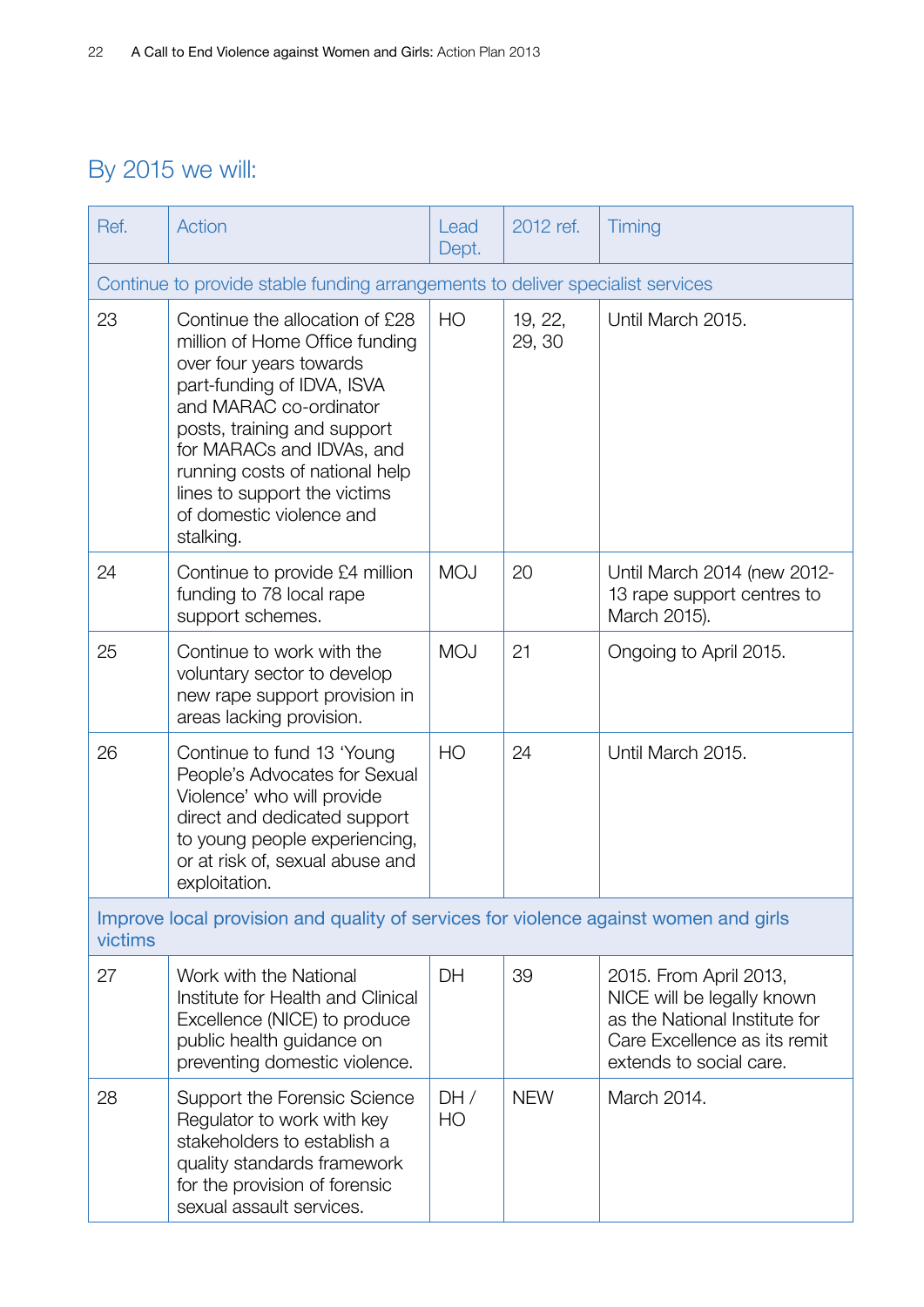| 29 | Continue to raise awareness                                                                                                                                                                                                                                                                                                                                                                 | HO                          | <b>NEW</b> | Ongoing to April 2015. |
|----|---------------------------------------------------------------------------------------------------------------------------------------------------------------------------------------------------------------------------------------------------------------------------------------------------------------------------------------------------------------------------------------------|-----------------------------|------------|------------------------|
|    | of stalking to improve<br>professionals' response.                                                                                                                                                                                                                                                                                                                                          |                             |            |                        |
| 30 | Develop a new awareness<br>campaign in the Armed Forces,<br>using the recently produced<br>DVD on domestic violence,<br>and explore scope for voluntary<br>sector involvement.                                                                                                                                                                                                              | <b>MOD</b>                  | <b>NEW</b> | March 2014.            |
| 31 | Overhaul our systems to ensure<br>that we have an accurate<br>picture of the extent of sexual<br>offences in the Armed Forces.                                                                                                                                                                                                                                                              | <b>MOD</b>                  | <b>NEW</b> | March 2014.            |
| 32 | Review interim data from the<br>independent evaluation of the<br><b>Troubled Families Programme</b><br>to gauge the prevalence of<br>domestic violence within<br>families currently being<br>worked with and to inform<br>practice in services for<br>troubled families.                                                                                                                    | <b>DCLG</b>                 | <b>NEW</b> | December 2013.         |
| 33 | Based on the<br>recommendations of Dame<br>Fiona Caldicott's review of<br>Information Governance,<br>develop a new statutory<br>code of practice for health<br>and social care bodies to<br>have regard to when making<br>decisions about information<br>sharing. This will include<br>a framework containing<br>more detailed guidance<br>on particular aspects of<br>information sharing. | DH                          | <b>NEW</b> | December 2013.         |
|    | Support victims of forced marriage and 'honour' based violence (HBV)                                                                                                                                                                                                                                                                                                                        |                             |            |                        |
| 34 | Build capacity amongst Non-<br>Government Organisations to<br>establish local initiatives and<br>services to raise awareness of,<br>and tackle, forced marriage.                                                                                                                                                                                                                            | <b>FMU</b><br>(FCO /<br>HO) | 35         | Ongoing to April 2015. |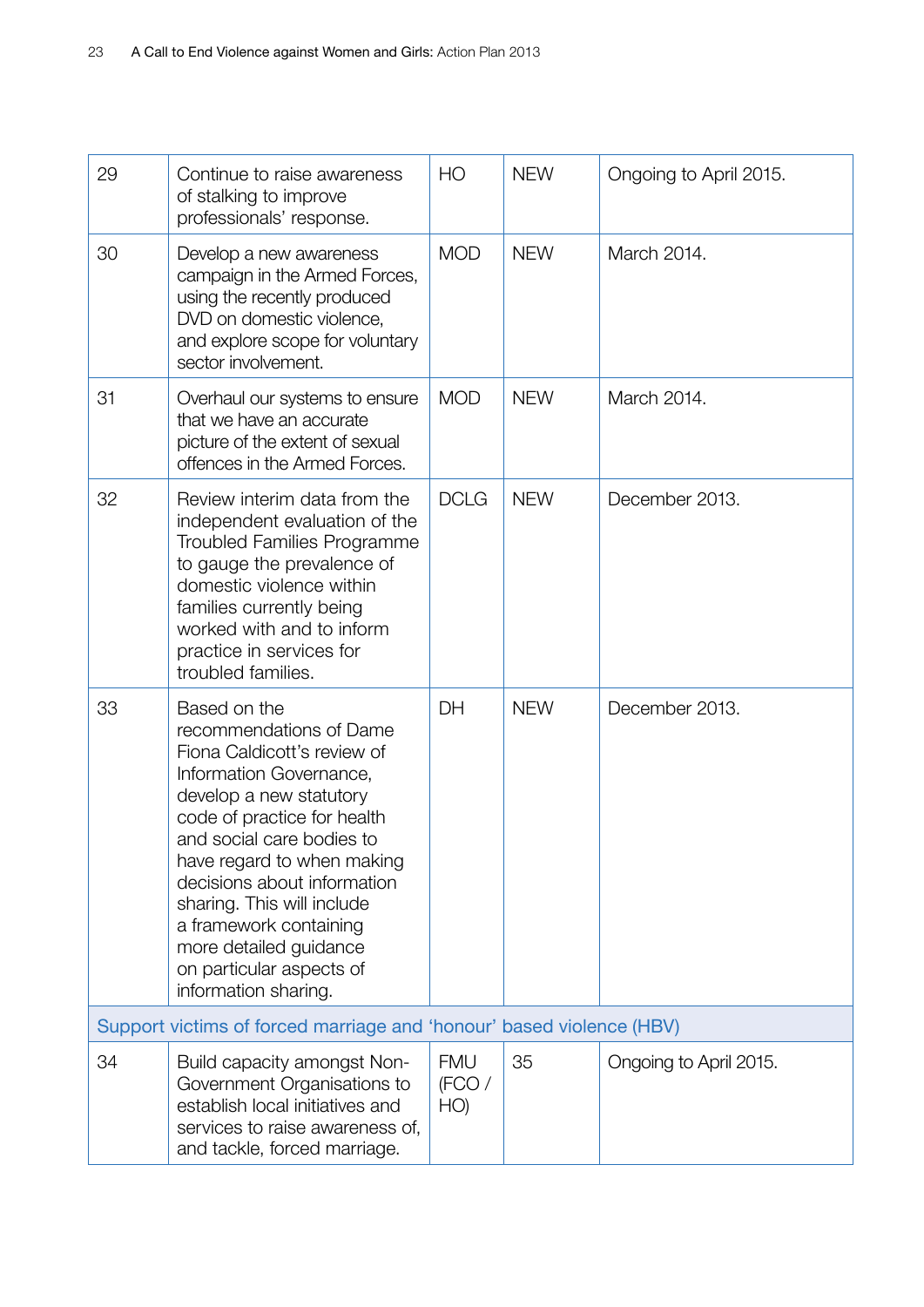| 35 | Review use and perceived<br>effectiveness of multi-agency<br>guidelines for dealing with<br>FGM.                                                                                                                                                                                                                                                                      | HO/<br>FCO/<br>DH/<br><b>DFE</b> | 36         | June 2013. Over 100<br>responses have been<br>received to the Questionnaire<br>reviewing the effectiveness of<br>FGM guidelines. Analysis and<br>actions from these guidelines<br>will be carried out in 2013. |
|----|-----------------------------------------------------------------------------------------------------------------------------------------------------------------------------------------------------------------------------------------------------------------------------------------------------------------------------------------------------------------------|----------------------------------|------------|----------------------------------------------------------------------------------------------------------------------------------------------------------------------------------------------------------------|
|    | Train frontline professionals                                                                                                                                                                                                                                                                                                                                         |                                  |            |                                                                                                                                                                                                                |
| 36 | Develop training for health<br>visitors to provide support to<br>families when they suspect<br>violence against women or<br>children may be a factor.                                                                                                                                                                                                                 | DH                               | 38         | 2015.                                                                                                                                                                                                          |
| 37 | Produce a universal academic<br>module (six days duration)<br>for frontline professionals on<br>violence against women and<br>girls. The training module<br>will be produced for frontline<br>practitioners including nurses,<br>teachers and social workers so<br>that they can access a formal<br>standard of training which is<br>directly relevant to their work. | H <sub>O</sub>                   | 40         | Ongoing to April 2015.                                                                                                                                                                                         |
| 38 | Support the ISVA network in<br>increasing effectiveness and<br>building capacity to support<br>victims of sexual assault,<br>including: establishing and<br>maintaining a central register<br>of ISVAs; raising the profile<br>of the role amongst statutory<br>agencies; leading quarterly<br>regional focus groups.                                                 | H <sub>O</sub>                   | <b>NEW</b> | Ongoing to April 2015.                                                                                                                                                                                         |
|    | Develop provision for girls                                                                                                                                                                                                                                                                                                                                           |                                  |            |                                                                                                                                                                                                                |
| 39 | Develop a guide to signpost<br>local areas to information on<br>domestic and sexual abuse<br>for under 18s.                                                                                                                                                                                                                                                           | HO                               | <b>NEW</b> | March 2013.                                                                                                                                                                                                    |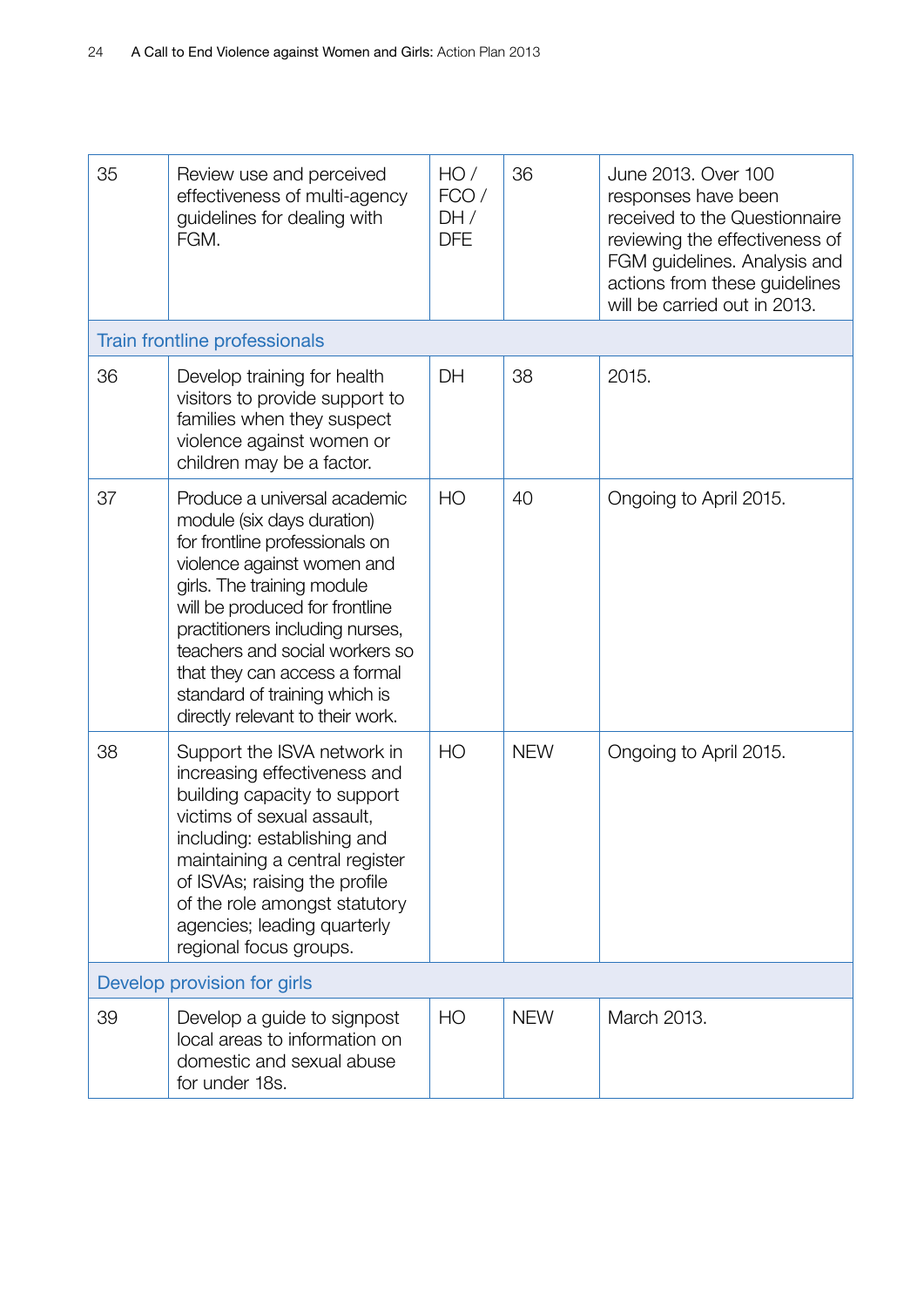| 40 | Ensure that gang-associated<br>girls and young women can<br>access youth and criminal<br>justice services without<br>risk to their safety, through<br>disseminating best practice<br>on 'safe spaces' to Youth<br>Offending Teams and<br>Probation Trusts. | HO/<br><b>YJB</b> | <b>NEW</b> | March 2014. |
|----|------------------------------------------------------------------------------------------------------------------------------------------------------------------------------------------------------------------------------------------------------------|-------------------|------------|-------------|
| 41 | Deliver training to local areas<br>to highlight issues and best<br>practice on young people,<br>gangs and sexual and<br>domestic abuse.                                                                                                                    | H <sub>O</sub>    | <b>NEW</b> | March 2014. |
| 42 | Work with the Association<br>of Chief Police Officers to<br>develop and disseminate an<br>agreed definition for 'gang-<br>associated female' to better<br>inform identification and<br>service provision for this<br>group.                                | H <sub>O</sub>    | <b>NEW</b> | March 2014. |
| 43 | Ensure that policy areas<br>focussing on child sexual<br>exploitation, girls and gangs,<br>domestic and sexual violence<br>are joined up and explore the<br>use of current definitions to<br>ensure clarity and effective<br>practice in local areas.      | H <sub>O</sub>    | <b>NEW</b> | June 2014.  |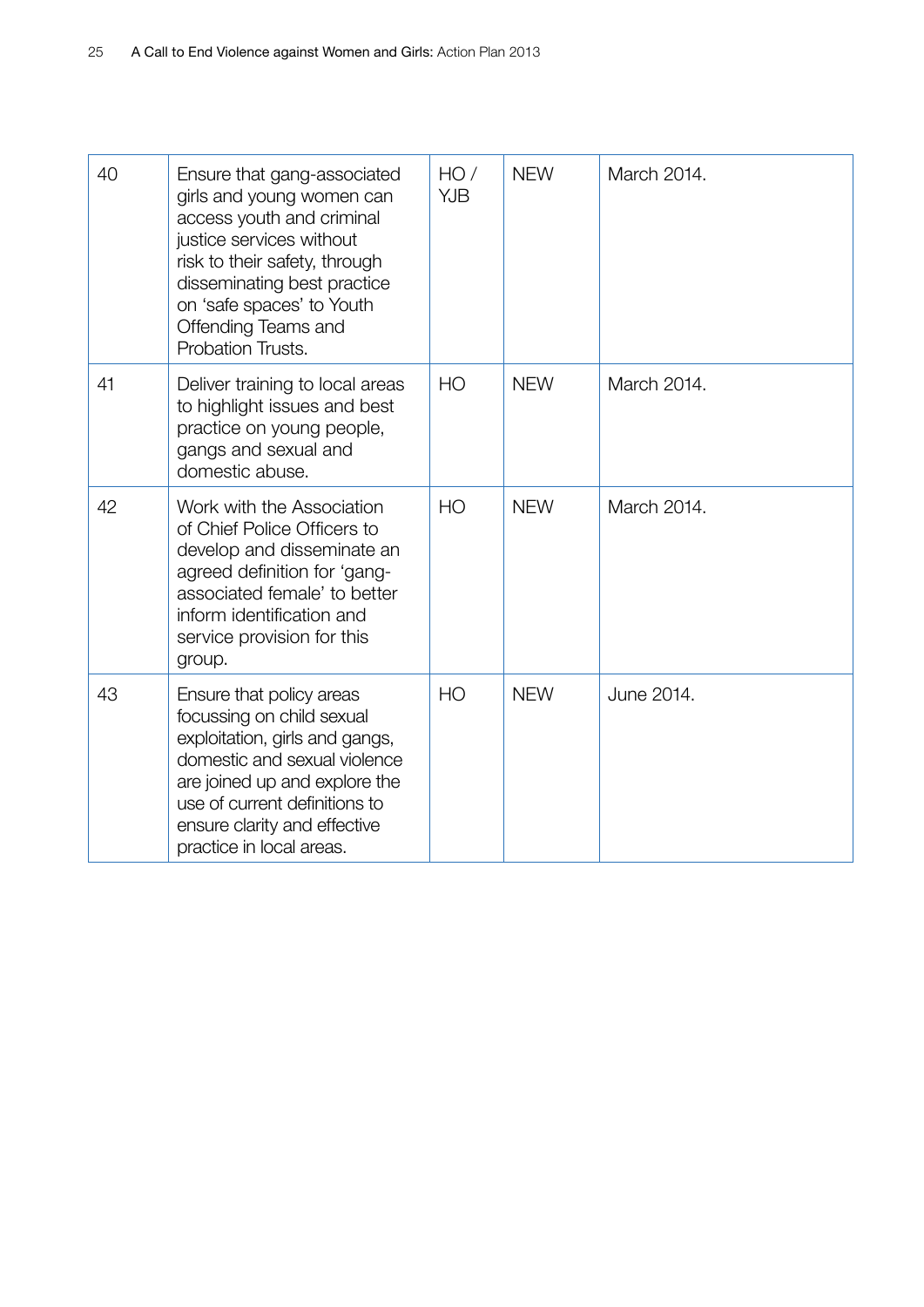| Support victims of violence and abuse to be more independent |                                                                                                                                                                                                                                                                                                                                      |                |                 |                                                                                                                                                                                                                                                                                                                                                                                                                                                                                                                                                                                                                    |
|--------------------------------------------------------------|--------------------------------------------------------------------------------------------------------------------------------------------------------------------------------------------------------------------------------------------------------------------------------------------------------------------------------------|----------------|-----------------|--------------------------------------------------------------------------------------------------------------------------------------------------------------------------------------------------------------------------------------------------------------------------------------------------------------------------------------------------------------------------------------------------------------------------------------------------------------------------------------------------------------------------------------------------------------------------------------------------------------------|
| 44                                                           | Conduct research, to<br>understand how the Destitute<br>Domestic Violence and Job<br>Seekers Allowance Domestic<br>Violence easement are<br>operating, with a commitment<br>to build on the outcomes as<br>we look ahead to Universal<br>Credit implementation (where<br>both the concession and the<br>easement will be continued). | <b>DWP</b>     | <b>NEW</b>      | April 2013.<br>This is alongside wider<br>work to deliver effective,<br>appropriate and consistent<br>support for domestic violence<br>victims through the welfare<br>system during the next<br>phase of welfare reform. For<br>example, delivering on the<br><b>DWP Ministerial commitment</b><br>made in September 2012 to<br>ensure that housing costs<br>for residents in supported<br>exempt accommodation are<br>met outside of the Universal<br>Credit system; and ensuring<br>that there is sufficient regard<br>for the needs of domestic<br>violence victims in Universal<br>Credit design and delivery. |
|                                                              | Consider what additional services are required for male victims                                                                                                                                                                                                                                                                      |                |                 |                                                                                                                                                                                                                                                                                                                                                                                                                                                                                                                                                                                                                    |
| 45                                                           | Review reports from projects<br>funded by the Male Victims<br>Fund to identify lessons that<br>can be shared more widely.                                                                                                                                                                                                            | H <sub>O</sub> | <b>NEW</b>      | December 2013.                                                                                                                                                                                                                                                                                                                                                                                                                                                                                                                                                                                                     |
|                                                              | Work to ensure that the asylum system is as gender-sensitive as possible                                                                                                                                                                                                                                                             |                |                 |                                                                                                                                                                                                                                                                                                                                                                                                                                                                                                                                                                                                                    |
| 46                                                           | Work with key stakeholders<br>to improve the processes for<br>referring asylum seekers who<br>are victims of sexual violence<br>to the appropriate services<br>and signpost women and girls<br>to available information and<br>advice.                                                                                               | <b>UKBA</b>    | <b>NEW (28)</b> | March 2014.                                                                                                                                                                                                                                                                                                                                                                                                                                                                                                                                                                                                        |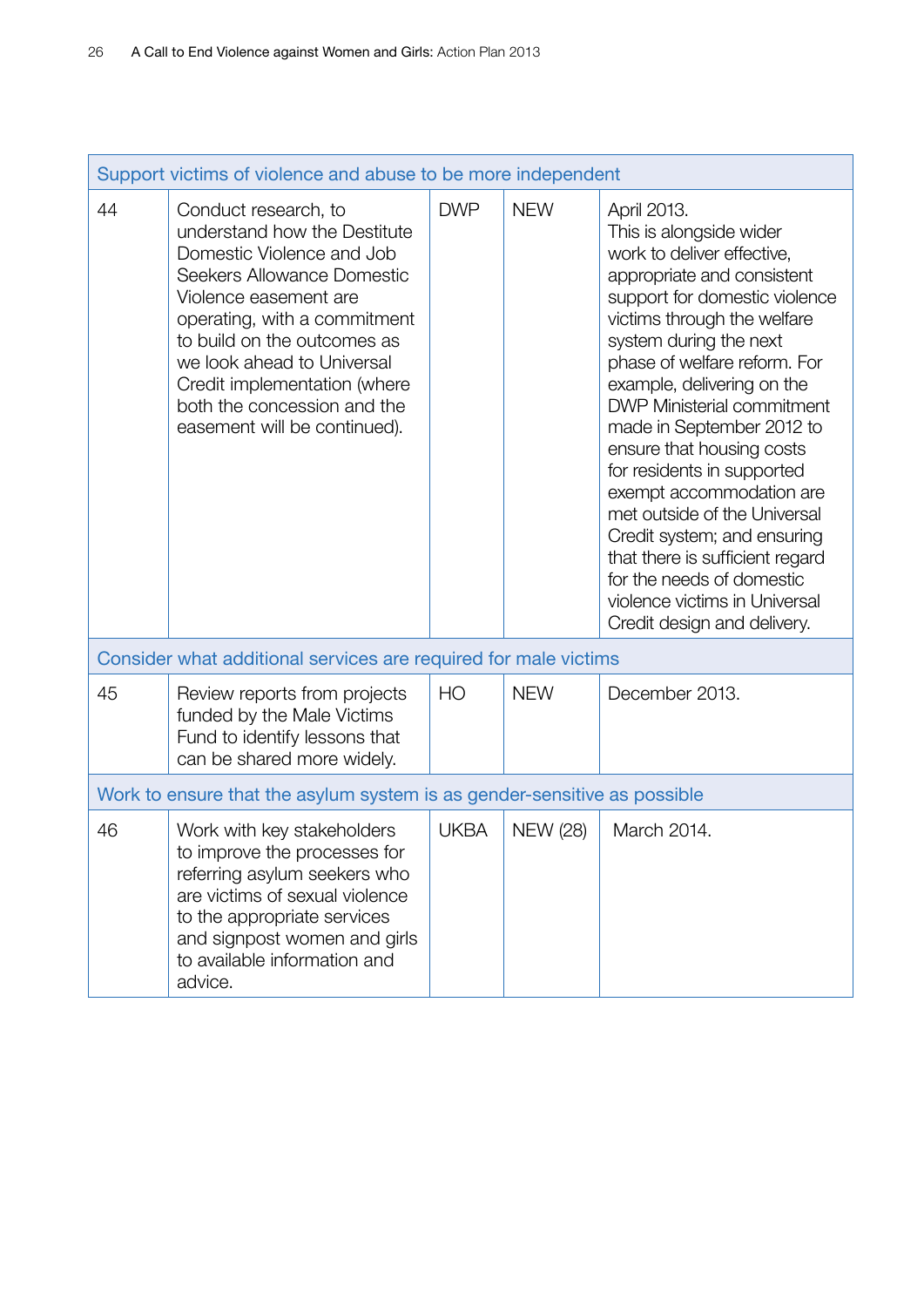| 47 | Improve guidance and training<br>within the asylum system<br>by enhancing the quality of<br>the country information on<br>violence against women<br>and girls available to asylum<br>decision makers; incorporating<br>a violence against women and<br>girls element into credibility<br>training and foundation<br>training for new case owners;<br>and continuing work with<br>Asylum Aid and other<br>corporate partners to develop<br>a training DVD on managing<br>asylum claims from women. | <b>UKBA</b> | <b>NEW (28)</b> | March 2014. |
|----|---------------------------------------------------------------------------------------------------------------------------------------------------------------------------------------------------------------------------------------------------------------------------------------------------------------------------------------------------------------------------------------------------------------------------------------------------------------------------------------------------|-------------|-----------------|-------------|
| 48 | Monitor how asylum<br>interviewers and decision<br>makers handle gender-related<br>issues on a six monthly basis,<br>monitor trends in performance<br>over the longer term and<br>address specific gender-<br>related performance issues.                                                                                                                                                                                                                                                         | <b>UKBA</b> | <b>NEW (28)</b> | March 2014. |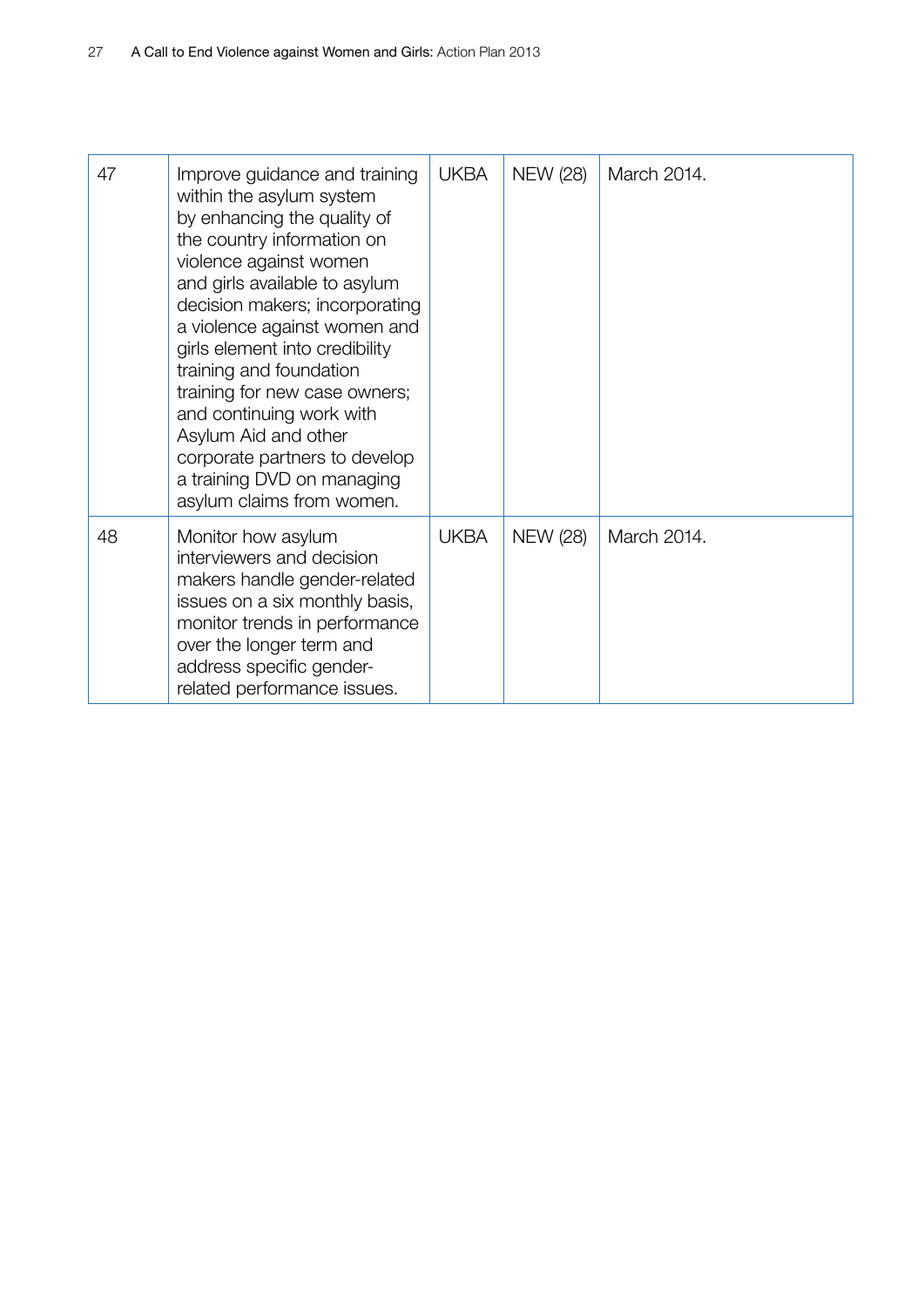# Chapter 3: Partnership working Guiding principle: Work in partnership to obtain the best outcomes for victims and their families.

#### The outcomes we want to achieve by 2015:

- Better support available for victims and their families with statutory, voluntary and community sectors working together to share information and agree practical action;
- Improved the life chances of victims of violence against women and girls overseas, with this issue an international priority for the UK.

#### Key activity since 2012 on partnership working in England and Wales:

- Provided £100,000 to determine gaps in service provision at a local level, help local authorities better understand what services will best assist victims, and assist the voluntary sector in professionalising their dealings with statutory agencies;
- In response to the consultation "Getting it Right for Victims and Witnesses", set out the move to a new model for the provision of support services for victims of crime where the majority of services will be commissioned locally by Police and Crime Commissioners (while rape support services will continue to be funded centrally);
- Funded Against Violence & Abuse (AVA) and the Aya Project (managed by Women's Aid and Imkaan) to build capacity within the women's sector and help them better understand Local Authority commissioning processes; and help Local Authority commissioners better understand the needs of violence against women and girls victims and measures to tackle perpetrators in their areas.

Further information on past activity and linked Government Activity is available at Annex A (p47) and Annex B (p58)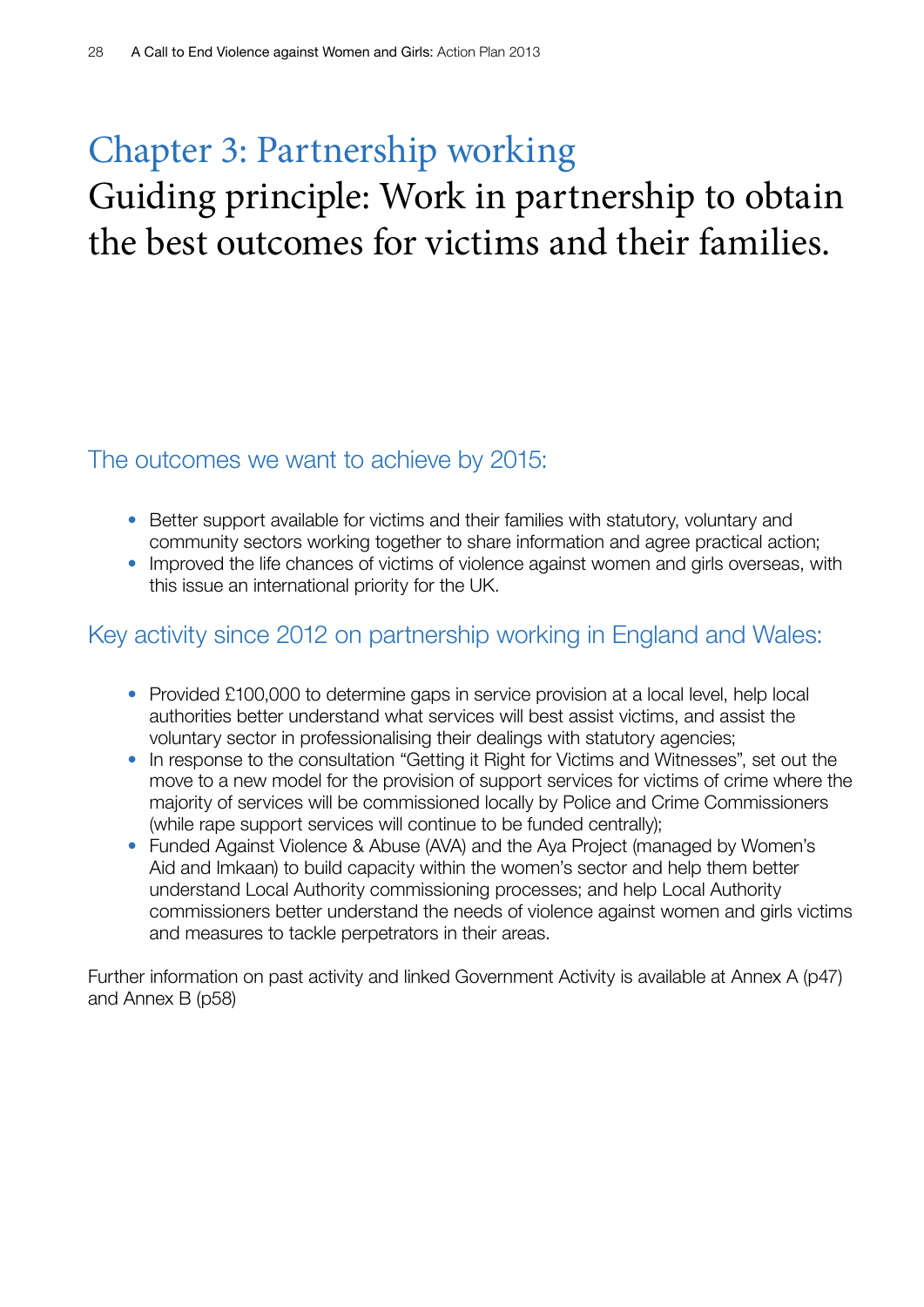#### Case study: Young People's Panel

During 2012, the Government consulted on changing the definition of domestic violence and announced in September 2012 that the current definition would be widened to include those aged 16 and 17 years old and wording to reflect coercive control. With the lowering of the age, the Government was keen to ensure that representatives from that age group should have a voice when policy was being developed to assist 16/17 year olds at risk of domestic violence. The NSPCC had made a similar suggestion as part of its contribution to the consultation and, accordingly, the Government and NSPCC agreed to work together to take this forward via a "Young People's Panel".

Eight young people drawn from different parts of the country and who had all experienced domestic violence took part in the inaugural "Young People's Panel" on 10 December 2012. Chaired by the Minister of State for Crime Prevention (Jeremy Browne MP), topics discussed included what an appropriate service for 16/17 year olds at risk of domestic violence looks like, and suitable accommodation for young victims of domestic violence. The Panel will meet quarterly, and its outcomes will be fed through to policy-makers across Government for further consideration.

"The NSPCC is delighted to have the opportunity to work so closely with the Government to ensure we get it right for young people at risk of domestic violence. It's right that the Government put the views, experiences and ideas of young people at the centre of policy making and our young representatives are looking forward to their continued involvement." – Alan Wardle, Head of Corporate Affairs, NSPCC

#### Key activity since 2011 on partnership working internationally:

- Established a fund of up to £25 million to improve knowledge and evidence of the challenges and mechanisms for tackling violence against women and girls in conflict and emergency contexts;
- Announced plans to invest up to £35 million over 5 years to tackle FGM;
- Signed the Council of Europe Convention for preventing and combating violence against women and domestic violence;
- Announced the Foreign Secretary's Preventing Sexual Violence in Conflict Initiative;
- Identified women's rights as one of the priority thematic issues for funding from the FCO Human Rights and Democracy programme fund. FCO are now funding six violence against women projects;
- Raised implementation of international women's rights agreements, through Ministers and Senior Government Officials, with a range of countries including, Afghanistan, Libya, Saudi Arabia, Pakistan, Algeria, Uganda and Ethiopia;
- Disseminated three Conflict, Humanitarian and Security Department guidance notes on tackling, programming, monitoring and evaluating violence against women and girls;
- Lynne Featherstone MP, the Ministerial Champion for tackling Violence Against Women and Girls Overseas visited Uganda and Ethiopia and raised this issue with Ministers and Government officials during this visit.

Further information on past activity is available at Annex A (p.47)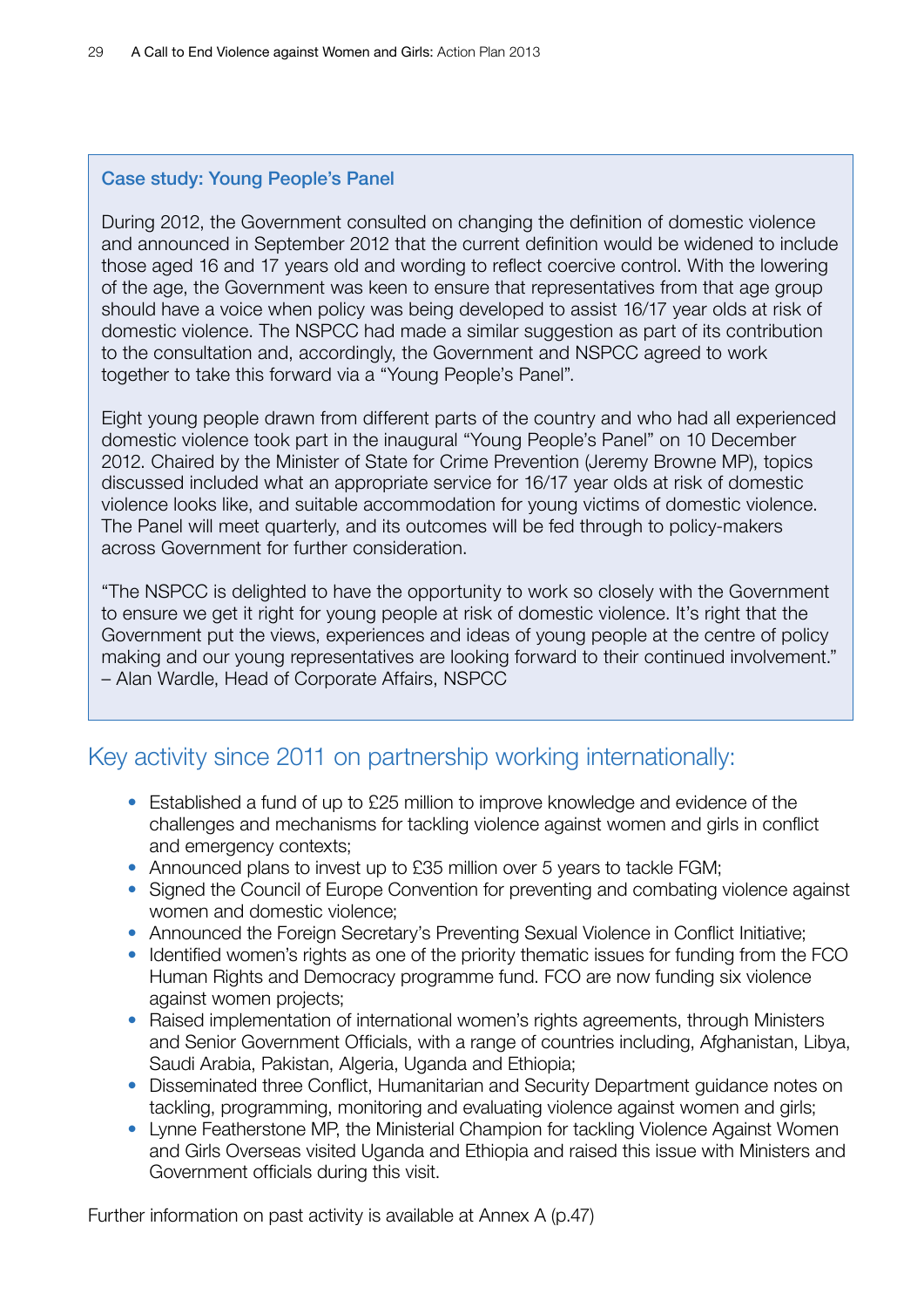#### From March 2013 we will:

- Continue to work in partnership across Government and with the third sector to ensure that the impact of Government reforms are fully understood and managed;
- Provide clear information on violence against women and girls to commissioners in the changing commissioning landscape;
- Support statutory and voluntary services in sharing information about the women and girls most at risk and agreeing clear referral and needs assessment arrangements;
- Continue to demonstrate leadership internationally to address violence against women and girls, and ensure that the links are made between the women whom the UK is helping overseas and those who arrive in the UK seeking protection.

| Ref. | <b>Action</b>                                                                                                                                                                                                                                                                                                                                     | Lead<br>Dept. | 2012 ref.  | Timing                                                                                                                                                                                                                                                                                                                                                     |
|------|---------------------------------------------------------------------------------------------------------------------------------------------------------------------------------------------------------------------------------------------------------------------------------------------------------------------------------------------------|---------------|------------|------------------------------------------------------------------------------------------------------------------------------------------------------------------------------------------------------------------------------------------------------------------------------------------------------------------------------------------------------------|
|      | Improve commissioning of services                                                                                                                                                                                                                                                                                                                 |               |            |                                                                                                                                                                                                                                                                                                                                                            |
| 49   | Provide information<br>to support health and<br>wellbeing boards to<br>understand violence<br>against women and girls<br>and who they can work<br>with at a local level to take<br>action on it.                                                                                                                                                  | DH            | 42         | December 2013. Department<br>of Health, Home Office<br>and Ministry of Justice<br>will be working together<br>and with emerging health<br>and wellbeing boards and<br>relevant parts of the Criminal<br>Justice System to explore<br>how best to support their<br>understanding of how the<br>issues interrelate and who to<br>work with at a local level. |
| 50   | Issue fact pack on violence<br>against women and girls<br>for local commissioners,<br>including Police and<br>Crime Commissioners, to<br>improve understanding<br>of violence against<br>women and girls issues,<br>the costs on services<br>and communities, and<br>the benefits of tackling<br>violence against women<br>and girls effectively. | HO            | <b>NEW</b> | <b>Summer 2013.</b>                                                                                                                                                                                                                                                                                                                                        |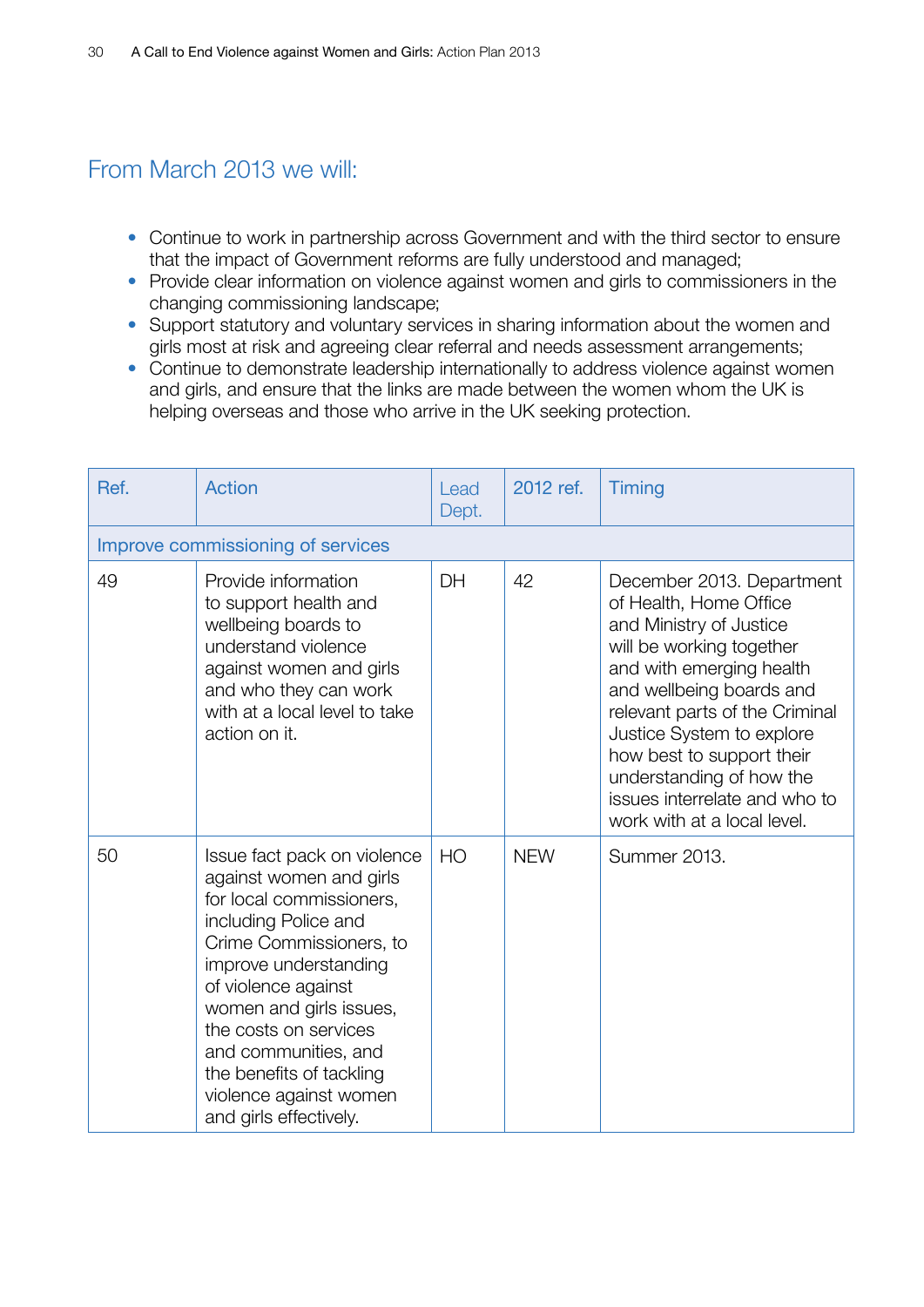| 51 | Identify which violence<br>against women and<br>girls services are to be<br>commissioned nationally<br>and which would benefit<br>from local commissioning<br>and reflect this in the<br>commissioning framework<br>being developed to<br>support both national and<br>local commissioners of<br>victims' services.                                 | MOJ /<br>HO       | <b>NEW</b> | <b>Spring 2013.</b> |
|----|-----------------------------------------------------------------------------------------------------------------------------------------------------------------------------------------------------------------------------------------------------------------------------------------------------------------------------------------------------|-------------------|------------|---------------------|
| 52 | Review commissioning<br>approach, and coverage<br>of, violence against women<br>and girls help lines.                                                                                                                                                                                                                                               | HO/<br><b>MOJ</b> | <b>NEW</b> | Summer 2014.        |
| 53 | Highlight, through<br>national commissioning<br>agreements and<br>documents, voluntary<br>and community sector<br>specialist counselling<br>and support as part of<br>integrated care pathways.                                                                                                                                                     | DH                | <b>NEW</b> | December 2013.      |
| 54 | Support commissioning<br>of sexual assault services<br>through a revised public<br>health functions agreement<br>and publication of revising<br><b>National Health Service</b><br><b>Commissioning Board</b><br>operating model for<br>commissioning sexual<br>assault services as part of<br>the 'Securing Excellence in<br>Commissioning' series. | HO                | <b>NEW</b> | Summer 2013.        |
| 55 | Produce commissioning<br>map for stakeholders<br>and other Government<br>Departments to<br>clearly understand the<br>implications of Government<br>reforms on violence<br>against women and girls.                                                                                                                                                  | HO                | <b>NEW</b> | Summer 2014.        |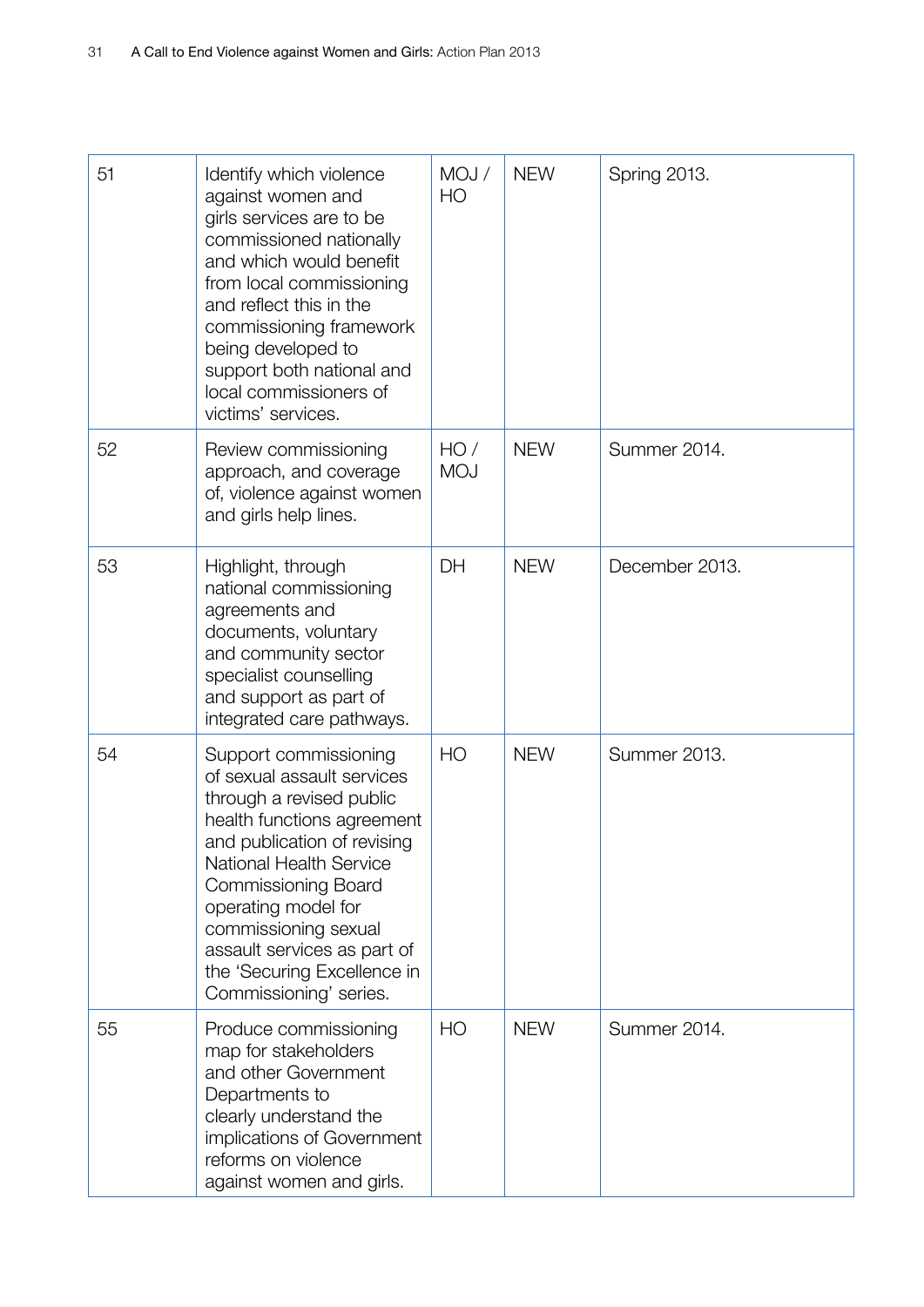| 56                | Highlight the need for<br>effective paediatric<br>provision and pathways<br>in national commissioning<br>agreements and<br>documents on sexual<br>assault services.<br>Improve cross-agency working                                                                                                                                                                                          | DH                                     | <b>NEW</b> | December 2013.         |
|-------------------|----------------------------------------------------------------------------------------------------------------------------------------------------------------------------------------------------------------------------------------------------------------------------------------------------------------------------------------------------------------------------------------------|----------------------------------------|------------|------------------------|
| 57                | Take forward actions in the<br><b>Child Sexual Exploitation</b><br>Action Plan.                                                                                                                                                                                                                                                                                                              | DEFE/<br>DH/<br>CPS/<br>H <sub>O</sub> | <b>NEW</b> | Ongoing to April 2015. |
|                   | Embed tackling violence against women and girls in Government reforms                                                                                                                                                                                                                                                                                                                        |                                        |            |                        |
| 58                | Work across Government<br>to ensure we understand<br>and manage the potential<br>impact of wider reforms on<br>violence against women<br>and girls.                                                                                                                                                                                                                                          | All<br>depts.                          | <b>NEW</b> | Ongoing to April 2015. |
| 59                | <b>Ensure Public Health</b><br>England is an active<br>participant and leads<br>developing action plans to<br>reduce violence against<br>women and girls.                                                                                                                                                                                                                                    | DH                                     | <b>NEW</b> | Ongoing to April 2015. |
| and girls victims | Work with employers to improve awareness and outcomes for violence against women                                                                                                                                                                                                                                                                                                             |                                        |            |                        |
| 60                | Work with businesses to<br>tackle violence against<br>women in the workplace.<br>To include developing and<br>publishing a pledge with<br>explanatory guidance for<br>all employers to sign as<br>part of the Public Health<br>Responsibility Deal, in<br>order to commit them to<br>develop a comprehensive<br>policy to support all<br>members of staff<br>experiencing domestic<br>abuse. | HO/<br>DH                              | 48         | Ongoing to 2015.       |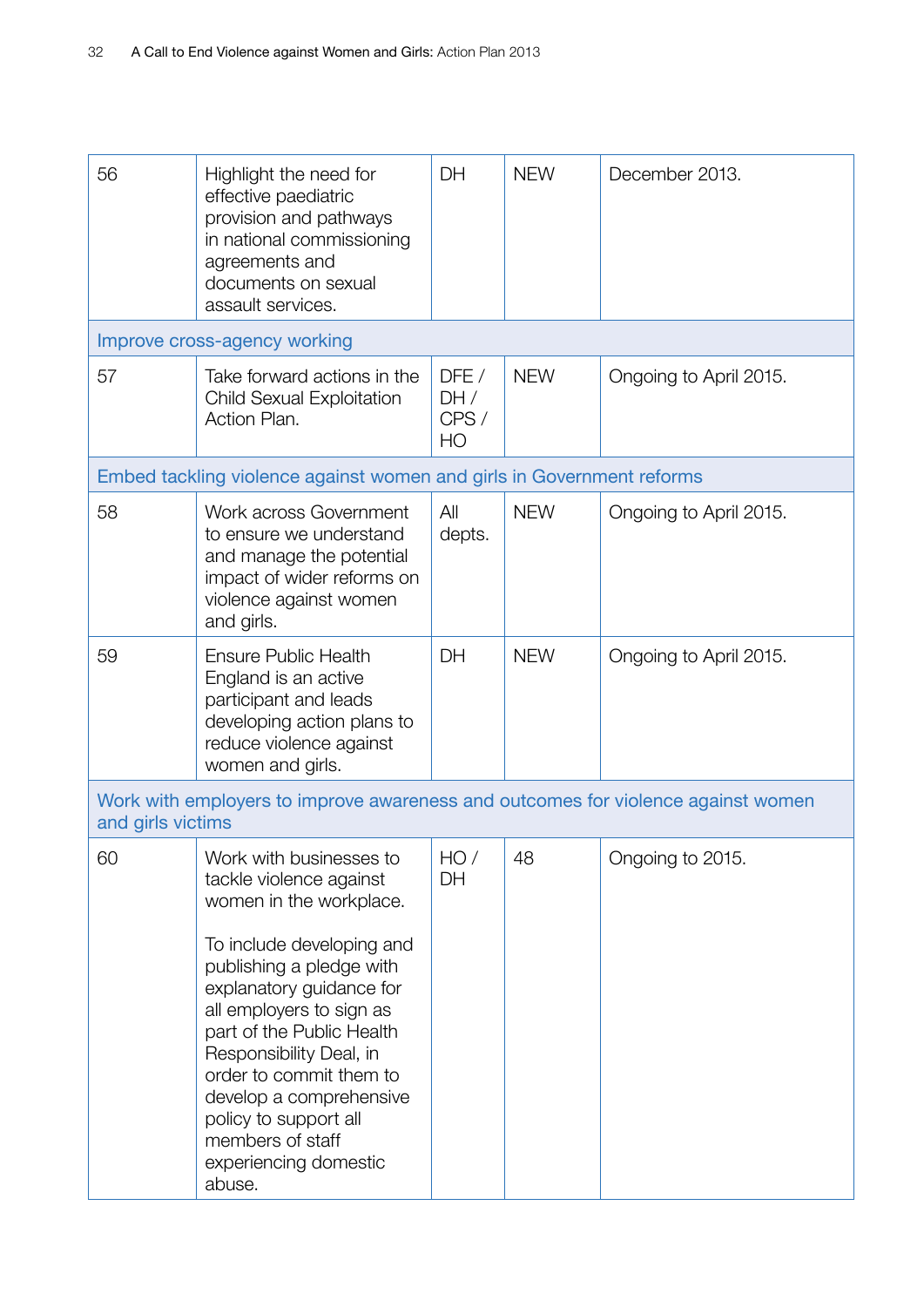| 61 | Raise awareness in the<br>Department of Health<br>to ensure staff have an<br>understanding of violence<br>against women and girls,<br>and where to seek help<br>and support. Engage<br>with other Government<br>Departments to encourage<br>similar activity for staff<br>across the Civil Service.     | DH                           | 49 | Ongoing to 2015.       |
|----|---------------------------------------------------------------------------------------------------------------------------------------------------------------------------------------------------------------------------------------------------------------------------------------------------------|------------------------------|----|------------------------|
|    | Improve the life chances of violence against women and girls victims overseas                                                                                                                                                                                                                           |                              |    |                        |
| 62 | Work with Governments<br>overseas to encourage<br>legislative and policy<br>reform to address the<br>structural causes of<br>violence against women<br>and girls, in accordance<br>with international<br>commitments.                                                                                   | <b>FCO</b>                   | 50 | Ongoing to April 2015. |
| 63 | Continue to strongly<br>support the ratification<br>and lobby for the full<br>implementation of<br>the Convention of the<br>Elimination of all Forms<br>of Discrimination against<br>Women (CEDAW) and its<br>Optional Protocol.                                                                        | <b>FCO</b>                   | 51 | Ongoing to April 2015. |
| 64 | Continue to promote the<br>domestic implementation<br>of CEDAW.                                                                                                                                                                                                                                         | GEO                          | 52 | Ongoing to April 2015. |
| 65 | Take action to tackle<br>violence against women<br>and girls in conflict<br>and post conflict<br>countries through the<br>implementation of the UK<br>National Action Plan (NAP)<br>on UN Security Council<br>Resolution 1325 Women,<br>Peace and Security, in<br>partnership with DFID and<br>the MoD. | FCO/<br>MOD /<br><b>DFID</b> | 53 | Ongoing to April 2015. |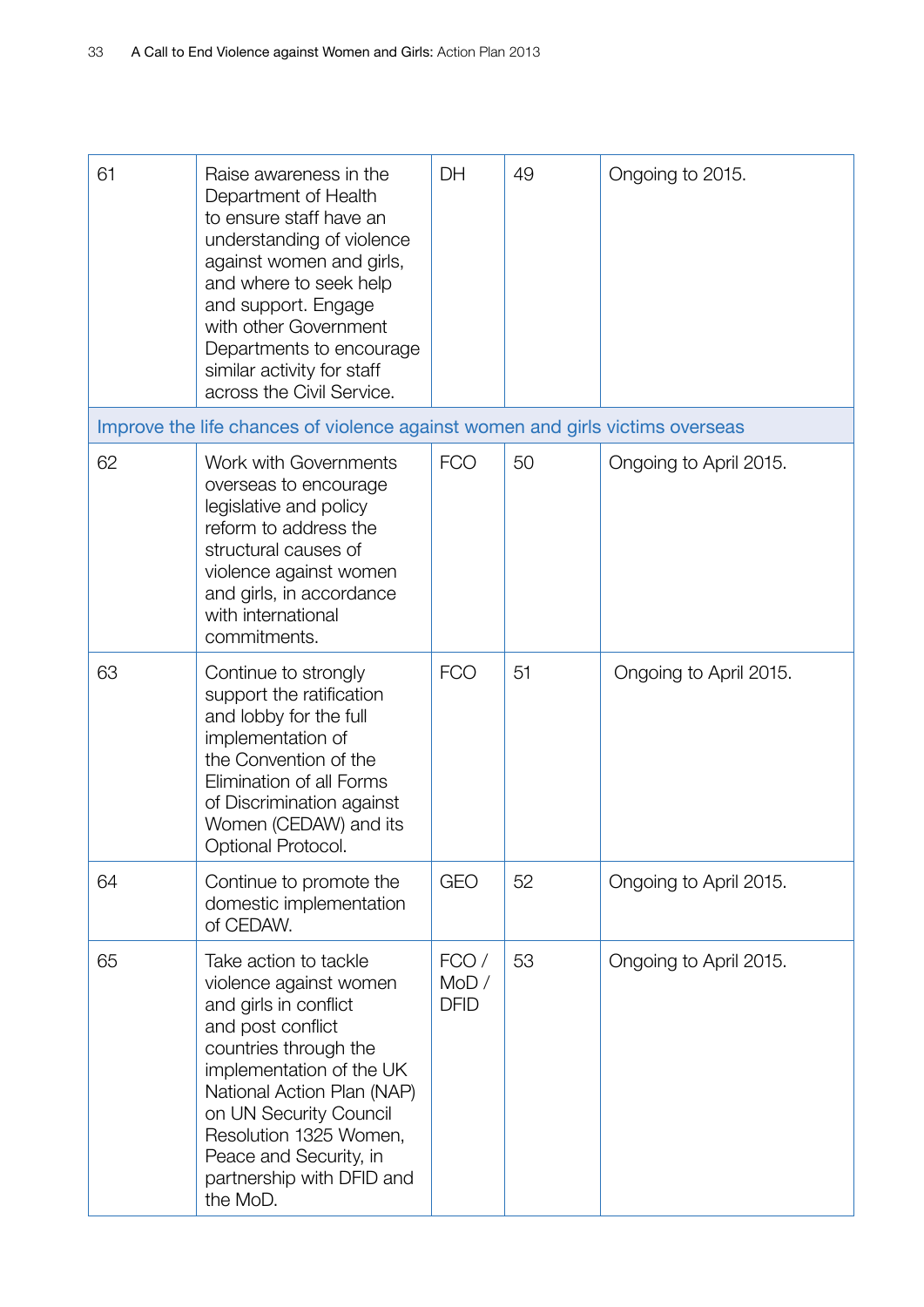| 66 | Ensure that the UK's<br>humanitarian action,<br>including both assistance<br>and protection, prevents<br>and responds to violence<br>against women and girls.                                                                               | MOD /<br><b>DFID</b>       | 54 | Ongoing to April 2015.<br>Programme to protect girls<br>in humanitarian settings is<br>being developed with Girl<br>Hub.                                                                                                                      |
|----|---------------------------------------------------------------------------------------------------------------------------------------------------------------------------------------------------------------------------------------------|----------------------------|----|-----------------------------------------------------------------------------------------------------------------------------------------------------------------------------------------------------------------------------------------------|
| 67 | Work with UN Women to<br>ensure it focuses on key<br>priorities including violence<br>against women and girls<br>and the delivery of the<br>Millennium Development<br>Goals and delivers real<br>progress for women and<br>girls worldwide. | DFID /<br><b>FCO</b>       | 55 | Ongoing to April 2015.                                                                                                                                                                                                                        |
| 68 | Continue to support the<br>role of the Council of<br>Europe (CoE) in preventing<br>and responding to violence<br>against women and girls.                                                                                                   | HO/<br>MOJ /<br>GEO /      | 56 | Ongoing to April 2015. HO<br>is currently engaging with<br><b>Devolved Administrations</b><br>and OGDs to move towards<br>ratification of the convention<br>of preventing and eradicating<br>violence against women and<br>domestic violence. |
| 69 | Provide practical guidance<br>to DFID country offices<br>to tackle violence against<br>women and girls in at least<br>15 of the poorest countries<br>(includes countries in the<br>UK 1325 National Action<br>Plan).                        | DFID /<br><b>FCO</b>       | 57 | Ongoing to April 2015.                                                                                                                                                                                                                        |
| 70 | Work with partners to<br>improve and communicate<br>the evidence base<br>on violence against<br>women and girls and<br>understanding of effective<br>interventions.                                                                         | <b>DFID</b>                | 58 | Ongoing to April 2015.                                                                                                                                                                                                                        |
| 71 | Improve the international,<br>including EU, response<br>to forced marriage by<br>continuing to lobby for<br>commitment to tackling<br>the practice at key events.                                                                           | <b>FMU</b><br>(FCO/<br>HO) | 59 | Ongoing to April 2015.                                                                                                                                                                                                                        |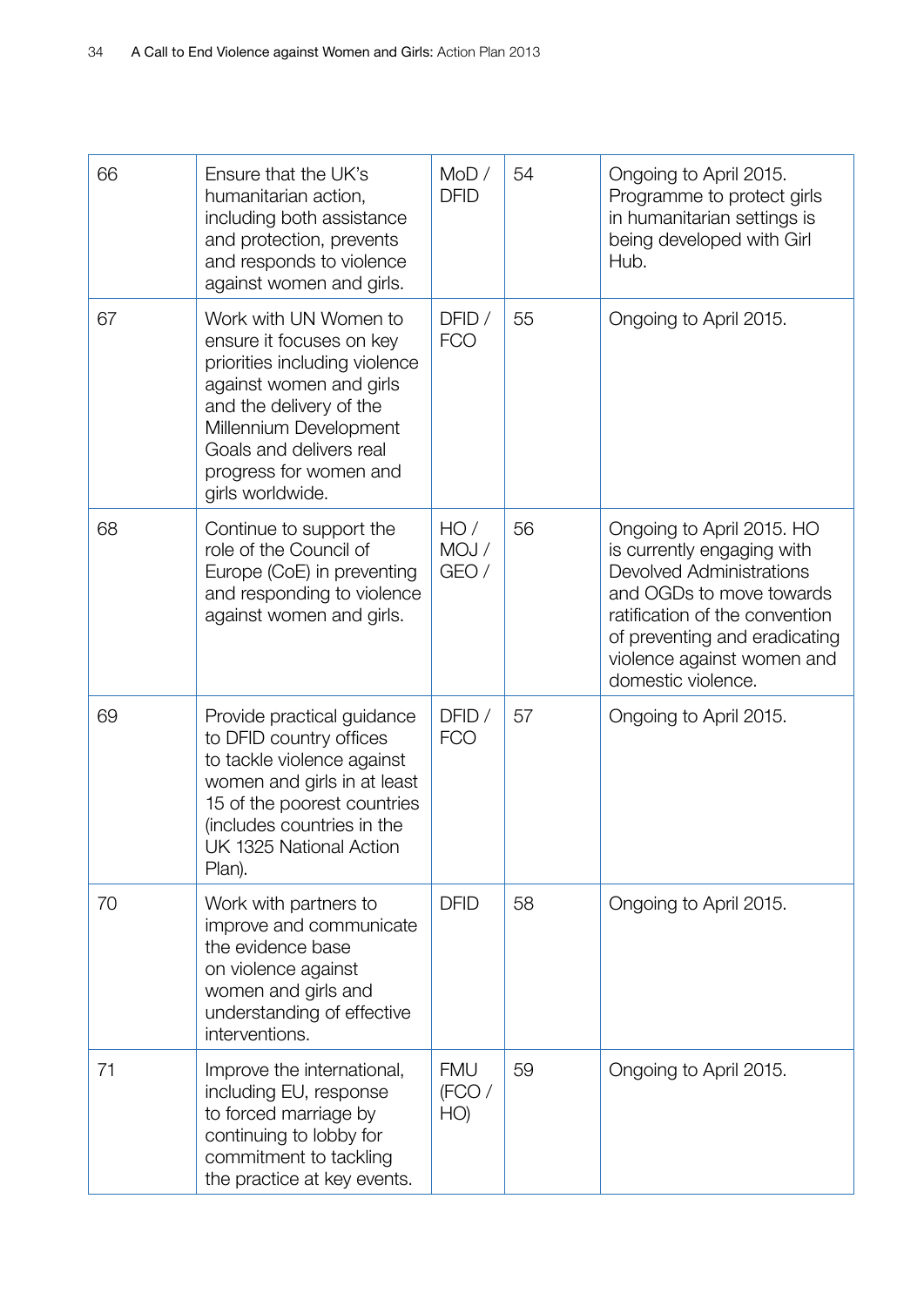| 72 | Review results of EU<br><b>Fundamental Rights</b><br>Agency's survey<br>on violence against<br>women and girls across<br>EU member states<br>and consider any<br>recommendations.                                                                                                                                                                                                                           | All<br>Depts. | 60         | Initial findings due June 2013.<br>Full report end 2013. |
|----|-------------------------------------------------------------------------------------------------------------------------------------------------------------------------------------------------------------------------------------------------------------------------------------------------------------------------------------------------------------------------------------------------------------|---------------|------------|----------------------------------------------------------|
| 73 | Through the Foreign<br>Secretary's Preventing<br>Sexual Violence Initiative,<br>address the culture<br>of impunity for sexual<br>violence committed in<br>conflict by: increasing the<br>number of perpetrators<br>brought to justice both<br>internationally and<br>nationally; strengthening<br>international efforts<br>and co-ordination; and<br>supporting states to build<br>their national capacity. | <b>FCO</b>    | <b>NEW</b> | Ongoing to April 2015.                                   |
| 74 | Invest up to £35 million<br>over five years to support<br>work to end FGM in at<br>least fifteen countries.                                                                                                                                                                                                                                                                                                 | <b>DFID</b>   | <b>NEW</b> | Ongoing.                                                 |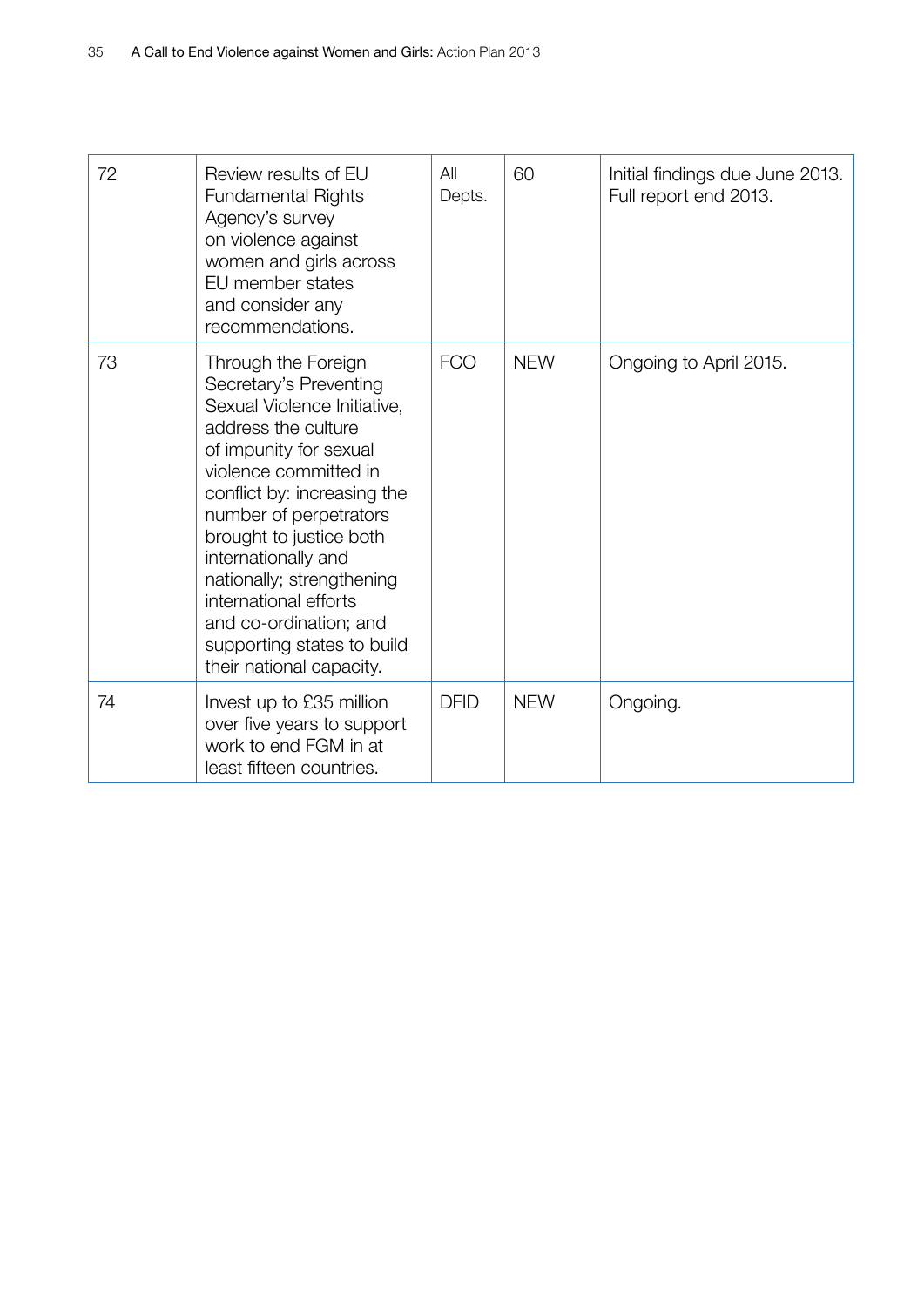#### Case Study: First deployment of UK Preventing Sexual Violence Initiative Team of Experts

Sexual violence in conflict is widespread. Most frequently it is carried out not by invading armies but by one group against another with the deliberate intention of destroying, degrading and humiliating political opponents or entire ethnic and religious groups. If affects not only large numbers of women, but also men and children. In addition to the physical and psychological trauma suffered by survivors, sexual violence adds to ethnic, sectarian and other divisions, further entrenching conflict and instability.

The Government believes that there is more that can – and must – be done to combat this issue and particularly to address the culture of impunity for these crimes that been allowed to develop. On 29 May 2012 the Foreign Secretary launched the Preventing Sexual Violence Initiative (PSVI).

The UK is using its 2013 presidency of the G8 to rally sustained and co-ordinated international action, and to ensure this issue is a global priority over the coming year. It has also established a specialist team of UK experts to deploy to conflict areas to support the UN and civil society to help build national capacity to investigate allegations of sexual violence and gather evidence.

As the conflict in Syria escalated during 2012, Human Rights Watch and other organisations increasingly reported a growing number of human rights abuses and specifically the use of sexual violence against women, men and children. Experience from other conflicts suggested that without immediate attention to documenting and recording evidence of these atrocities there would be little likelihood of prosecuting the perpetrators in the future. A small deployment of UK Experts, with extensive experience of investigating sexual violence crimes specifically in conflict, was therefore dispatched to the Turkish border with Syria in late 2012 to provide training on the collection, handling, documentation and storage of evidence.

The training was provided through an established programme with Physicians for Human Rights (PHR) - an internationally respected Non-Government Organisation. With additional PSVI support (finances and UK expertise) it became possible to extend PHR's training programme to evidence collection for sexual violence. The training was provided to 21 Syrian doctors who work on both sides of the Turkish–Syrian border in field hospitals, rehabilitation centres and clinics. Daily they treat over 200 patients injured as a result of the Syrian conflict.

We will extend training programmes in 2013 through the deployments of UK experts to cover other Syrian border areas with a view to providing increased capacity to prosecute perpetrators of sexual violence crimes.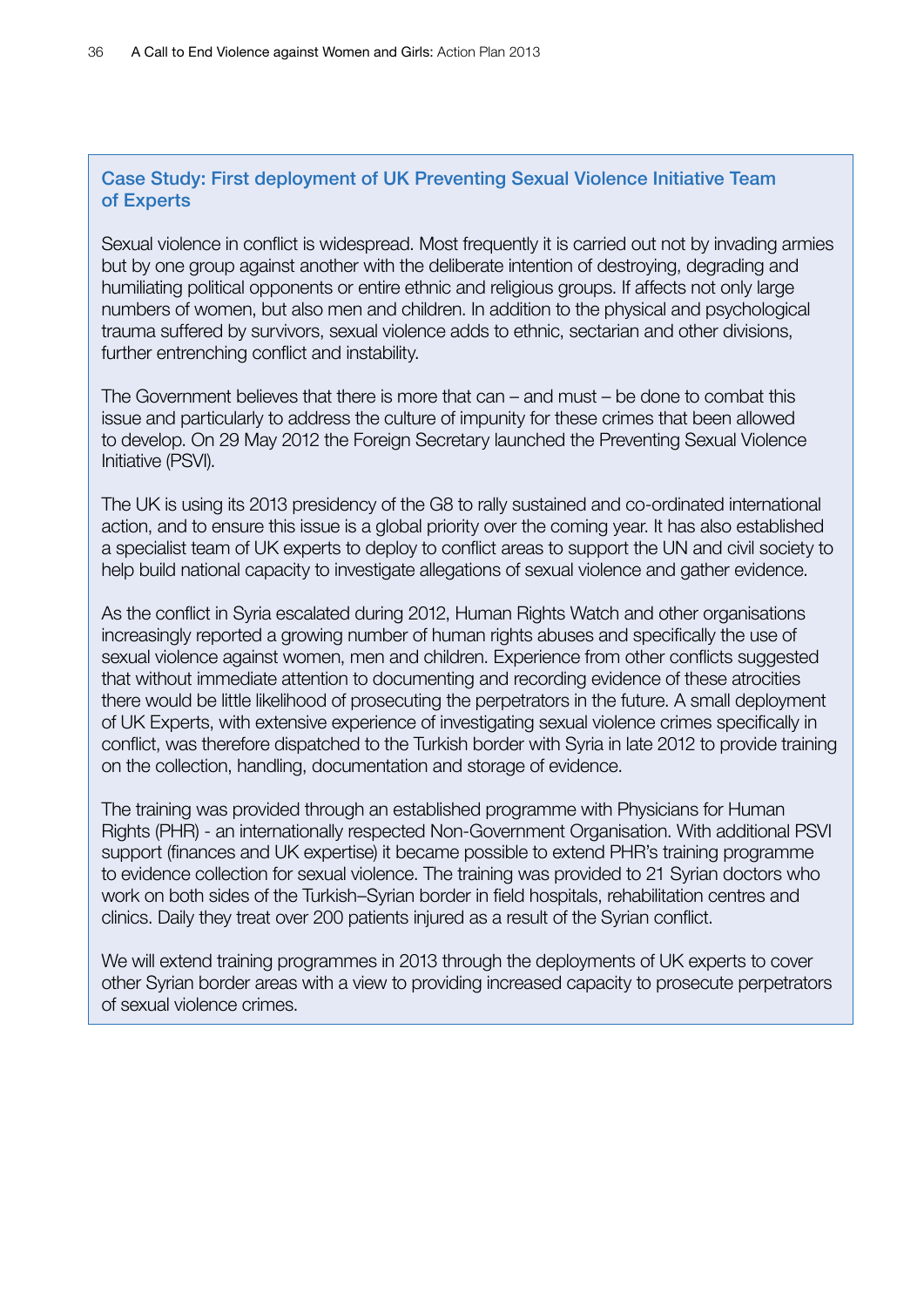#### Case Study: DFID Research and Innovation Fund

To mark 25 November 2012 International Day for Eliminating Violence Against Women and Girls, the Secretary of State announced that DFID is investing up to £25 million over five years in a new Violence Against Women and Girls Research and Innovation Fund. The Fund will consist of three distinct but inter-related components that address critical international evidence gaps:

- i. Primary prevention of violence against women and girls (in stable and fragile contexts);
- ii. violence against women and girls in conflict and humanitarian emergencies; and
- iii. Economic and social costs of violence against women and girls.

This pioneering Fund will drive innovation, build the global evidence base and support new programmes to tackle violence against women and girls. The funding will support operational research and impact evaluations, including programmes in conflict and humanitarian emergencies; and innovation grants for new programmes that have the potential to be taken to scale. By testing out new approaches and the rigorous evaluation of existing programmes, we can better understand what works in tackling the root causes of violence against women and girls in some of the poorest countries of the world. This will enable improved development of and investment in violence against women and girls policies and programmes around the world (including by UK Government, development partners and national Governments) contributing to a long-term reduction in the prevalence of violence against women and girls and an increase in the number of women and girls receiving quality prevention and response services.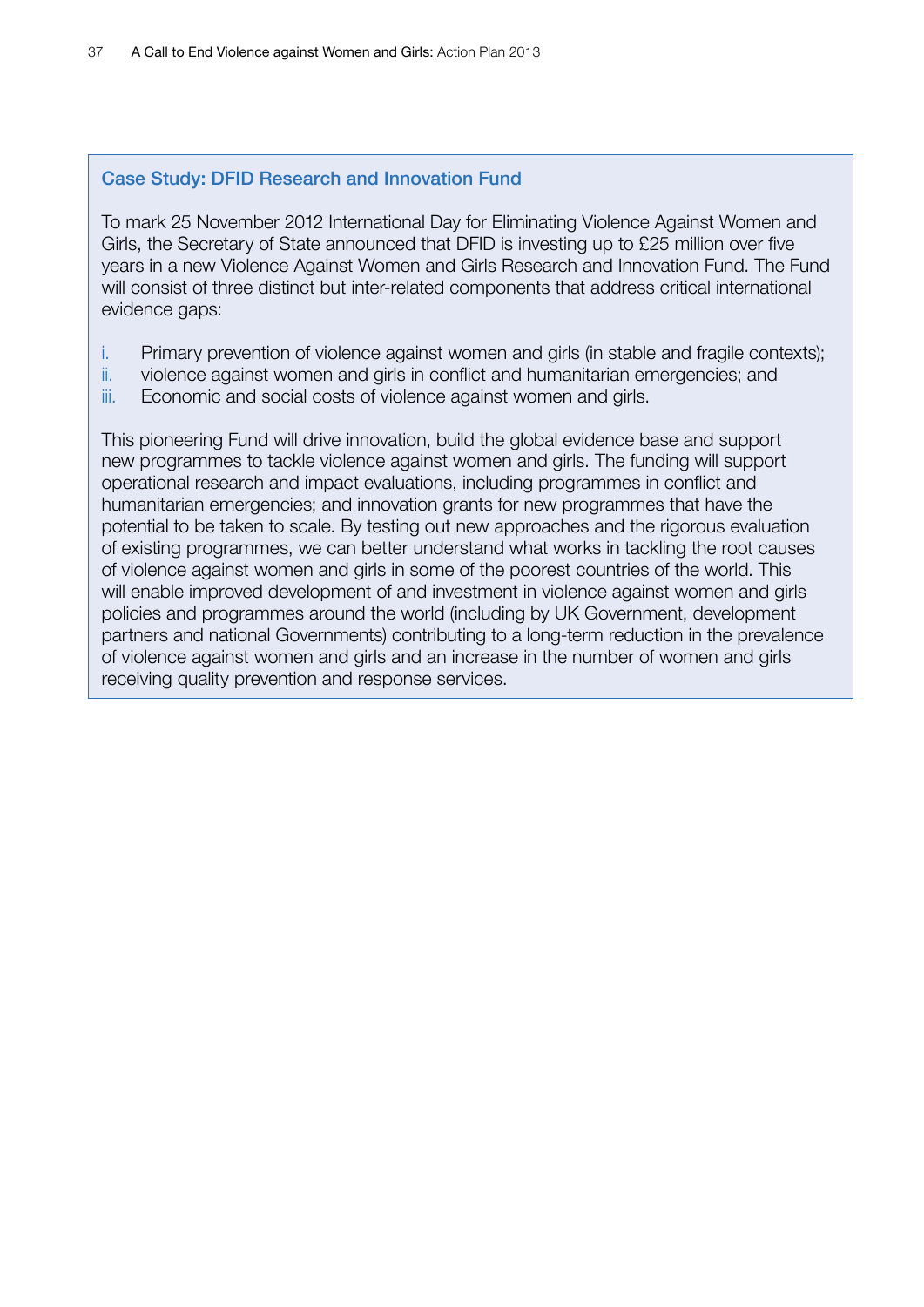# Chapter 4: Justice Outcomes and risk reduction Guiding principle: Take action to reduce the risk to women and girls who are victims of these crimes and ensure that perpetrators are brought to justice.

#### The outcomes we want to achieve by 2015:

- Increased confidence of women and girls to encourage access to the Criminal Justice System;
- Improved criminal justice outcomes for victims of violence against women and girls, including the rate of convictions;
- Increased rate of rehabilitation among offenders;
- Reduced multiple incidents of violence by using the appropriate risk management tools.

### Key activity since 2012 on Justice Outcomes and Risk Reduction:

- Following public consultation, announced plans to criminalise forced marriage;
- Introduced new stalking offences and delivered training and guidance for police officers and prosecutors about the new legislation;
- Announced a new definition of domestic violence and abuse, which now includes coercive control and 16-17 year olds. The definition comes into effect March 2013;
- Provided £3.78 million to Probation Trusts to fund 31 Women's Community Services in 2012/13;
- Funded a national 'Ugly Mugs' scheme to protect people involved in prostitution from violent individuals;
- Published a Crown Prosecution Service Action Plan on prosecuting FGM including actions on gathering more robust data, identifying the issues that have hindered investigations and prosecutions, and ensuring police and prosecutors work together closely from the start of the investigation;
- Published the Forced Marriage Designated Courts Resource Manual so that it is available to all professionals practising in this area;
- Launched a domestic violence disclosure scheme in Gwent, Wiltshire, Nottinghamshire and Great Manchester;
- Developed an evidence-based programme of intervention for perpetrators of domestic abuse, Building Better Relationships (BBR);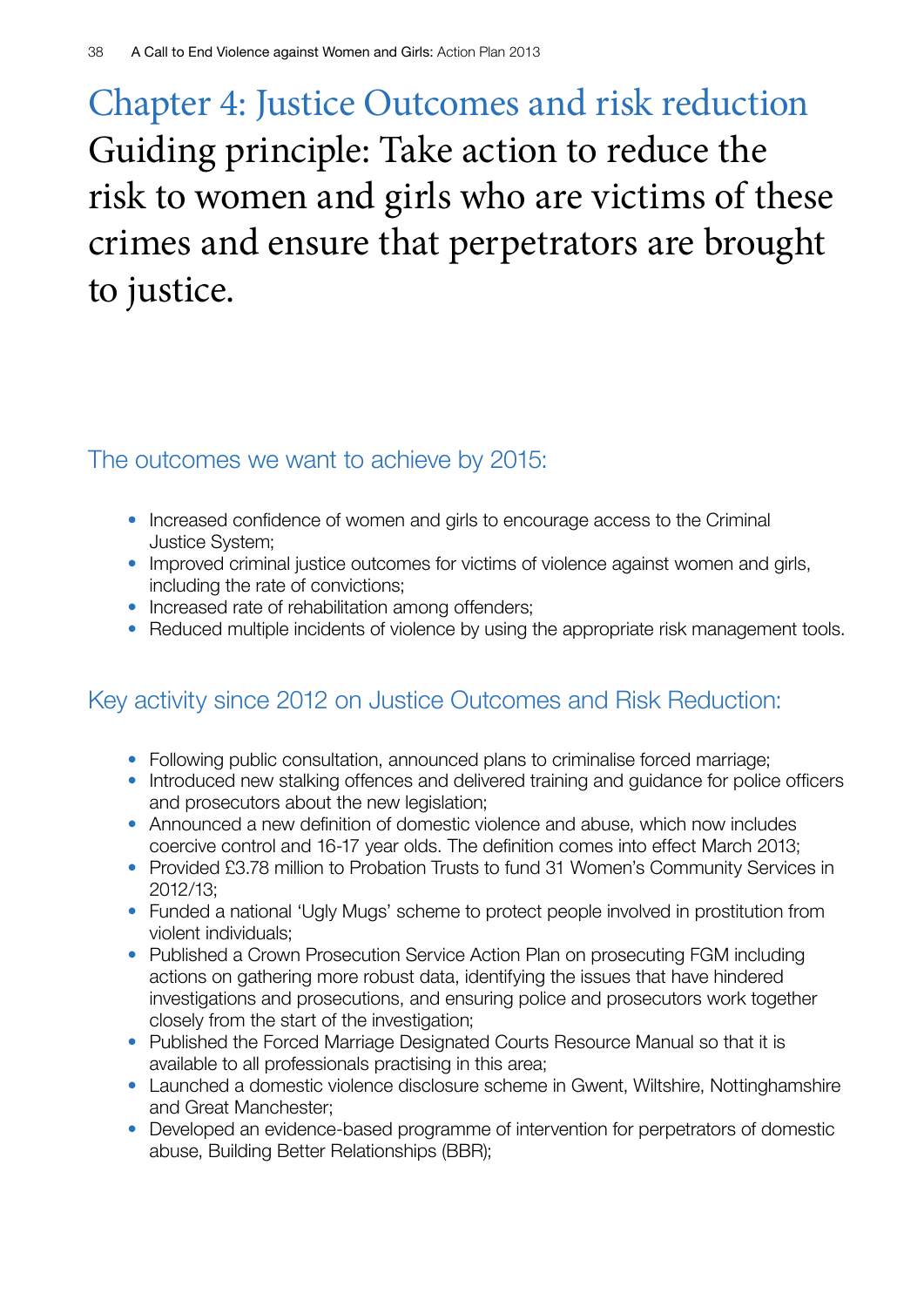- Published a review of the Crown Prosecution Service's three year violence against women and girls strategy, which found that the strategy delivered more efficient prosecutions and improved support for victims;
- Tightened sex offender management legislation and closed loop holes that might be exploited by registered sex offenders.

Further information on past activity is available at Annex A (p.47)

#### From March 2013 we will:

- Continue to ensure that the right legislative measures are in place to protect women and girls from violence and bring perpetrators to justice, and that practitioners use these tools effectively to provide justice outcomes for victims;
- Investigate the barriers to victims reporting violent crimes and make recommendations to overcome them;
- Work with the Crown Prosecution Service and the Association of Chief Police Officers on one over-arching and agreed approach on the investigation and prosecution of sexual offences;
- Continue to work with the police, Crown Prosecution Service, judiciary and voluntary agencies to ensure that vulnerable and intimidated victims and witnesses are fully supported throughout the criminal justice process;
- Seek to ensure myths and stereotypes around rape are challenged so that juries are not inappropriately swayed by misinformation;
- Further our understanding of violence against women and girls through developing an improved evidence base;
- Improve our response to perpetrators of these crimes to ensure that adequate responses are available to treat and rehabilitate individuals, both through the Criminal Justice System and other referral routes;
- Identify lessons emerging from reviews into historic child abuse and ensure learning is applied to sexual violence more widely;
- Ensure that female offenders who are also victims of abuse receive support on these issues, whether they serve sentences in custody or the community.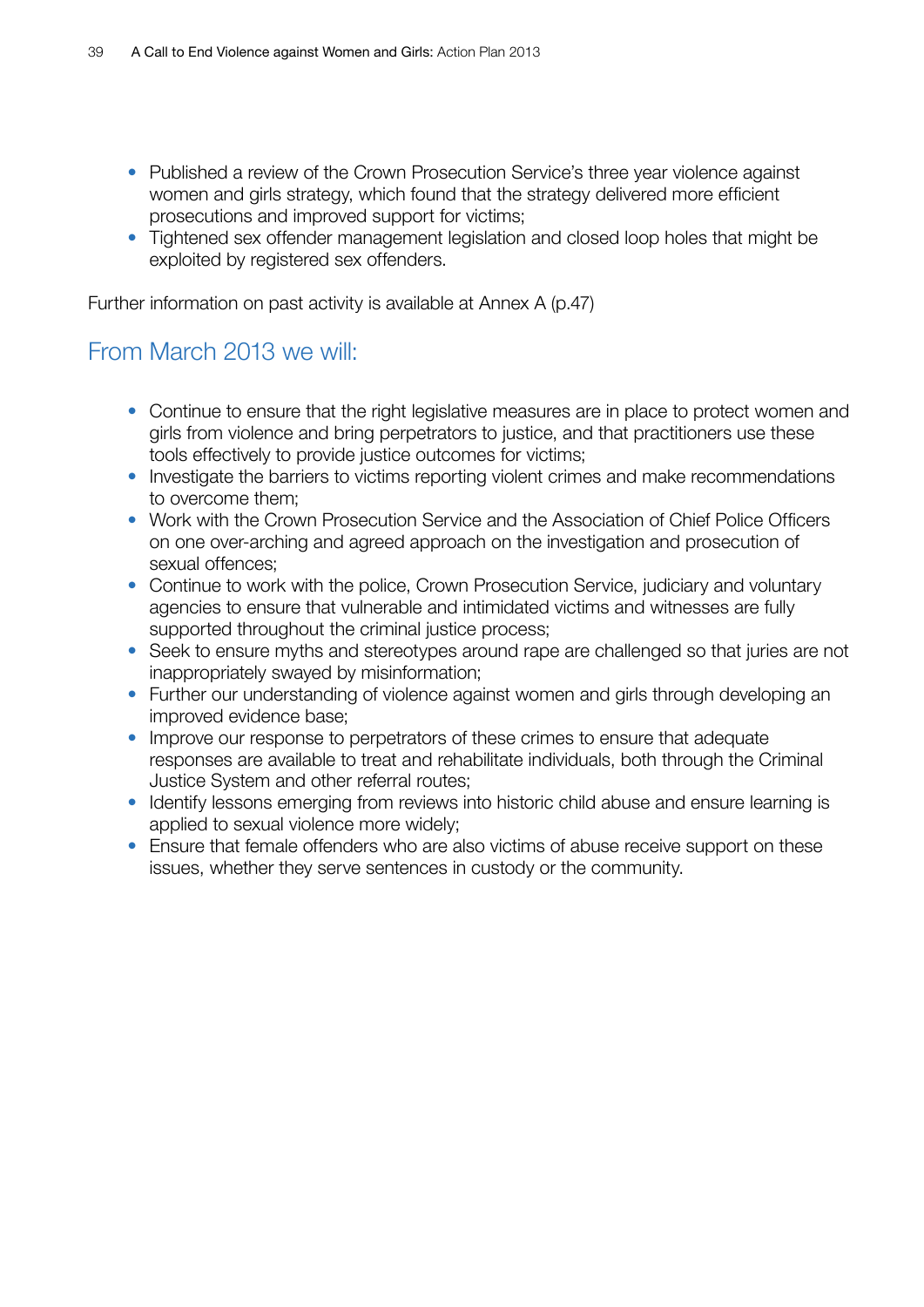#### Case Study: National Ugly Mugs Pilot Scheme

The National Ugly Mugs (NUM) Pilot Scheme, funded by the Home Office and managed by the UK Network of Sex Work Projects (UKNSWP), is a third party reporting mechanism for crimes against people involved in prostitution. Such individuals are frequently targeted by dangerous criminals and these crimes often go unreported to the police.

When an incident is reported to NUM a warning is produced and circulated to its members (individuals involved in prostitution and organisations working with them) to alert them to dangerous individuals. The Scheme has over 500 individual members, 120 organisations and 33 escort sites or establishments. If the victim consents, information will also be fed anonymously into police intelligence systems, including the Serious Crimes Analysis Section, to help bring perpetrators to justice.

Since NUM launched in July 2012, more than 188 incidents have been reported to Scheme, of which more than 66 involved violence and around 50 were rapes or attempted rapes. Crucially, in only 28% of the incidents reported to NUM were victims willing to formally report to or share their personal details with the police. Yet, in the vast majority of cases (99%) the victims consented to feed information anonymously into police intelligence systems. This demonstrates how NUM is enhancing the levels of police intelligence on perpetrators of crimes against people involved in prostitution in the UK.

In Soho, London, NUM is reportedly making a difference. The Health Promotion Specialist at Central London Action for Street Health (CLASH), said: "Soho has been an area that has not routinely reported incidents in recent years, however, since NUM has been in place we have seen an increase in reporting."

NUM also provides a national centre of expertise regarding issues of violence and safety matters for people involved in prostitution. The NUM 6 Pillars of Good Practice initiative recognises the improvements in Ugly Mugs reporting practice since the launch of the Scheme.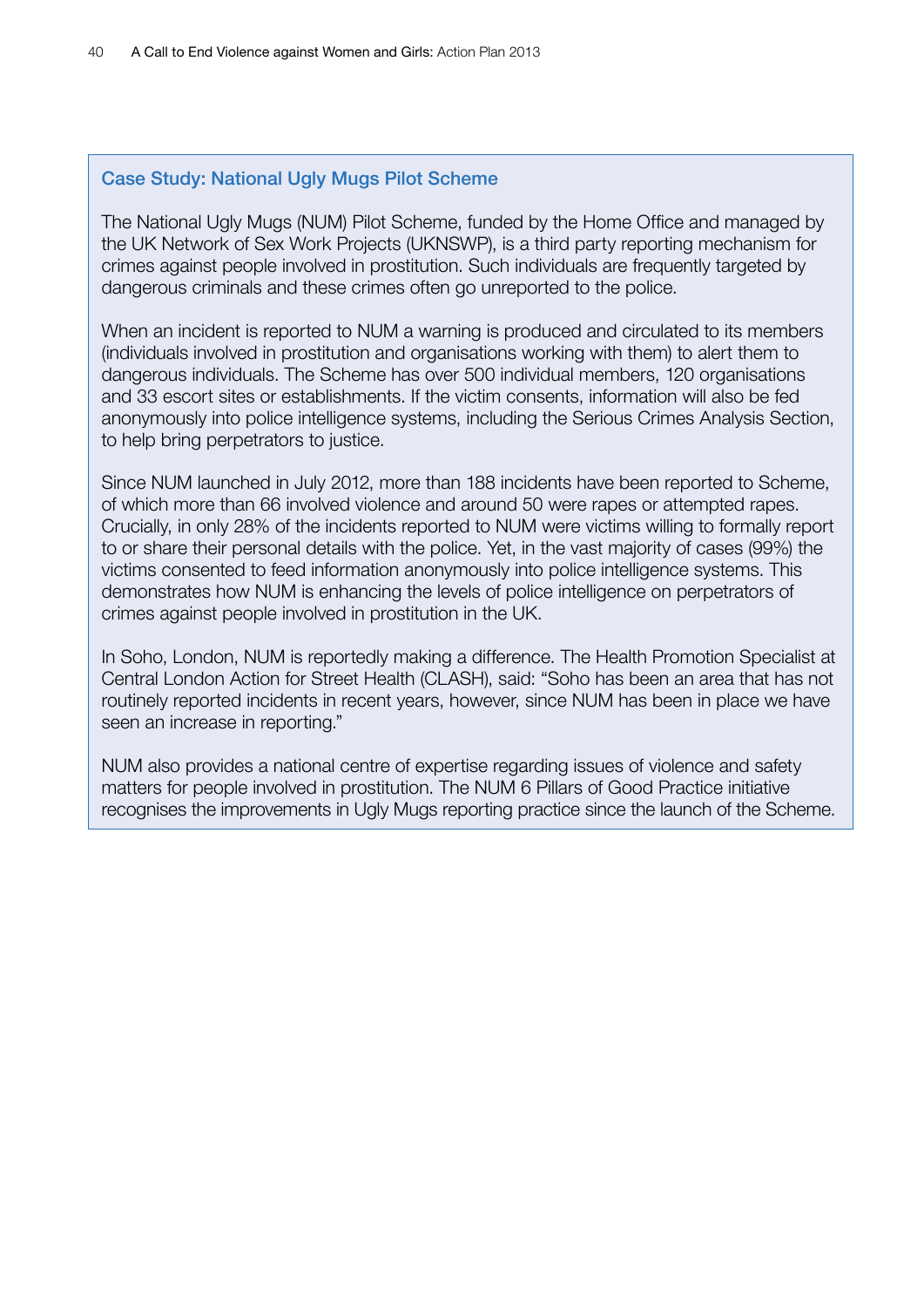### By 2015 we will:

| Ref. | Action                                                                                                                                                                                                                                                                                                                                                               | Lead<br>Dept.                     | 2012 ref.  | Timing                                                                                                                                                                                                                                                     |
|------|----------------------------------------------------------------------------------------------------------------------------------------------------------------------------------------------------------------------------------------------------------------------------------------------------------------------------------------------------------------------|-----------------------------------|------------|------------------------------------------------------------------------------------------------------------------------------------------------------------------------------------------------------------------------------------------------------------|
|      | Improve the Criminal Justice System response to violence against women and girls victims                                                                                                                                                                                                                                                                             |                                   |            |                                                                                                                                                                                                                                                            |
| 75   | Work on the development<br>of guidance and learning<br>programmes for the Police on<br>sexual and domestic violence,<br>including FGM, forced<br>marriage, 'honour' based<br>violence (HBV) and stalking.                                                                                                                                                            | HO/<br>MOJ /<br><b>ACPO</b>       | 61         | December 2013. The College<br>of Policing are developing<br>three levels of training for<br>public protection. Level 1 (all<br>staff) will be made available<br>to forces as an e-learning<br>package from March 2013.                                     |
| 76   | Seek to re-establish effective<br>voluntary arrangements with<br>local authorities to ensure<br>that the protocol on exchange<br>of information is adopted<br>and used to best effect. The<br>protocol was developed<br>by the Crown Prosecution<br>Service, the Association of<br>Chief Police Officers, LGA and<br>Association of Directors of<br>Social Services. | CPS/<br>HO/<br>CLG/<br><b>DFE</b> | 64         | March 2014.<br>A roundtable was held on 4<br>December 2012 which had<br>good representation from a<br>number of agencies who are<br>taking forward actions as a<br>result. A further meeting took<br>place in February where next<br>steps were discussed. |
| 77   | Develop new Standard<br>Operating Procedures for<br>violence against women and<br>girls and measures to support<br>local prosecution action plans.<br>This includes considering the<br>feasibility of extending Rape<br>and Sexual Offence Units to<br>improve prosecutions.                                                                                         | <b>CPS</b>                        | 66         | Ongoing to April 2015.                                                                                                                                                                                                                                     |
| 78   | Implement actions on special<br>measures to improve support<br>for vulnerable victims -<br>including those of domestic<br>and sexual abuse – in court.                                                                                                                                                                                                               | <b>CPS</b>                        | <b>NEW</b> | March 2014.                                                                                                                                                                                                                                                |
| 79   | Improve understanding and<br>awareness of additional<br>services for violence against<br>women and girls victims<br>through consultation on the<br>Victims' Code.                                                                                                                                                                                                    | <b>MOJ</b>                        | <b>NEW</b> | Spring 2013.                                                                                                                                                                                                                                               |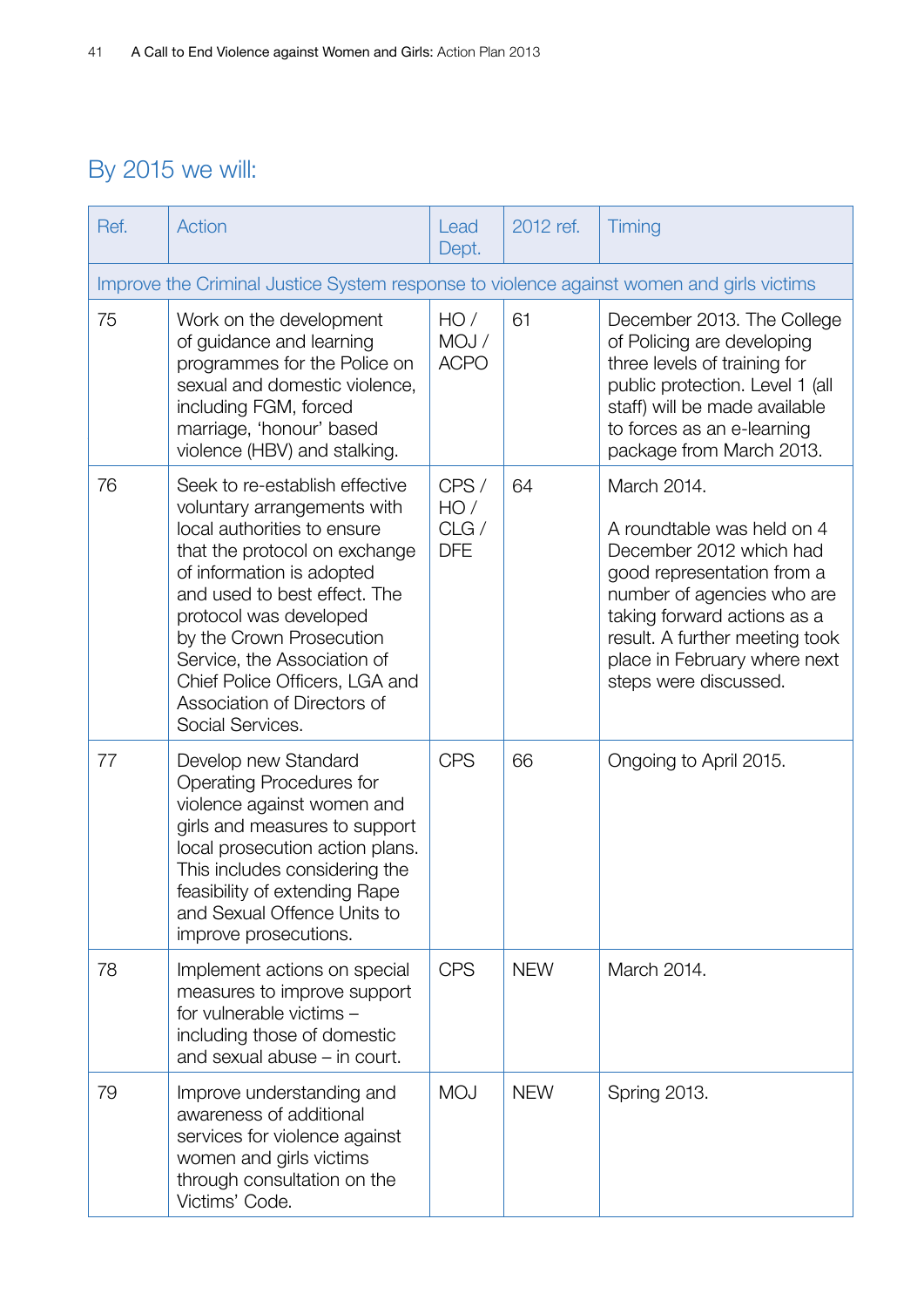|                                                                                      | Develop guidance and share good practice                                                                                                                                                                   |                     |            |                                                                                                                                                                            |
|--------------------------------------------------------------------------------------|------------------------------------------------------------------------------------------------------------------------------------------------------------------------------------------------------------|---------------------|------------|----------------------------------------------------------------------------------------------------------------------------------------------------------------------------|
| 80                                                                                   | Issue our response to the<br>review of the effectiveness<br>of the statutory guidance on<br>Domestic Homicide Reviews.                                                                                     | H <sub>O</sub>      | 74         | <b>Summer 2013.</b>                                                                                                                                                        |
| 81                                                                                   | Review policies, guidance<br>and training across violence<br>against women and girls<br>issues.                                                                                                            | <b>CPS</b>          | 62         | March 2014. Refresher<br>training on HBV, forced<br>marriage, and teenage<br>relationship abuse is planned<br>for 2013-14.                                                 |
| 82                                                                                   | Develop an overarching and<br>agreed approach to the<br>investigation and prosecution<br>of sexual offences, supported<br>by the College of Policing;<br>including public consultation<br>on new guidance. | CPS/<br><b>ACPO</b> | <b>NEW</b> | March 2014.                                                                                                                                                                |
| 83                                                                                   | Support prosecutions<br>involving harmful traditional<br>practices, including FGM and<br>female foeticide.                                                                                                 | <b>CPS</b>          | <b>NEW</b> | March 2014.                                                                                                                                                                |
| 84                                                                                   | Identify lessons emerging<br>from reviews into historic child<br>abuse and ensure learning<br>is applied to sexual violence<br>more widely.                                                                | H <sub>O</sub>      | <b>NEW</b> | Ongoing to April 2015.                                                                                                                                                     |
| Protect and support victims of domestic violence through the Criminal Justice System |                                                                                                                                                                                                            |                     |            |                                                                                                                                                                            |
| 85                                                                                   | Pilot a domestic violence<br>disclosure scheme in four<br>police force areas.                                                                                                                              | HO                  | 95         | Pilots launched in Gwent and<br>Wiltshire in July 2012, with<br>Nottinghamshire and Great<br>Manchester launched in<br>September 2012. Pilot runs<br>until September 2013. |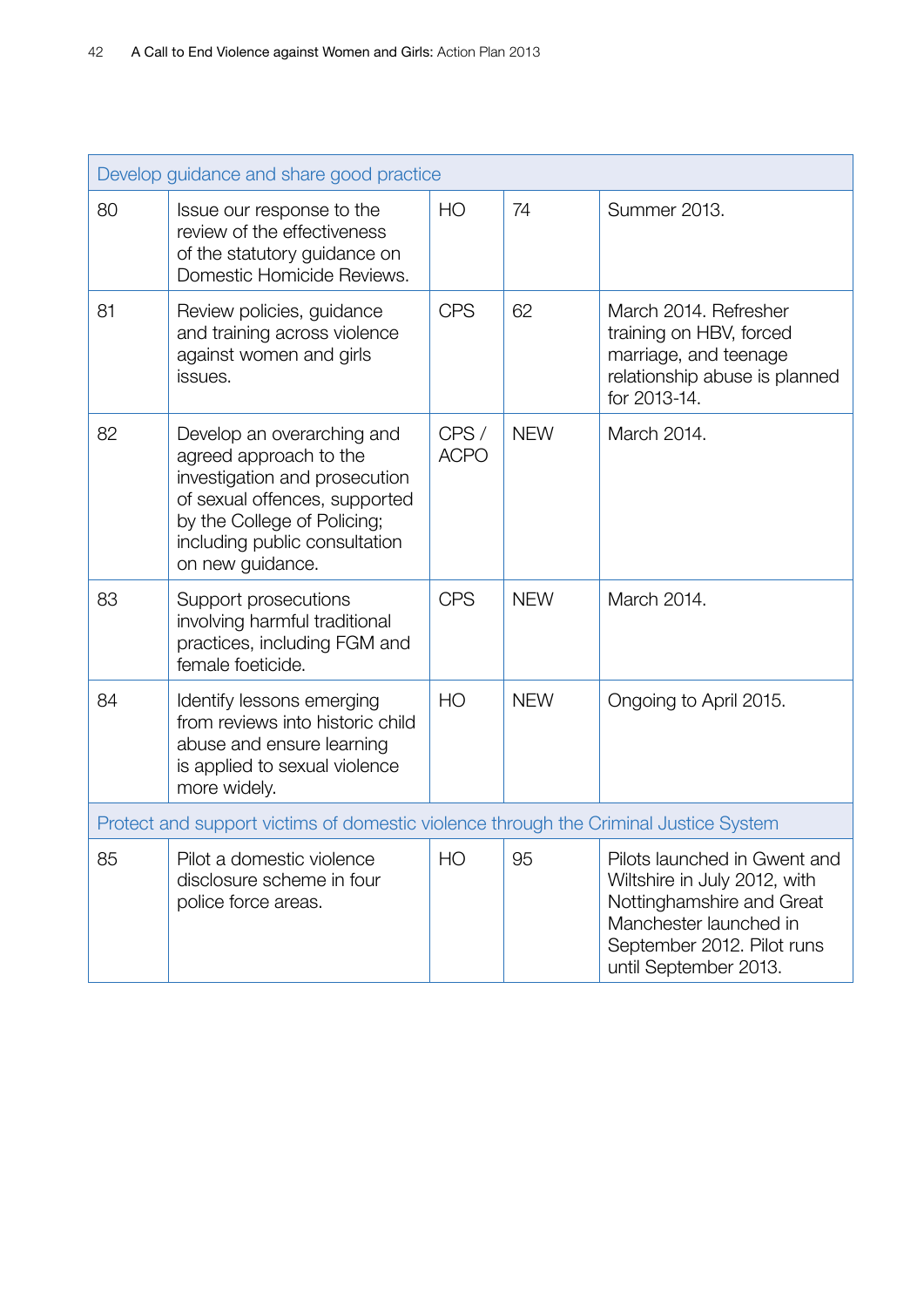| 86 | Consider the case for<br>implementing section 60 of<br>the Family Law Act 1996. This<br>provision would provide for a<br>'prescribed person' such as<br>the police or Local Authority<br>to make an application for a<br>domestic violence injunction<br>on someone else's behalf.<br>A similar provision is already<br>available in forced marriage<br>cases. | <b>MOJ</b>                         | 80         | December 2013.         |
|----|----------------------------------------------------------------------------------------------------------------------------------------------------------------------------------------------------------------------------------------------------------------------------------------------------------------------------------------------------------------|------------------------------------|------------|------------------------|
| 87 | <b>Support Specialist Domestic</b><br>Violence Court (SDVCs) to<br>ensure effective operation,<br>including monitoring progress<br>of court closures and<br>mergers.                                                                                                                                                                                           | HO/<br>MOJ /<br><b>CPS</b>         | 81         | Ongoing to April 2015. |
| 88 | Consider feasibility of applying<br><b>Specialist Domestic Violence</b><br>Court (SDVC) model in youth<br>cases.                                                                                                                                                                                                                                               | HO/<br>MOJ /<br>CPS/<br><b>YJB</b> | 82         | December 2013.         |
| 89 | Address ways to improve<br>the support to victims in the<br>prosecution of domestic<br>violence cases.                                                                                                                                                                                                                                                         | <b>CPS</b>                         | <b>NEW</b> | Summer 2013.           |
| 90 | Develop guidance on the<br>vulnerability and credibility<br>of victims of violence against<br>women and girls.                                                                                                                                                                                                                                                 | <b>CPS</b>                         | <b>NEW</b> | March 2014.            |
|    | Change the law to better protect VAWG victims and monitor new legislation                                                                                                                                                                                                                                                                                      |                                    |            |                        |
| 91 | Introduce and implement<br>legislation to make breach of<br>a Forced Marriage Protection<br>Order a criminal offence.                                                                                                                                                                                                                                          | <b>MOJ</b><br>/HO/<br><b>CPS</b>   | 87         | June 2014.             |
| 92 | Introduce and implement<br>legislation to make forcing<br>someone to marry a criminal<br>offence in England and Wales.                                                                                                                                                                                                                                         | HO/<br>FCO/<br><b>CPS</b>          | <b>NEW</b> | June 2014.             |
| 93 | Monitor implementation of the<br>new stalking offences.                                                                                                                                                                                                                                                                                                        | HO                                 | <b>NEW</b> | Ongoing to April 2015. |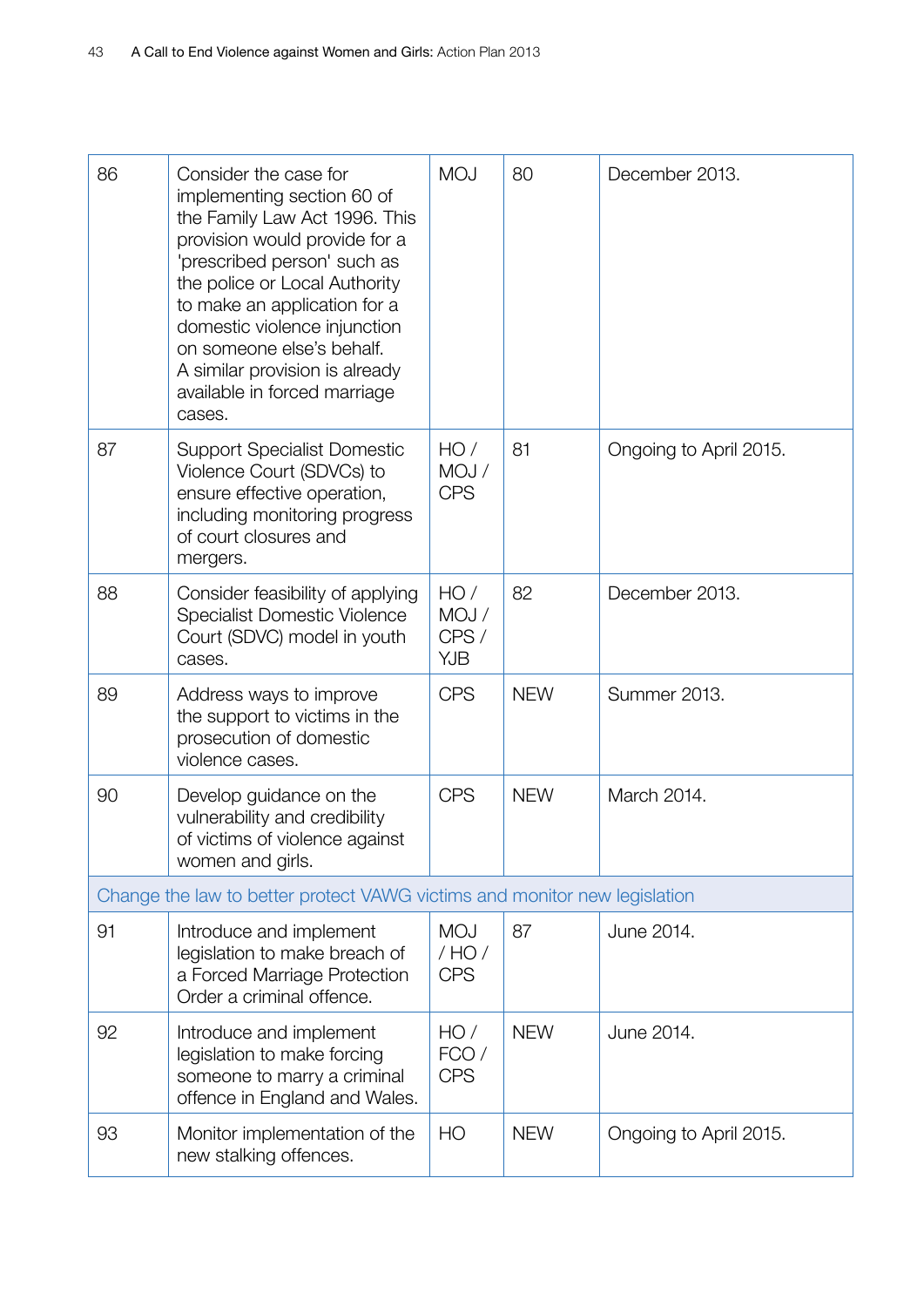|    | Better understand the issues and reduce risk through research and evidence gathering                                                                                                                                                                                                                                |                            |            |                                                                                      |
|----|---------------------------------------------------------------------------------------------------------------------------------------------------------------------------------------------------------------------------------------------------------------------------------------------------------------------|----------------------------|------------|--------------------------------------------------------------------------------------|
| 94 | Improve understanding of<br>the incidence, reporting<br>and prosecution of false<br>allegations or perverting the<br>course of justice, in rape or<br>domestic violence cases.                                                                                                                                      | HO/<br>MOJ /<br><b>CPS</b> | 89         | Ongoing to April 2015.                                                               |
| 95 | Carry out further research on<br>the health aspects of violence<br>against women and children.                                                                                                                                                                                                                      | DH                         | 91         | 2015. Five projects have<br>been commissioned to<br>complete between 2013 -<br>2016. |
| 96 | Clarify the issues around<br><b>Female Genital Cosmetic</b><br>Surgery through the inquiry<br>that Sir Bruce Keogh is<br>conducting into cosmetic<br>surgery and other cosmetic<br>interventions.                                                                                                                   | DH                         | 93         | June 2013.                                                                           |
| 97 | <b>Commission the National</b><br><b>Health Service Information</b><br>Centre to advise on the<br>feasibility of coding FGM<br>in National Health Service<br>clinical data sets, to improve<br>information sharing and care<br>for those affected by FGM,<br>and support prevention<br>amongst at-risk communities. | DH                         | <b>NEW</b> | December 2013.                                                                       |
| 98 | Further our understanding of<br>the extent, distribution, and<br>trends of violence against<br>women and girls through<br>developing an improved<br>evidence base.                                                                                                                                                  | HO/<br>all                 | <b>NEW</b> | Ongoing to April 2015.                                                               |
| 99 | Explore with College of<br>Policing the potential for<br>evaluating the effectiveness of<br>police responses to violence<br>against women and girls.                                                                                                                                                                | HO                         | <b>NEW</b> | March 2014.                                                                          |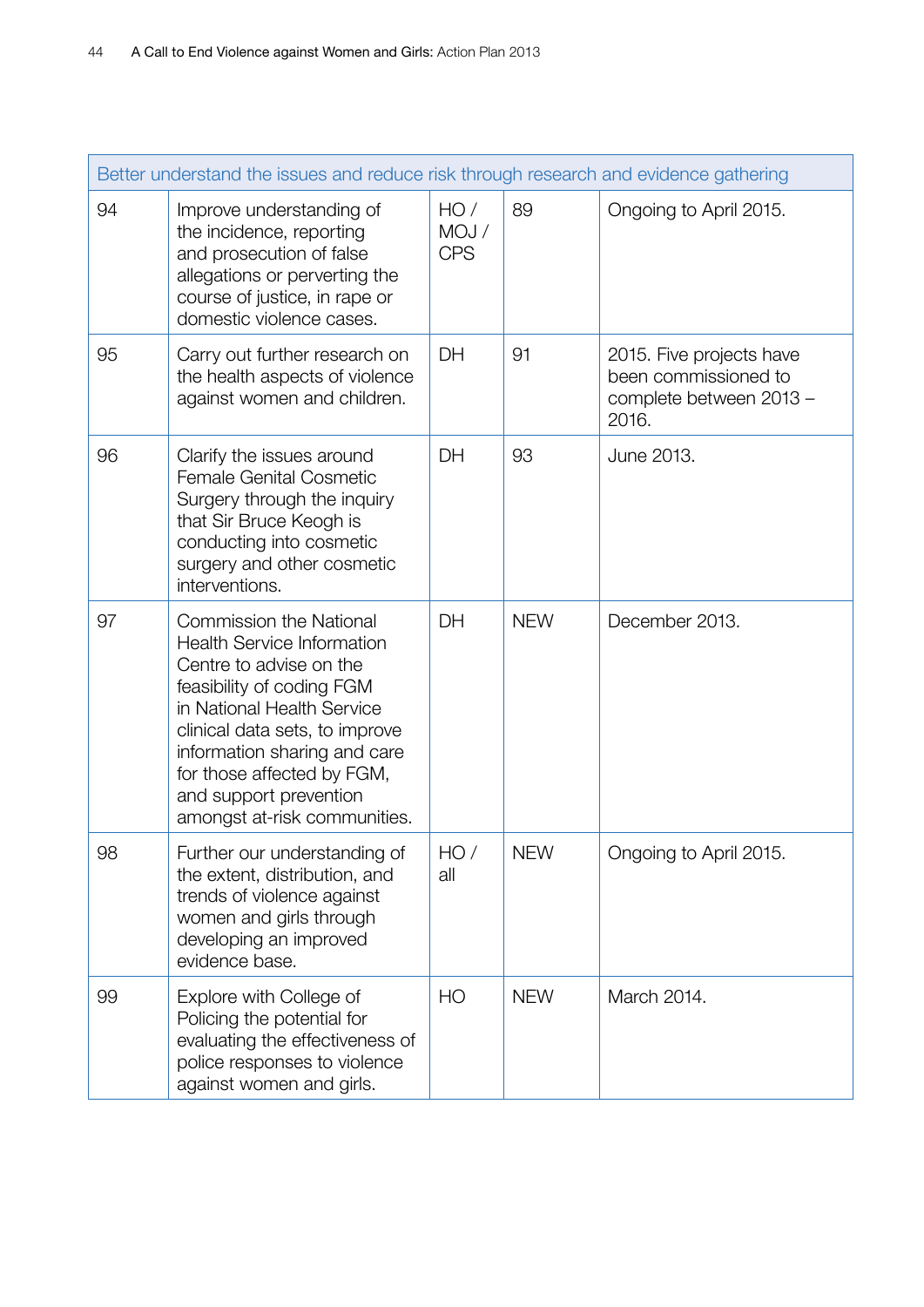|     | Risk management and reduction                                                                                                                                                                                                                       |                |            |                                                                                                                                                                                       |
|-----|-----------------------------------------------------------------------------------------------------------------------------------------------------------------------------------------------------------------------------------------------------|----------------|------------|---------------------------------------------------------------------------------------------------------------------------------------------------------------------------------------|
| 100 | <b>Consider whether MARACs</b><br>could be used to identify and<br>support high-risk victims of<br>rape and sexual assault.                                                                                                                         | H <sub>O</sub> | 94         | March 2014, Assessment<br>of SV MARAC in Avon &<br>Somerset due April 2013,<br>and we are aware of other<br>areas looking at this model.                                              |
|     | Management and rehabilitation of perpetrators                                                                                                                                                                                                       |                |            |                                                                                                                                                                                       |
| 101 | Create a new specialist risk<br>assessment tool to enhance<br>the validity of the risk-targeting<br>criteria for the offending<br>behaviour programme<br>'Building Better Relationships'<br>in line with the What Works<br>risk principle.          | <b>NOMS</b>    | 97         | September 2013.                                                                                                                                                                       |
| 102 | Revise the National Offender<br><b>Management Service</b><br>domestic abuse strategy and<br>the Best Practice Guidance for<br>Offender Managers working<br>with perpetrators of domestic<br>abuse in line with the new<br>domestic abuse programme. | <b>NOMS</b>    | 98         | April 2014. National Offender<br>Management Service will<br>review the Domestic Abuse<br>Strategy 2010 by April 2014,<br>in line with changes resulting<br>from the Probation Review. |
| 103 | Consider how to support GPs<br>to give effective response<br>when they are engaging with<br>violence against women and<br>girls perpetrators.                                                                                                       | DH             | <b>NEW</b> | March 2014.                                                                                                                                                                           |
| 104 | Support evaluation of local<br>perpetrator referral pilots.                                                                                                                                                                                         | H <sub>O</sub> | <b>NEW</b> | March 2014.                                                                                                                                                                           |
| 105 | Consider ways to engage with<br>health commissioning bodies<br>and professionals to better<br>identify and treat stalking<br>behaviour.                                                                                                             | HO/<br>DH      | <b>NEW</b> | December 2013.                                                                                                                                                                        |
| 106 | Publicise the YJB domestic<br>abuse webpage and<br>effective practice library for<br>practitioners working with<br>young perpetrators and<br>consider gaps in service<br>provision.                                                                 | <b>YJB</b>     | <b>NEW</b> | December 2013.                                                                                                                                                                        |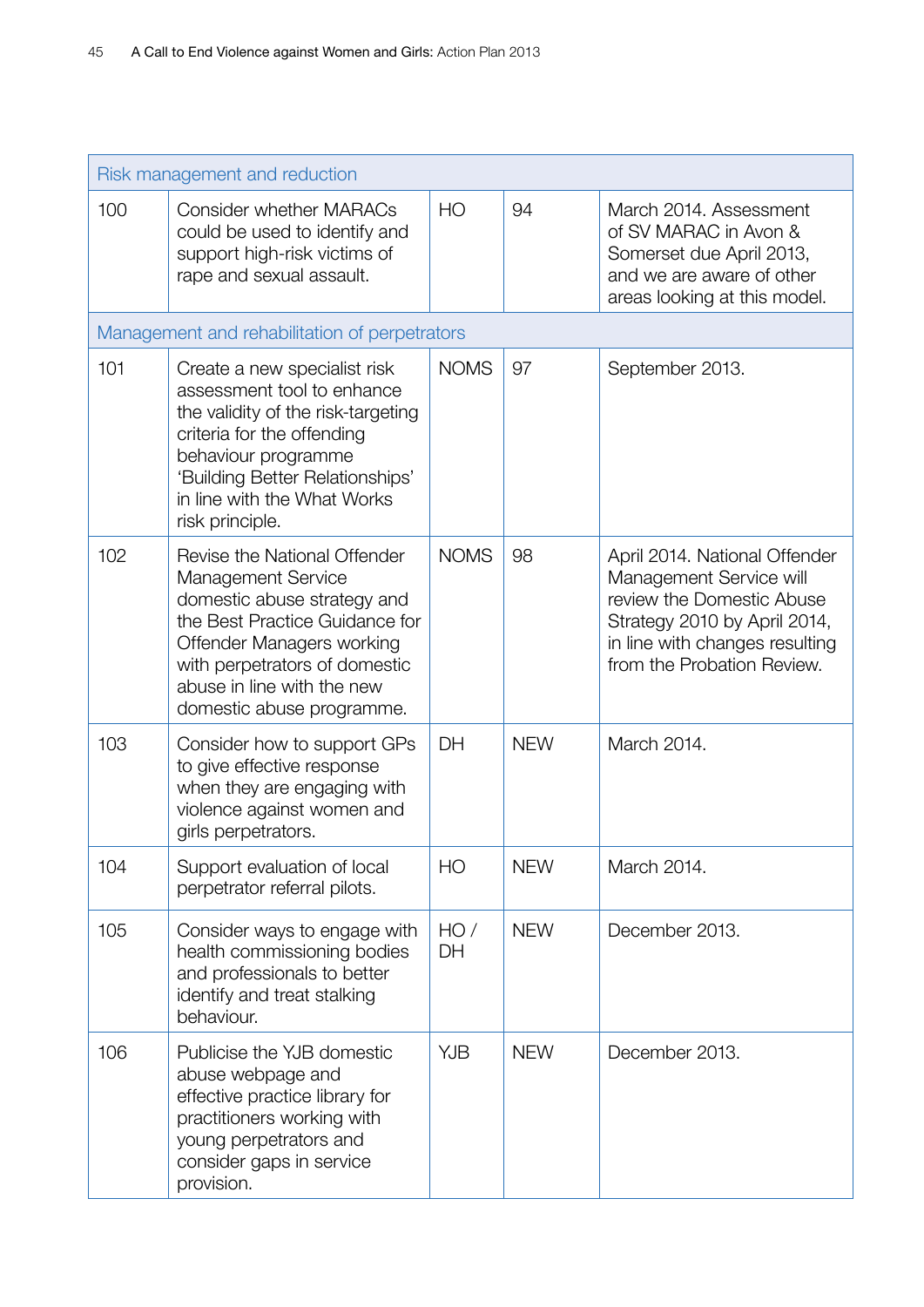| 107 | Continue to ensure that<br>convicted sex offenders in the<br>UK are managed in as robust<br>and effective way possible<br>manner.                                                                                      | HO/<br><b>ACPO</b><br>$\sqrt{2}$<br><b>NOMS</b> | <b>NEW</b> | Ongoing to April 2015.                                                                                                                                                                                                                                                                                                                                                          |
|-----|------------------------------------------------------------------------------------------------------------------------------------------------------------------------------------------------------------------------|-------------------------------------------------|------------|---------------------------------------------------------------------------------------------------------------------------------------------------------------------------------------------------------------------------------------------------------------------------------------------------------------------------------------------------------------------------------|
|     | Support women offenders who have been victims of violence                                                                                                                                                              |                                                 |            |                                                                                                                                                                                                                                                                                                                                                                                 |
| 108 | Commission women's<br>community services through<br>Probation Trusts, allocating a<br>protected investment of £3.78<br>million                                                                                         | <b>NOMS</b>                                     | 99         | Ongoing to October 2013.                                                                                                                                                                                                                                                                                                                                                        |
| 109 | Deliver the Women Awareness<br>Staff Programme to voluntary<br>and community sector<br>partners working with women<br>offenders and women at risk<br>of offending in the community.                                    | <b>NOMS</b>                                     | 100        | To meet the demand of the<br><b>Women Awareness Staff</b><br>Programme to voluntary<br>and community sector<br>partners, training for trainers<br>event was held in October<br>12. 11 Probation Trusts<br>were represented and 18<br>participants attended. This<br>is in addition to 3 Probation<br>Trusts who were already in a<br>position to deliver their own<br>training. |
| 110 | Review the feasibility of<br>replicating recommendations<br>set out the Corston Review,<br>(which assessed women with<br>particular vulnerabilities in the<br>Criminal Justice System) in the<br>youth justice system. | HO/<br>YJB/<br><b>NOMS</b>                      | <b>NEW</b> | March 2014.                                                                                                                                                                                                                                                                                                                                                                     |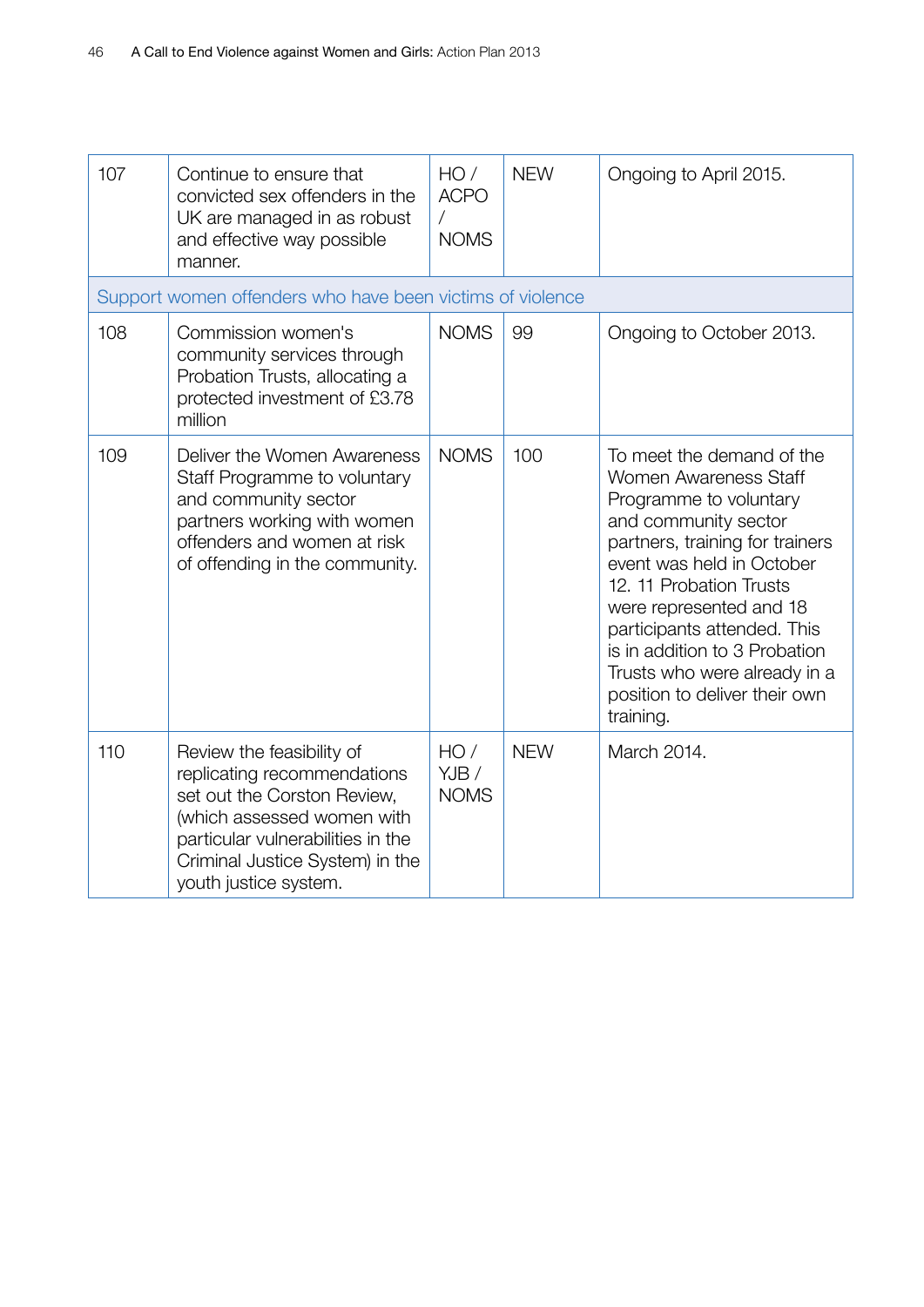# Annex A – Closed Actions

### (Work completed or overtaken by new activity)

| No.            | Action                                                                                                                                                                                                       | Summary                                                                                                                                                                                       |
|----------------|--------------------------------------------------------------------------------------------------------------------------------------------------------------------------------------------------------------|-----------------------------------------------------------------------------------------------------------------------------------------------------------------------------------------------|
| $\overline{2}$ | Launch the second phase of our<br>prevention campaign to tackle teenage<br>relationship violence - with a focus on<br>sexual violence and consent.                                                           | The Teenage Rape Prevention<br>Campaign ran from March 2012 - April<br>2012, with a re-run from November to<br>January 2013.<br>Additionally, the Teenage Relationship                        |
|                |                                                                                                                                                                                                              | Abuse campaign was re-run from 14<br>February 2013 to April 2013.                                                                                                                             |
| 3              | Develop education and awareness-<br>raising campaigns on rape and sexual<br>assault.                                                                                                                         | We have created a section on the<br>Home Office website signposting to all<br>the various local campaigns to share<br>good practice (following the closure of<br>DirectGov in November 2012). |
| 5              | Produce two short informative films for<br>the National Health Service Choices<br>website on child sexual exploitation and<br>FGM.                                                                           | The FGM film and web resource was<br>launched in autumn 2012. The Child<br>Sexual Exploitation film and web<br>resource will be launched later this year.                                     |
| 6              | Ensure that all Government press<br>releases on violence against women<br>and girls issues contain the national<br>domestic violence and national stalking<br>helpline phone numbers and contact<br>details. | Practice now embedded across<br>Departments.                                                                                                                                                  |
| $\overline{7}$ | Work with the National Union of<br>Journalists to produce guidance for<br>journalists reporting on issues relating to<br>violence against women and girls.                                                   | The National Union of Journalists<br>approved the guidance in January 2013,<br>which will be published shortly.                                                                               |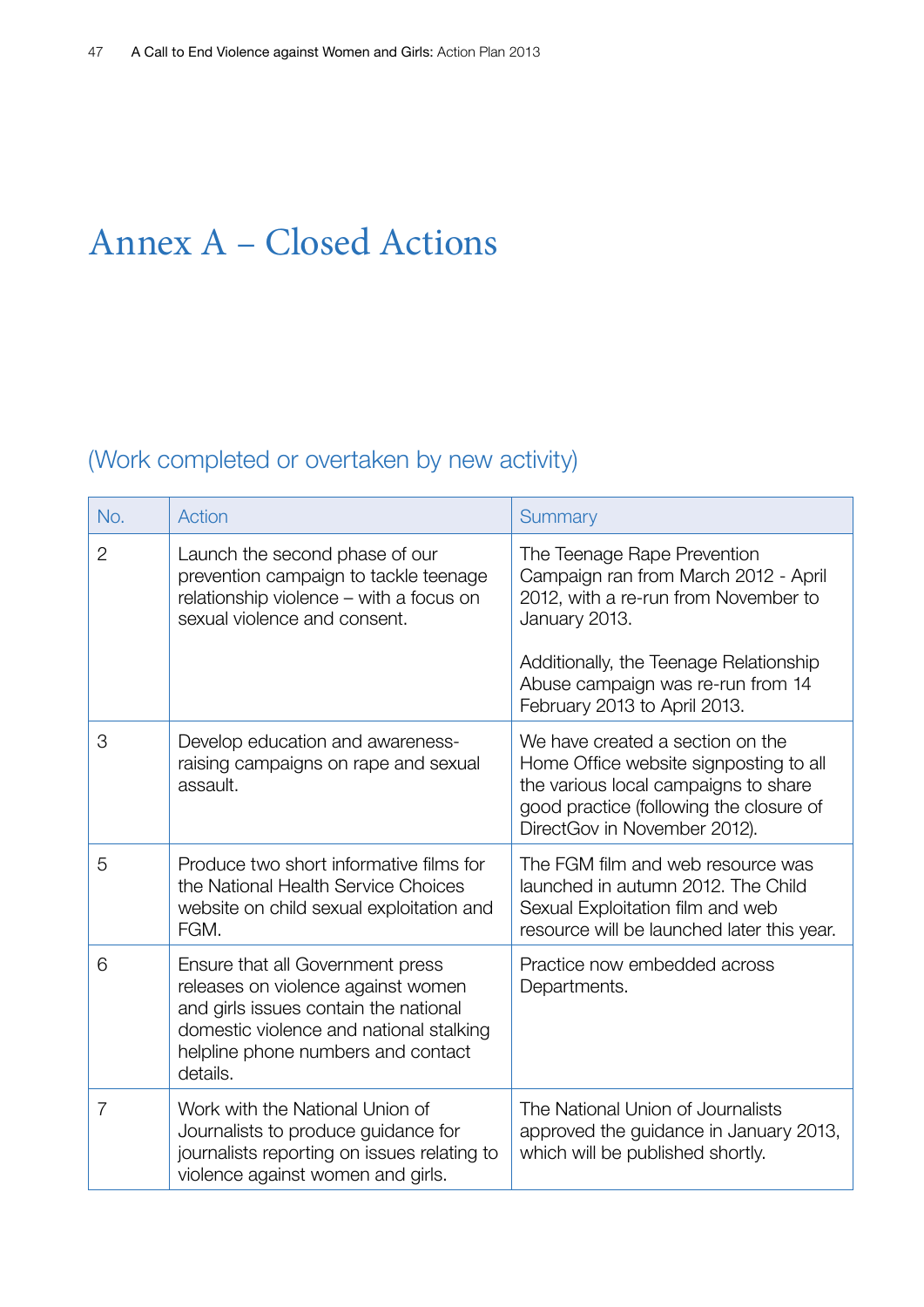| 23 | Subject to consultation ("Getting it Right<br>for Victims and Witnesses" published<br>30 January 2012), commit a proportion<br>of up to £50 million a year of additional<br>income raised from offenders through<br>the Victim Surcharge and other financial<br>impositions to services for victims of<br>domestic and sexual violence.              | The Government response to the<br>consultation "Getting it Right for Victims<br>and Witnesses" committed a proportion<br>of the additional revenue raised from<br>offenders through the Victim Surcharge<br>and other financial impositions to<br>fund specialist services for victims of<br>domestic and sexual violence.<br>Victim Surcharge reforms implemented<br>1 October 2012 and anticipated that<br>revenue should start to be realised by<br>July 2013.<br>Ministry of Justice and Home Office to<br>work to identify how best to fulfil this<br>commitment as part of the national/<br>local funding strategy across victims'<br>services. |
|----|------------------------------------------------------------------------------------------------------------------------------------------------------------------------------------------------------------------------------------------------------------------------------------------------------------------------------------------------------|-------------------------------------------------------------------------------------------------------------------------------------------------------------------------------------------------------------------------------------------------------------------------------------------------------------------------------------------------------------------------------------------------------------------------------------------------------------------------------------------------------------------------------------------------------------------------------------------------------------------------------------------------------|
| 25 | Provide £125,000 to develop further<br>initiatives to support male victims of<br>domestic violence.                                                                                                                                                                                                                                                  | Funding was allocated for two years.                                                                                                                                                                                                                                                                                                                                                                                                                                                                                                                                                                                                                  |
| 26 | Introduce an automatic 13 week deferral<br>period for victims of domestic violence<br>who claim Jobseeker's Allowance.<br>This provides additional support for<br>Jobseeker's Allowance benefit claimants<br>who are victims of domestic violence so<br>that they are not financially dependent<br>on abusers who are partners or family<br>members. | Introduced on 23 April 2012.                                                                                                                                                                                                                                                                                                                                                                                                                                                                                                                                                                                                                          |
|    | Introduced the Destitute Domestic<br>Violence Concession - migrant spouse<br>victims of domestic violence who<br>have been granted leave to remain<br>outside the immigration rules under the<br>'destitute domestic violence concession'<br>are able to access eligible income-<br>related benefits.                                                | Introduced 1 April 2012                                                                                                                                                                                                                                                                                                                                                                                                                                                                                                                                                                                                                               |
| 27 | Develop an effective and sustainable<br>funding solution to support victims of<br>domestic violence who have entered the<br>UK on a spouse visa while their claim to<br>remain in the country is considered.                                                                                                                                         | Funding agreed for 2012-13 and 2013-14.                                                                                                                                                                                                                                                                                                                                                                                                                                                                                                                                                                                                               |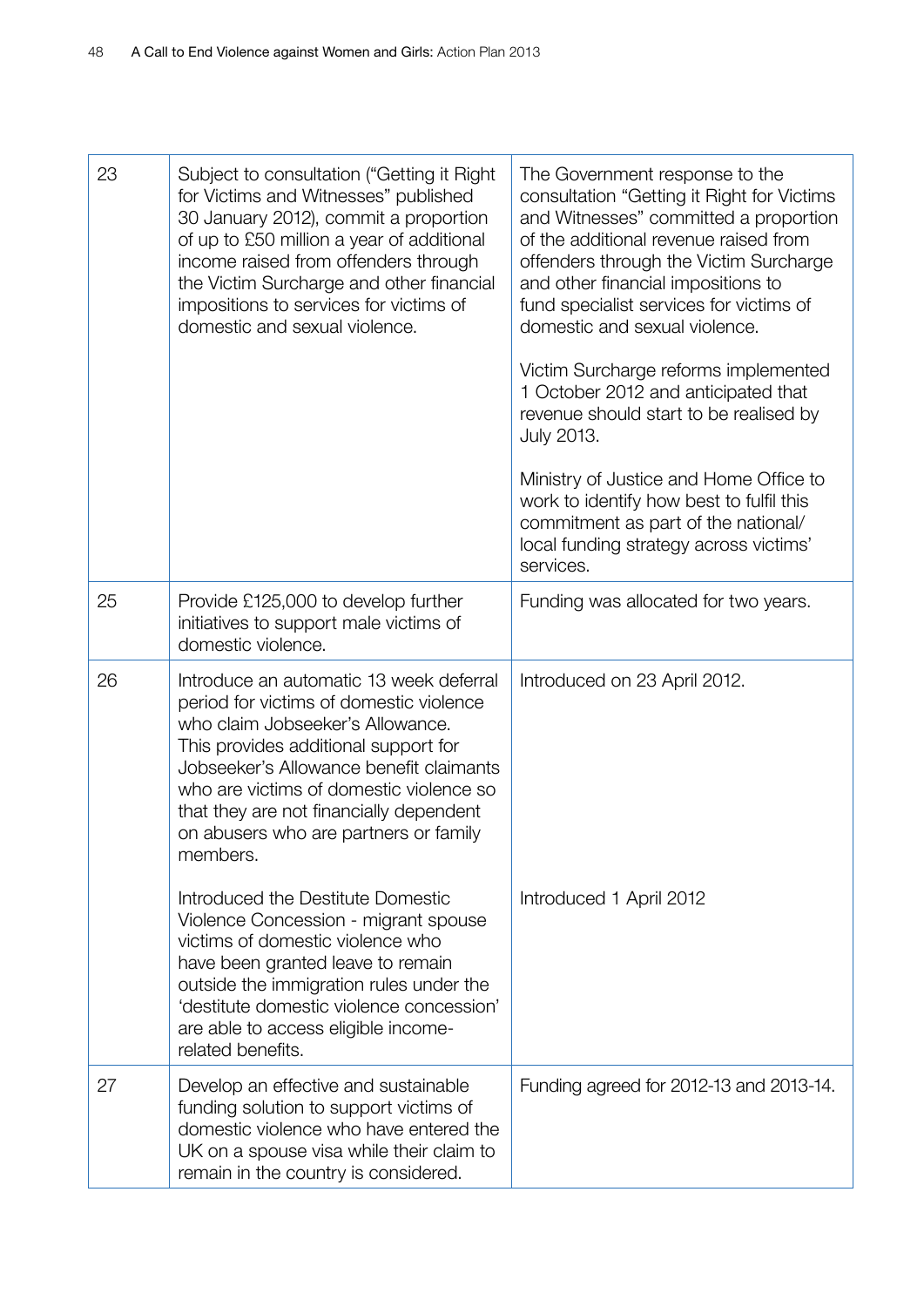| 31 | Improve the training available to ISVAs to<br>ensure a minimum quality standard for<br>ISVA support and provide a framework<br>for qualification of ISVAs.                                                                                                            | The National Occupational Standards<br>and e-learning package was launched<br>in July 2012 and are available for use. At<br>present, over 80 ISVAs in England and<br>Wales are accessing the materials.                                                                                                                                                                                                                                                                                        |
|----|-----------------------------------------------------------------------------------------------------------------------------------------------------------------------------------------------------------------------------------------------------------------------|------------------------------------------------------------------------------------------------------------------------------------------------------------------------------------------------------------------------------------------------------------------------------------------------------------------------------------------------------------------------------------------------------------------------------------------------------------------------------------------------|
| 32 | Review and update guidance on<br>the operation of Multi Agency Public<br>Protection Arrangements (MAPPAs).                                                                                                                                                            | Updated MAPPA Guidance was<br>published on 23 May 2012 and includes<br>an update on the links between MAPPA<br>and MARACs. It is available on the<br>Ministry of Justice website.                                                                                                                                                                                                                                                                                                              |
| 33 | Consider how violence against women<br>and girls victims in rural areas could be<br>better supported.                                                                                                                                                                 | The Department for Environment, Food<br>and Rural Affairs (DEFRA) has provided<br>guidance to Government Departments<br>on how to consider the impact of their<br>policies on women and girls in rural<br>communities.<br>DEFRA intends to publish, early this<br>spring, an updated version of the<br>existing Rural Proofing toolkit which will<br>refresh the advice and guidance material<br>for national Government policy-makers.<br>Guidance to local authorities is also<br>available. |
| 34 | Develop a training package for<br>chairpersons of Domestic Homicide<br>Reviews.                                                                                                                                                                                       | Training Package completed and rolled<br>out from end of January 2013.                                                                                                                                                                                                                                                                                                                                                                                                                         |
| 37 | Review the findings from the 'honour'<br>based violence local mapping exercise<br>and identify models of effective practice<br>to share with local areas, particularly<br>those where awareness and activity to<br>tackle forms of 'honour' based violence<br>is low. | Questionnaire circulated to update<br>information collected in 2010 on<br>'honour' based violence, which closed<br>on 28 Sept 2012. Analysis of over 30<br>responses completed and analysed to<br>inform future policy making.                                                                                                                                                                                                                                                                 |
| 41 | Develop a training package for the<br>voluntary and statutory sectors on<br>supporting young people experiencing<br>domestic violence, sexual violence and<br>gang involvement.                                                                                       | Complete. We are looking at how the<br>Young People's Advocate training will<br>be rolled out to ISVAs, IDVAs and more<br>widely.                                                                                                                                                                                                                                                                                                                                                              |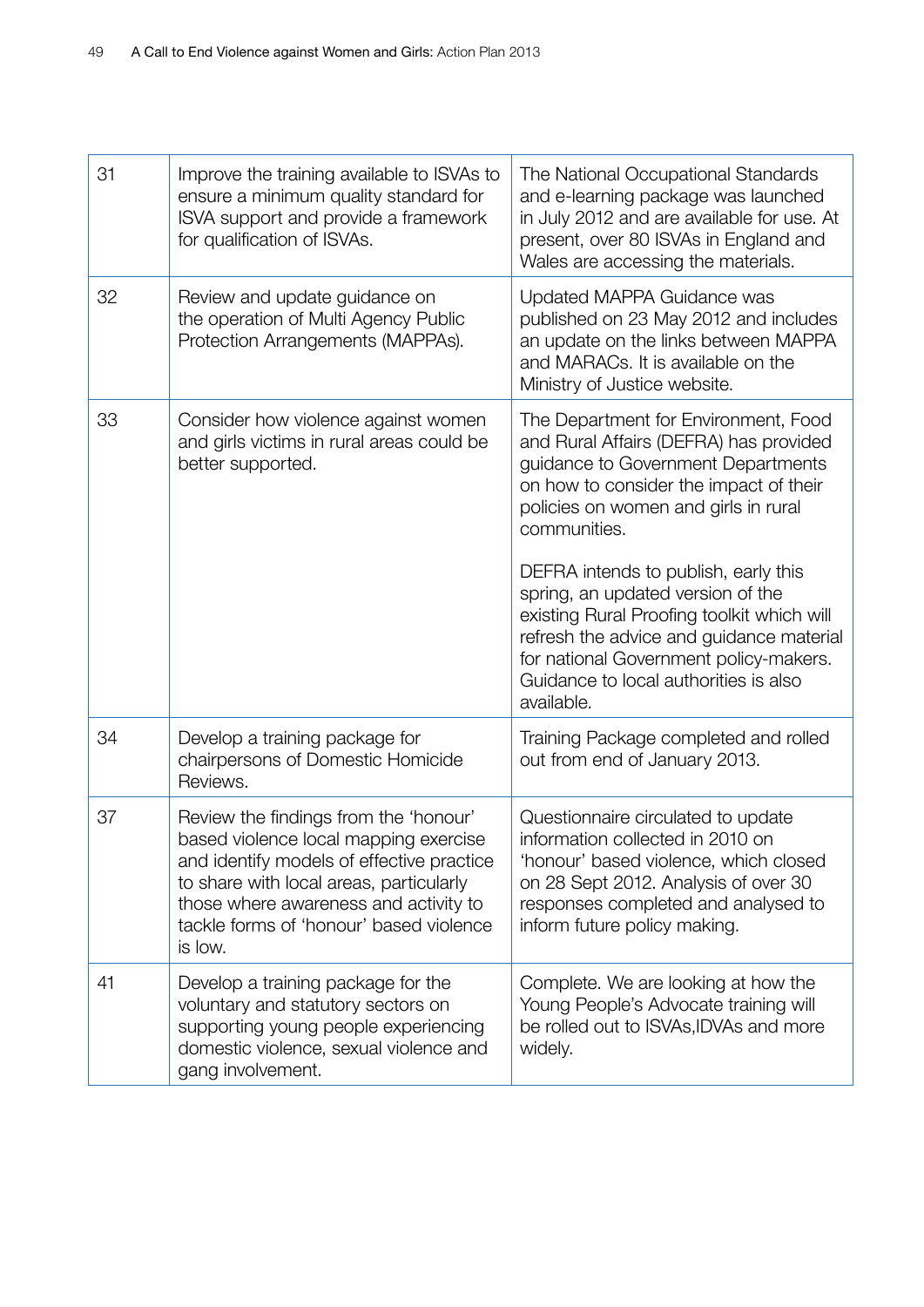| 43 | Develop a support package to help<br>NGOs better understand the Local<br>Authority violence against women and<br>girls commissioning process and help<br>Local Authority commissioners better<br>understand the needs of violence<br>against women and girls victims and<br>measures to tackle perpetrators in their<br>areas. | The Local Government Association<br>produced a briefing for police and<br>crime commissioner candidates and<br>an article in its councillor magazine on<br>the case to invest in violence against<br>women and girls services. The Home<br>Office funded Against Violence & Abuse<br>(AVA) to hold a national conference with<br>Local Authority commissioners and the<br>voluntary sector in March 2013, followed<br>by a series of local events and other<br>related activities.<br>The Home Office have also provided<br>funding to Women's Aid to support the<br>"Aya Capacity Building Project" which<br>offers direct support to local services<br>and addresses broader capacity<br>building in the independent women's<br>services sector.<br>The Crown Prosecution Service also<br>produced a briefing pack to help Police<br>and Crime Commissioners better |
|----|--------------------------------------------------------------------------------------------------------------------------------------------------------------------------------------------------------------------------------------------------------------------------------------------------------------------------------|-----------------------------------------------------------------------------------------------------------------------------------------------------------------------------------------------------------------------------------------------------------------------------------------------------------------------------------------------------------------------------------------------------------------------------------------------------------------------------------------------------------------------------------------------------------------------------------------------------------------------------------------------------------------------------------------------------------------------------------------------------------------------------------------------------------------------------------------------------------------------|
|    |                                                                                                                                                                                                                                                                                                                                | understand prosecutions for violence<br>against women and girls.                                                                                                                                                                                                                                                                                                                                                                                                                                                                                                                                                                                                                                                                                                                                                                                                      |
| 44 | Provide £100,000 to determine gaps in<br>service provision at a local level, help<br>Local Authorities better understand<br>what services will best assist victims<br>and assist the voluntary sector in<br>professionalising their dealings with<br>statutory agencies.                                                       | Complete. 30 partnership visits<br>completed by March 2013.                                                                                                                                                                                                                                                                                                                                                                                                                                                                                                                                                                                                                                                                                                                                                                                                           |
| 45 | Host a national conference to bring<br>together Local Authorities and the<br>voluntary and community sector to<br>discuss violence against women and<br>girls issues.                                                                                                                                                          | Conference held March 2012 (See<br>action 43)                                                                                                                                                                                                                                                                                                                                                                                                                                                                                                                                                                                                                                                                                                                                                                                                                         |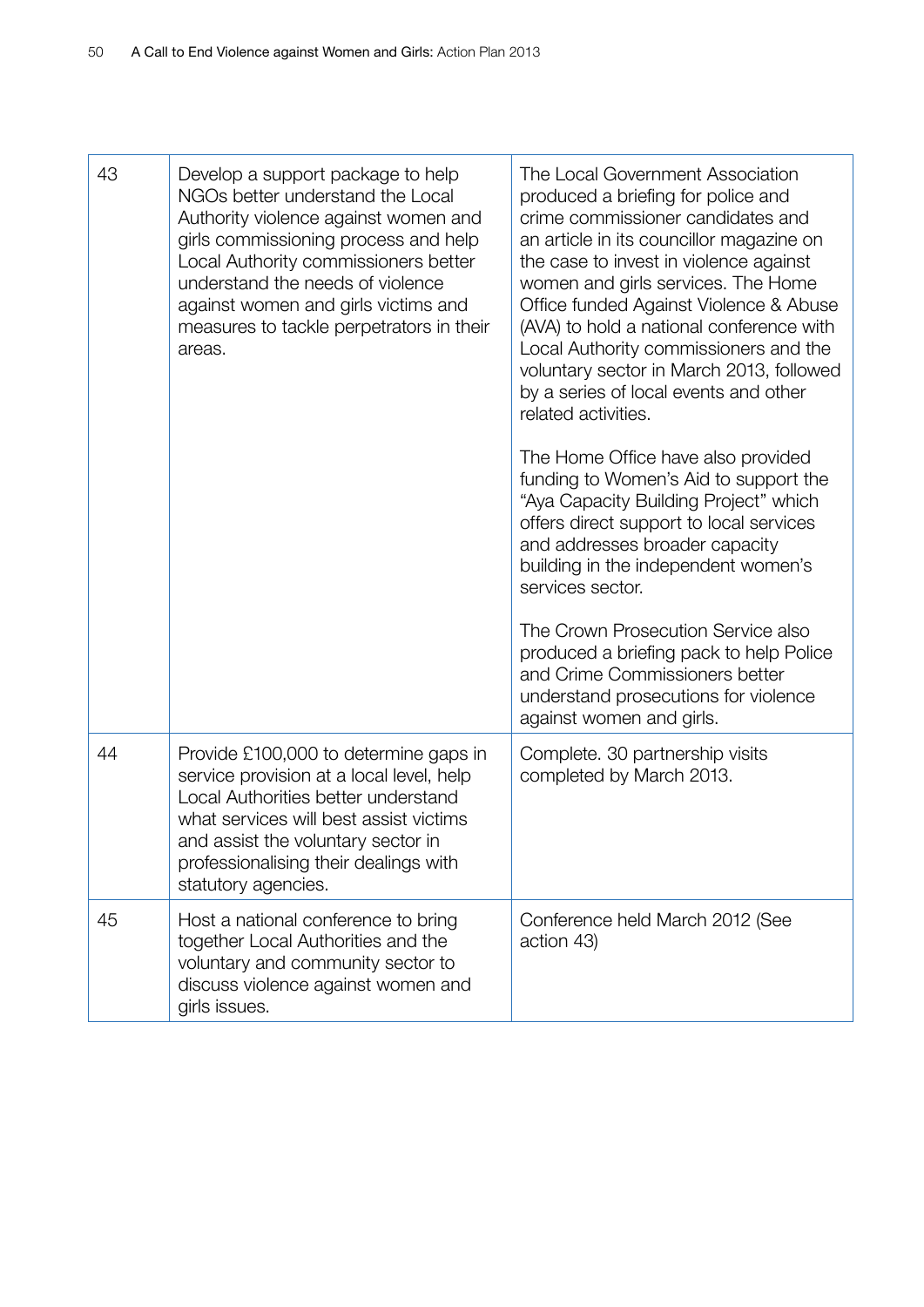| 46 | Subject to outcome of consultation<br>"Getting it Right for Victims and<br>Witnesses" published 30 January 2012,<br>ensure that new arrangements for<br>commissioning of services for victims<br>- proposed to take effect from 2014 -<br>take account of the needs of victims of<br>violence against women and girls.                                                                                                                                                        | The Government response to the<br>consultation "Getting it Right for Victims<br>and Witnesses" set out the move to a<br>new model for the provision of support<br>services for victims of crime where the<br>intention is for the majority of services to<br>be commissioned locally by Police and<br>Crime Commissioners.<br>At a national level the Ministry of Justice<br>plan to continue to commission rape<br>support centres, support for victims of<br>trafficking, some telephone help lines<br>and some other specialist services for<br>victims of sexual and domestic violence<br>which the Ministry of Justice are working<br>with the Home Office to identify.<br>A commissioning framework is being<br>developed to support both national<br>and local commissioners of victims'<br>services and we will ensure that it<br>reflects violence against women and<br>girls interests. |
|----|-------------------------------------------------------------------------------------------------------------------------------------------------------------------------------------------------------------------------------------------------------------------------------------------------------------------------------------------------------------------------------------------------------------------------------------------------------------------------------|---------------------------------------------------------------------------------------------------------------------------------------------------------------------------------------------------------------------------------------------------------------------------------------------------------------------------------------------------------------------------------------------------------------------------------------------------------------------------------------------------------------------------------------------------------------------------------------------------------------------------------------------------------------------------------------------------------------------------------------------------------------------------------------------------------------------------------------------------------------------------------------------------|
| 47 | Following the consultation "Getting<br>it Right for Victims and Witnesses"<br>published 30 January 2012, central<br>Government plan to continue to<br>commission services which are best<br>provided at a national level (for example,<br>national domestic violence and<br>stalking help lines; national training and<br>accreditation programmes; nationally<br>co-ordinated services for victims with<br>specialised or complex needs (such as<br>victims of trafficking). | Consultation complete. Further<br>commissioning activity reflected in new<br>actions.                                                                                                                                                                                                                                                                                                                                                                                                                                                                                                                                                                                                                                                                                                                                                                                                             |
| 63 | Publish research on special measures to<br>protect vulnerable victims – including of<br>domestic and sexual abuse - and take<br>appropriate actions following findings.                                                                                                                                                                                                                                                                                                       | Complete. The research was published<br>on Crown Prosecution Service website<br>on 22 August 2012. Implementation of<br>recommendations due in 2013-14.                                                                                                                                                                                                                                                                                                                                                                                                                                                                                                                                                                                                                                                                                                                                           |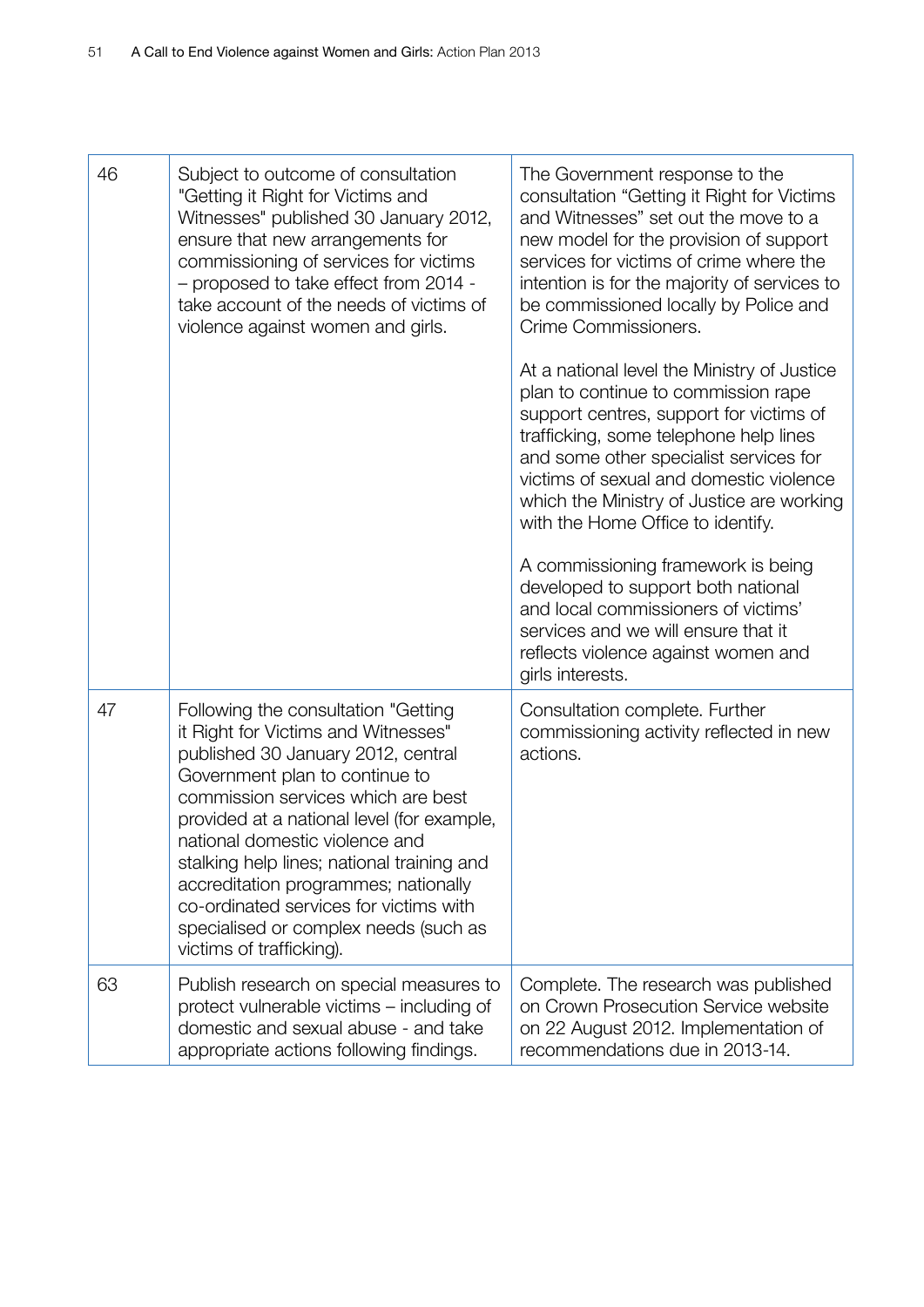| 65 | Develop local Action Plans building on<br>the qualitative assessment of violence<br>against women and girls prosecutions.                                                                                                | Violence against women and girls<br>assurance process completed and<br>violence against women and girls annual<br>report published in October 2012. A<br>Roundtable meeting of Area Violence<br>Against Women and Girls Coordinators<br>took place in January 2013 to identify<br>local issues and plan 2013-14 actions.<br>April 2013 will be next assurance report<br>and plans to include the links between<br>the assurance and Local Scrutiny and<br>Involvement Panels. |
|----|--------------------------------------------------------------------------------------------------------------------------------------------------------------------------------------------------------------------------|-------------------------------------------------------------------------------------------------------------------------------------------------------------------------------------------------------------------------------------------------------------------------------------------------------------------------------------------------------------------------------------------------------------------------------------------------------------------------------|
| 67 | Fund a national 'Ugly Mugs' scheme to<br>protect people involved in prostitution<br>from violent individuals.                                                                                                            | The Home Office funded a 12 month<br>national 'Ugly Mugs' pilot scheme run by<br>the UK Network of Sex Work Projects.<br>This pilot brings together existing locally<br>run schemes which aim at helping<br>protect people involved in prostitution<br>from violent and abusive individuals,<br>encouraging them to report incidents<br>of violence and abuse. The pilot was<br>successfully launched on 6 July 2012.                                                         |
| 68 | Learn from how police forces in other<br>countries respond to violence against<br>women and girls and work with our<br>police partners to consider how effective<br>approaches might be applied in England<br>and Wales. | Contributed to the European Union<br>handbook of Good Police Practices in<br>overcoming attrition in domestic violence<br>through policing which also showcases<br>best practice from other countries.                                                                                                                                                                                                                                                                        |
| 69 | Work with the Mayor's Office of Policing<br>and Crime and other partners on an<br>effective response to exploitation of<br>prostitution and human trafficking in<br>preparation for the Olympic Games.                   | Complete.                                                                                                                                                                                                                                                                                                                                                                                                                                                                     |
| 70 | Address the issue of cyber stalking<br>by ensuring that the links are made<br>between the different agencies that<br>are working on stalking, e-crime and<br>communications data.                                        | Links have been made between hate<br>crime, communications data, cyber<br>crime and stalking policy.<br>Stalking stakeholders engaged in<br>seminar in September 2012 regarding<br>the Communications Bill and how this<br>could impact on victims.                                                                                                                                                                                                                           |
| 72 | Publication of the Forced Marriage<br>Designated Courts Resource Manual<br>so that it is available to all professionals<br>practising in this area.                                                                      | The Manual has been revised. Published<br>11 June 2012<br>http://www.justice.gov.uk/protecting-the-<br>vulnerable/forced-marriage.                                                                                                                                                                                                                                                                                                                                            |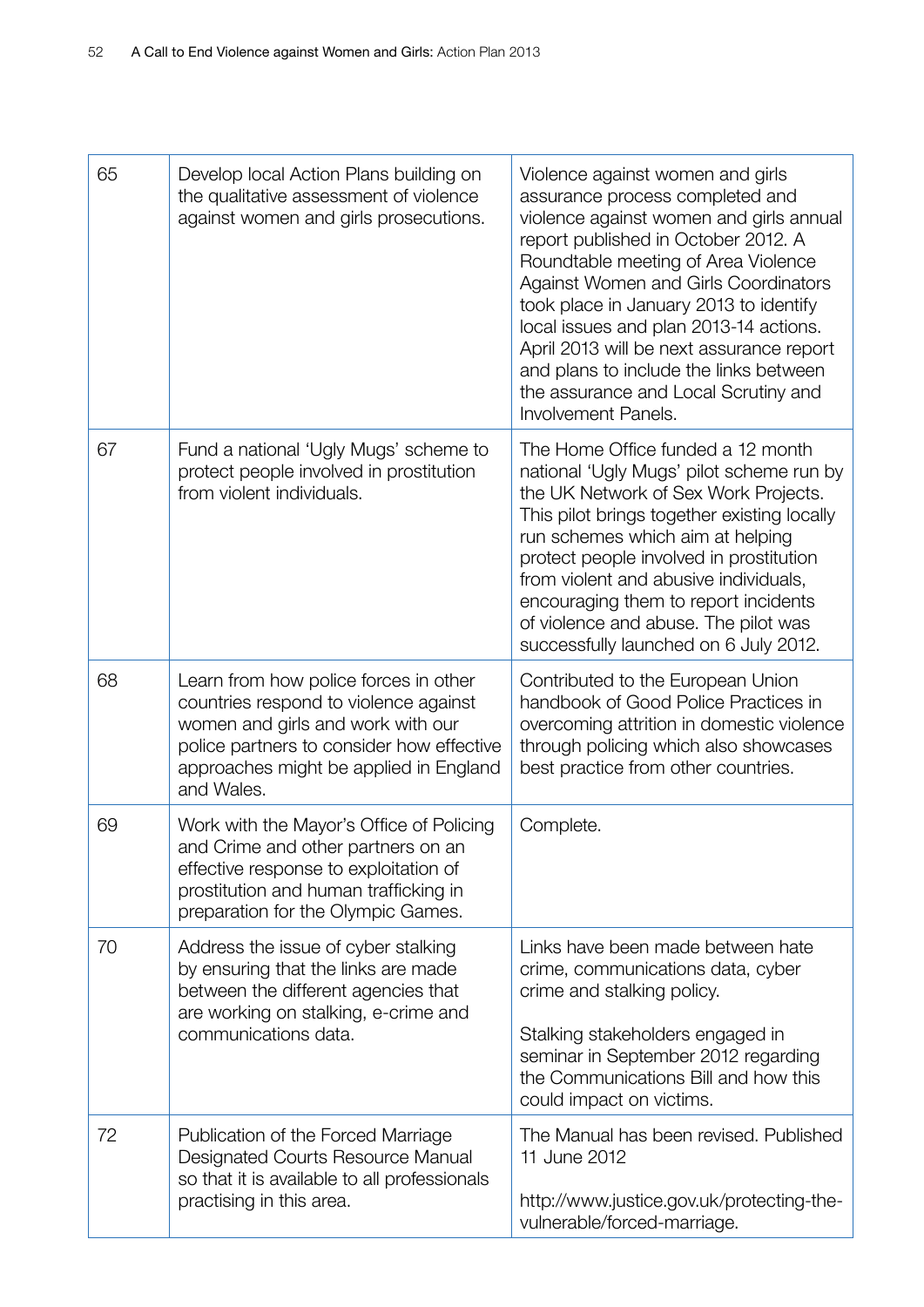| 73 | Identify the most appropriate method<br>of support and communication with<br>violence against women and girls<br>victims.                                                                        | Completed. There is now a signed off<br>model for Witness Care Units which<br>identifies those victims and witnesses<br>in greatest need and gives them an<br>enhanced service.<br>The model is currently operating in West<br>Midlands, London and Wales (except<br>Gwent) and will be rolled out nationally<br>by March 2013.                                                                                                                                                                                                                                                                                                                  |
|----|--------------------------------------------------------------------------------------------------------------------------------------------------------------------------------------------------|--------------------------------------------------------------------------------------------------------------------------------------------------------------------------------------------------------------------------------------------------------------------------------------------------------------------------------------------------------------------------------------------------------------------------------------------------------------------------------------------------------------------------------------------------------------------------------------------------------------------------------------------------|
| 75 | Undertake an audit of Sexual Assault<br>Referral Centre services to ensure they<br>all meet the minimum elements.                                                                                | We do not propose to conduct a Home<br>Office audit of the Sexual Assault<br>Referral Centres. The changes to<br>National Health Service commissioning<br>by the Department of Health has<br>implications for Sexual Assault Referral<br>Centres and as part of the work, service<br>specification and minimum elements are<br>being developed. There is "evaluation"<br>of Sexual Assault Referral Centres<br>being done as part of this process (in<br>particular through the early adopter<br>programme), by identifying baseline<br>service, including how much everything<br>costs (Forensic Medical Examiner and<br>wrap around services). |
| 76 | Undertake research to gain an<br>understanding of international best<br>practice in relation to tactics to reduce<br>harm and abuse of women involved in<br>prostitution.                        | Responses to a questionnaire regarding<br>international approaches to reducing<br>harm to prostitutes were received from<br>UK Embassies and High Commissions<br>(via the FCO) in late Summer 2012.                                                                                                                                                                                                                                                                                                                                                                                                                                              |
| 77 | Consider the responses to the<br>consultation on widening the current<br>cross-Government definition of domestic<br>violence (for example to include victims<br>under 18) and agree next steps.  | New definition announced 19<br>September 2012 and will be<br>implemented from March 2013.                                                                                                                                                                                                                                                                                                                                                                                                                                                                                                                                                        |
| 78 | Consider the responses to the stalking<br>consultation (closed on 5 February<br>2012) on how we can protect victims of<br>stalking more effectively.                                             | Consultation response published 24<br>September 2012.                                                                                                                                                                                                                                                                                                                                                                                                                                                                                                                                                                                            |
| 83 | The Crown Prosecution Service and<br>the Association of Chief Police Officers<br>to publish a joint enhanced evidence<br>gathering and charging checklist for use<br>in domestic violence cases. | Joint-checklist was published and<br>disseminated on 25 November 2012.                                                                                                                                                                                                                                                                                                                                                                                                                                                                                                                                                                           |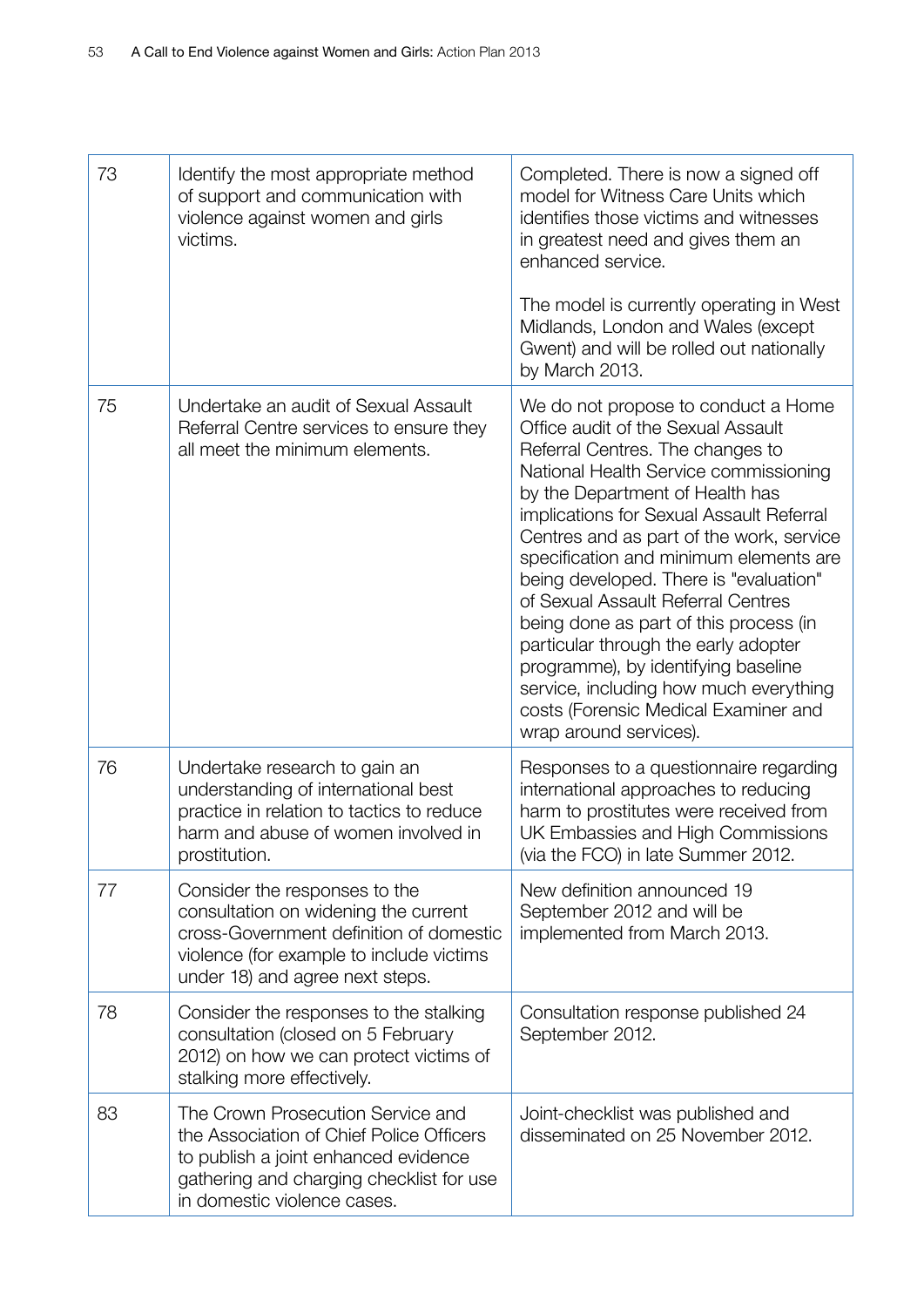| 85 | To introduce two new offences of<br>stalking.                                                                                                                                                                                                                                                                                        | New offences came into force 25<br>November 2012.                                                                                                                                                                                                                                                                                                                                                                                      |
|----|--------------------------------------------------------------------------------------------------------------------------------------------------------------------------------------------------------------------------------------------------------------------------------------------------------------------------------------|----------------------------------------------------------------------------------------------------------------------------------------------------------------------------------------------------------------------------------------------------------------------------------------------------------------------------------------------------------------------------------------------------------------------------------------|
| 86 | Consider the responses to the<br>consultation on whether a specific<br>criminal offence would help us to<br>combat forced marriage and agree next<br>steps.                                                                                                                                                                          | Announcement on 8 June 2012 that<br>we will criminalise forced marriage.<br>Legislation will be introduced when<br>parliamentary time allows.                                                                                                                                                                                                                                                                                          |
| 88 | Consider ways to improve the criminal<br>justice response to the abuse of trust<br>involved in cases of domestic violence.                                                                                                                                                                                                           | The sentencing guideline relating to<br>domestic violence makes it clear that<br>offences committed in a domestic<br>context should be regarded as no<br>less serious than offences committed<br>in a non-domestic context. Where<br>an offence has been committed in a<br>domestic context, there are likely to be<br>aggravating factors present that make<br>it more serious which should be taken<br>into account when sentencing. |
| 90 | Explore the prevalence and effects<br>of violence against women and girls<br>on vulnerable groups, including<br>black, minority, ethnic and refugee<br>communities, and work to raise<br>awareness of violence against women<br>and girls both within these groups and<br>with frontline practitioners and local<br>decision makers. | Research completed to inform future<br>policy making.<br>Home Office has set up quarterly<br>meetings with stakeholders to progress<br>this work, which began in November<br>2012.                                                                                                                                                                                                                                                     |
| 92 | Review and assess how third parties<br>monitor Forced Marriage Protection<br>Orders (FMPOs) and deal with breaches<br>of these orders.                                                                                                                                                                                               | This action was overtaken by the<br>decision to criminalise the breach of a<br>FMPO and will be re-assessed when<br>the legislative work to create the new<br>offence has concluded.                                                                                                                                                                                                                                                   |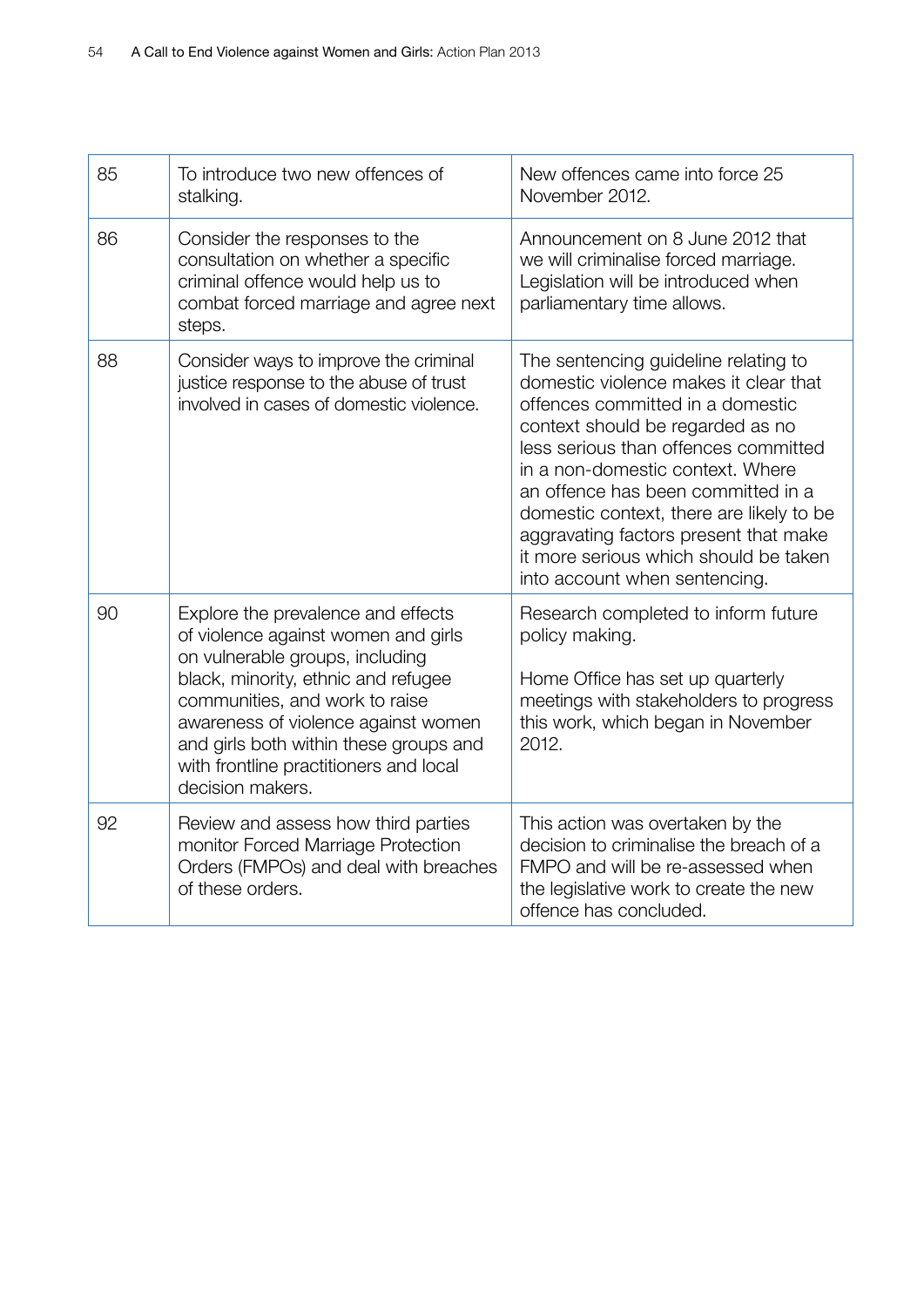| 96 | Continue to support the National<br>Offender Management Service<br>domestic abuse strategy by developing<br>and making available for delivery<br>an evidence-based programme of<br>intervention for perpetrators of domestic<br>abuse. This would replace programmes<br>currently used by probation and some<br>prisons. | The programme - Building Better<br>Relationships (BBR) - was submitted to<br>the Correctional Services Accreditation<br>Panel on 23rd April when it was<br>provisionally accredited with permission<br>to roll out across the National Offender<br>Management Service. National Offender<br>Management Service Interventions Unit<br>has commenced national roll out of the<br>BBR training to Probation Trusts using a<br>network of BBR trainers that have been<br>developed following a successful training<br>for trainers event. Events are planned in<br>fortnightly across 2013. |
|----|--------------------------------------------------------------------------------------------------------------------------------------------------------------------------------------------------------------------------------------------------------------------------------------------------------------------------|-----------------------------------------------------------------------------------------------------------------------------------------------------------------------------------------------------------------------------------------------------------------------------------------------------------------------------------------------------------------------------------------------------------------------------------------------------------------------------------------------------------------------------------------------------------------------------------------|
| 97 | Research into safety of victims including:<br>actions following victim withdrawals<br>from prosecutions and into the impact<br>of IDVA support on Criminal Justice<br>System outcomes.                                                                                                                                   | Director of Public Prosecutions-led<br>National Scrutiny Panel held in July<br>to discuss cases related to teenage<br>relationship abuse. A number of actions<br>have been proposed and shared<br>externally for views. Research into<br>actions following victim withdrawals from<br>prosecutions to follow in spring 2013.                                                                                                                                                                                                                                                            |
| 66 | Ensure rape myths are consistently<br>recognised and challenged during the<br>prosecution of rape cases.                                                                                                                                                                                                                 | Training sessions for rape specialist<br>prosecutors held in February and March<br>2013. This action has been replaced by<br>action 77 in the 2013 Action Plan.                                                                                                                                                                                                                                                                                                                                                                                                                         |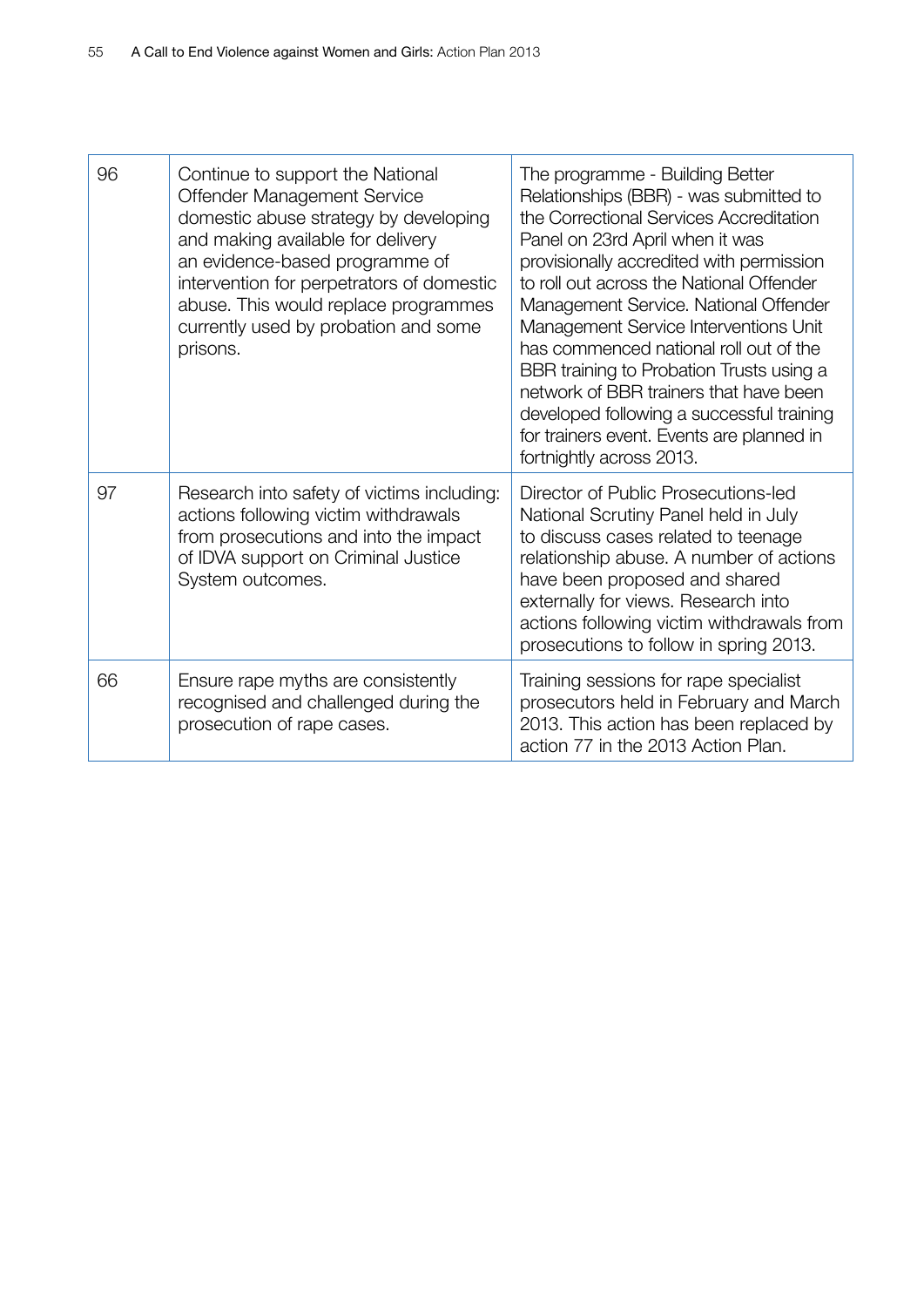| 62 | Develop and deliver refresher training for<br>prosecutors on violence against women<br>and girls issues. | Update on work in 2012/13:<br>• A Child Sexual Exploitation<br>conference for senior<br>prosecutors was held in October                                                                                                                                                                                                                                                                             |
|----|----------------------------------------------------------------------------------------------------------|-----------------------------------------------------------------------------------------------------------------------------------------------------------------------------------------------------------------------------------------------------------------------------------------------------------------------------------------------------------------------------------------------------|
|    |                                                                                                          | 2012.<br>In November 2012 launched<br>training on stalking and cyber<br>stalking.<br>By March 2013, revised<br>e-learning on domestic violence<br>will be published and sessions<br>will be held to train more rape<br>specialists.<br>• E-learning materials will be<br>published on human trafficking<br>by March 2013.<br>This action has been replaced by action<br>81 in the 2013 Action Plan. |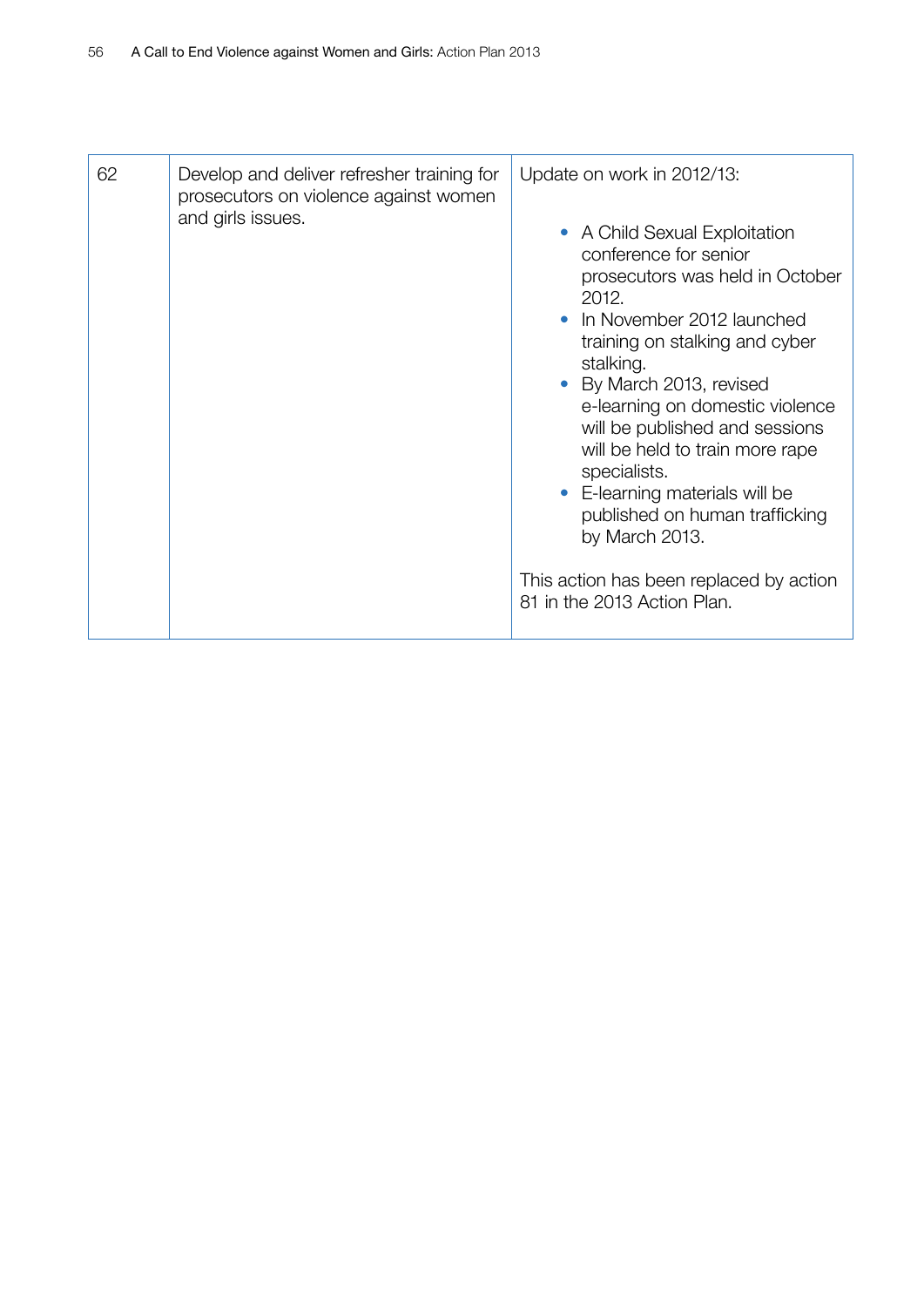| 71 | Identify and share good practice<br>in prosecutions for child sexual<br>exploitation.                                               | In addition to a child sexual exploitation<br>conference for senior prosecutors in<br>October 2012, all Crown Prosecution<br>Service Areas now have leads in as part<br>of a dedicated network - ties in with<br>recommendation 2.3 in the Association<br>of Chief Police Officers Child Sexual<br>Exploitation Action Plan published in<br>November 2012.<br>A closed forum for prosecutors was set<br>up on the Crown Prosecution Service<br>intranet and a webinar will be held. A |
|----|-------------------------------------------------------------------------------------------------------------------------------------|---------------------------------------------------------------------------------------------------------------------------------------------------------------------------------------------------------------------------------------------------------------------------------------------------------------------------------------------------------------------------------------------------------------------------------------------------------------------------------------|
|    |                                                                                                                                     | face to face seminar is planned for April<br>2013.                                                                                                                                                                                                                                                                                                                                                                                                                                    |
|    |                                                                                                                                     | Central collation of cases since<br>December 2012 and regular links with<br>the Deputy Children's Commissioner on<br>a weekly basis.                                                                                                                                                                                                                                                                                                                                                  |
|    |                                                                                                                                     | The Office of the Children's<br>Commissioner list of vulnerabilities and<br>warning signs were circulated to Chief<br>Crown Prosecutors in December 2012.<br>This action has been replaced by action<br>82 in the 2013 Action Plan.                                                                                                                                                                                                                                                   |
| 79 | Complete a 12-month pilot of Domestic<br>Violence Protection Notices (DVPNs)<br>and Domestic Violence Protection<br>Orders (DVPOs). | Pilot complete. Evaluation ongoing and<br>due to report by autumn 2013.                                                                                                                                                                                                                                                                                                                                                                                                               |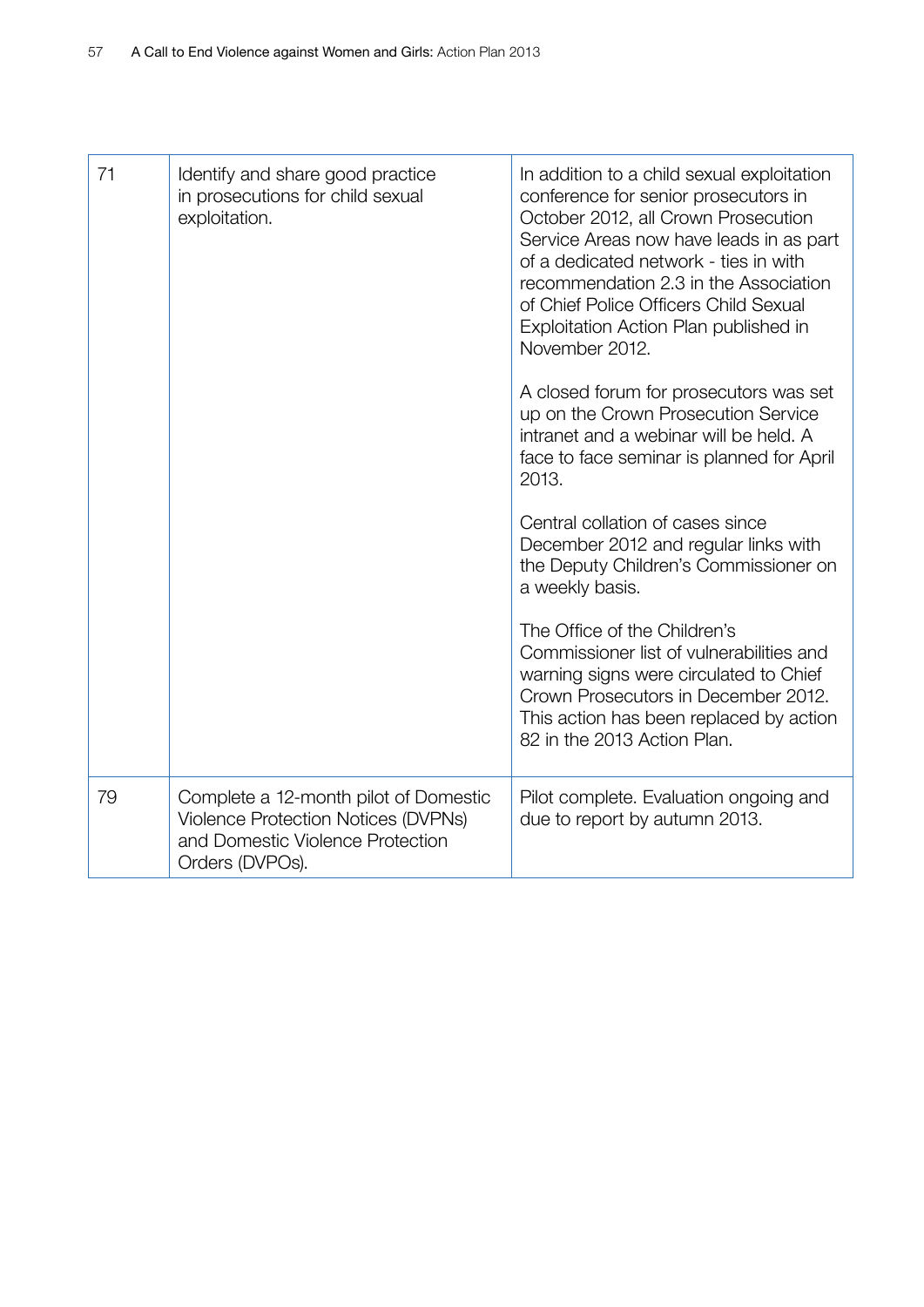### Annex B – Wider Government Initiatives

There are a number of cross Government initiatives that will assist in tackling violence against women and girls and that have influenced this refreshed Action Plan:

#### Child protection

The Government is committed to the on-going reform of the child protection system in England, building on the Munro Review and taking into account more recent recommendations made in the Education Select Committee report, Children First: The Child Protection System in England and Lord Carlile's report into the Edlington Case. We are committed to a programme of change to bring about sustainable, long term reform which enables and inspires professionals to do their best for vulnerable children and their families.

Our reforms include: investing in the recruitment and training of social workers; testing new ways of working which enable social workers to respond better to the needs of vulnerable children; revising statutory guidance to make clearer the legislative requirements of organisations working to safeguard children; changing inspection processes to focus more on children's experiences of the services they receive; strengthening Local Safeguarding Children Boards to hold local agencies to account for safeguarding children; and continuing to drive improvements in the quality of Serious Case Reviews so the system learns from past mistakes.

The emphasis of the revised guidance, 'Working Together to Safeguard Children', which will be issued shortly, is on professionals making effective judgements in the best interests of the individual child. The revised guidance will make clear what must be done by individuals and organisations working together to keep children safe. It will be clear about the responsibilities on local leaders, managers and other professionals to manage services for vulnerable children and families.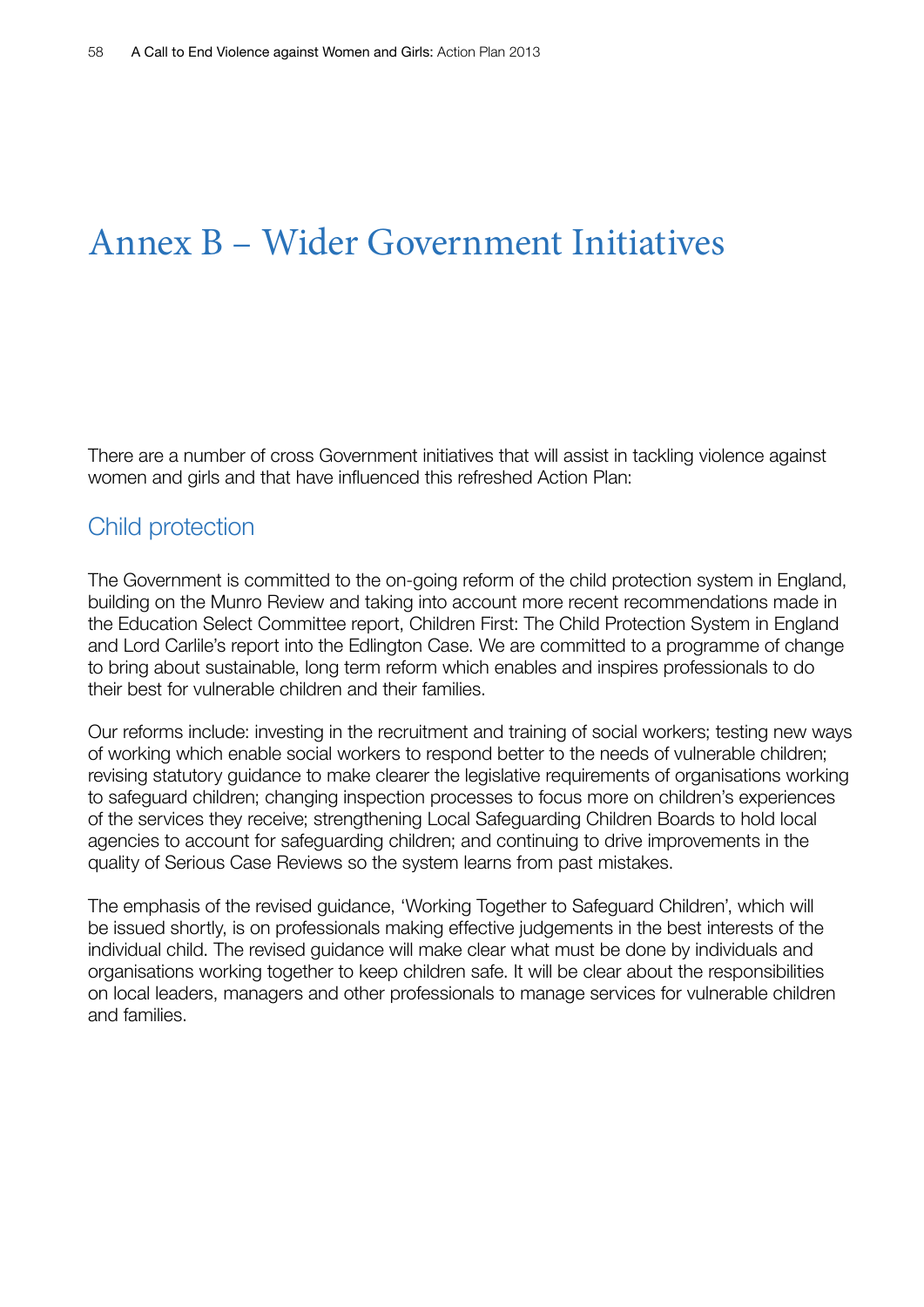#### Child Sexual Exploitation

The Government published the national Action Plan for tackling child sexual exploitation on 23 November 2011. The Action Plan looks at sexual exploitation from the perspective of the child. It highlights areas where more needs to be done, and sets out specific action that the Government, local agencies, and voluntary and community sector partners need to take, to address this abuse. The actions are set out under four strands:

- raising awareness and prevention so that practitioners, parents and young people themselves are aware of the signs of exploitation;
- responding effectively to this abuse when it happens so that all the agencies involved are better able to help victims get out and to deal with perpetrators;
- getting justice for victims and their families with the needs of vulnerable and intimidated witnesses being identified and responded to in the criminal justice process; and
- helping victims and their families get over what has happened to them including through the provision of specialised, appropriate support.

The Government issued a report on progress, along with a new step-by-step guide on what frontline practitioners should do if they suspect a child is being sexually exploited on 3 July 2012. The progress report highlighted the significant progress that was being made but made clear that there was still much more to be done.

The Office of the Children's Commissioner (OCC) published an interim report from its two-year inquiry into child sexual exploitation in gangs and groups in November 2012. The final report with recommendations for policy and practice is expected to be published in the Autumn 2013.

#### Social work education

The Government is funding a range of reforms to initial and post qualifying social work education and practice development which are being implemented by the College of Social work, to ensure that social workers are able to identify and swiftly respond to instances where children are subject to violence or abuse.

The Professional Capabilities Framework is a new set of professional standards that underpins all education, training, assessment and performance management in social work. Child protection specific capabilities have been written into the PCF, as recommended by Professor Munro. Curriculum guides in specialist areas have been produced for institutions training new social workers in a range of areas, including relationships, relationship stress and/or breakdown and neglect, violence and abuse of children and adults.

Training is being funded for social work managers and supervisors in reflective supervision, which is critical for ensuring that social workers stay focused on ensuring the best outcomes for children. Working Together emphasises the importance of effective supervision and challenge to support professionals to reflect on the impact their decisions have on the child and his or her family. Any professional working with vulnerable children should have access to a manager to talk through their concerns and judgments affecting the welfare of the child. New Employer Standards and Supervision Framework both make clear the expectations for social work employers to provide a proper level and quality of support and supervision to enable social workers to do their jobs.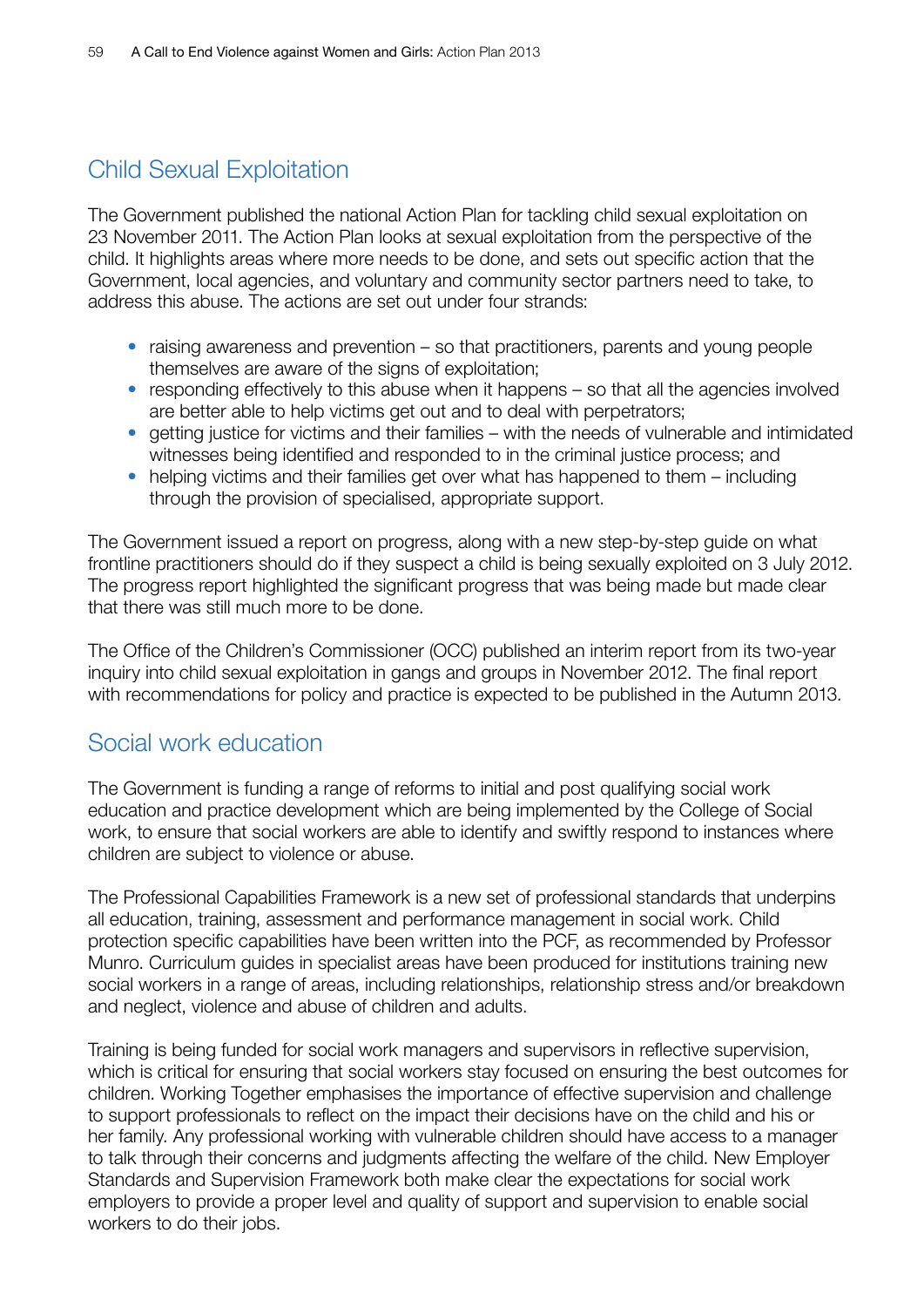Social workers must maintain and develop their knowledge and skills through continuing professional development (CPD) in order to maintain their registration with the Health and Care Professions Council. High quality CPD is fundamental both to the development of skilled and confident practitioners and to the provision of quality services to children and their families. The Professional capabilities framework underpins CPD at all social work career levels.

#### Troubled families

The Troubled Families programme is committed to turning around the lives of 120,000 families by the end of this Parliament. The Prime Minister has set out a clear vision about what needs to change in these households: getting children into school, cutting crime and antisocial behaviour, putting adults on the path to work and making savings to the public purse. Significant local discretion has been built into the design of the programme enabling local areas to consider domestic violence as one of the contributing factors that determine the identification of families for inclusion in the programme.

At present the programme is making good progress with 152 upper-tier councils in England having committed to start work with almost 42,000 families across England by the end of this financial year (2012/3), over a third of the 120,000 troubled families target.

In July 2012, Louise Casey CB (Head of the Troubled Families Programme) published the 'Listening to Troubled Families' report which gave a glimpse into the lives of and problems experienced by 16 troubled families. The report showed that within those 16 families she interviewed there were a range of problems that these families both had and caused; problems that were often passed from generation to generation, such as sexual abuse, teenage pregnancies, poor parenting, a need for social care interventions, police call outs and educational failure. In particular, domestic violence appeared to be a common theme in the majority of families that were interviewed.

There will be an independent evaluation of the Troubled Families programme conducted, which will help to give a clearer understanding about the progress and outcomes being achieved with troubled families across a broader set of issues, including domestic violence.

#### Victims Strategy

In July 2012 the Government published its response to the consultation "Getting it Right for Victims and Witnesses". This set out a package of reforms to radically change the way the Government commissions support services for victims and witnesses. Currently Central Government spends in the region of £66 million each year in grant funding to a wide range of organisations that provide support services. We are now working to introduce a mixed model of national and local commissioning, with the majority of victim support services being commissioned locally by Police and Crime Commissioners.

The Government is committed to devolving responsibility for commissioning most services to Police and Crime Commissioners but recognises that some services are best commissioned nationally. Central Government (the Ministry of Justice and Home Office) will nationally commission: support for those bereaved by homicide; support for victims of human trafficking; support for victims of rape through rape support centres, plus some other support for victims of sexual and domestic violence; the witness service and some national help lines.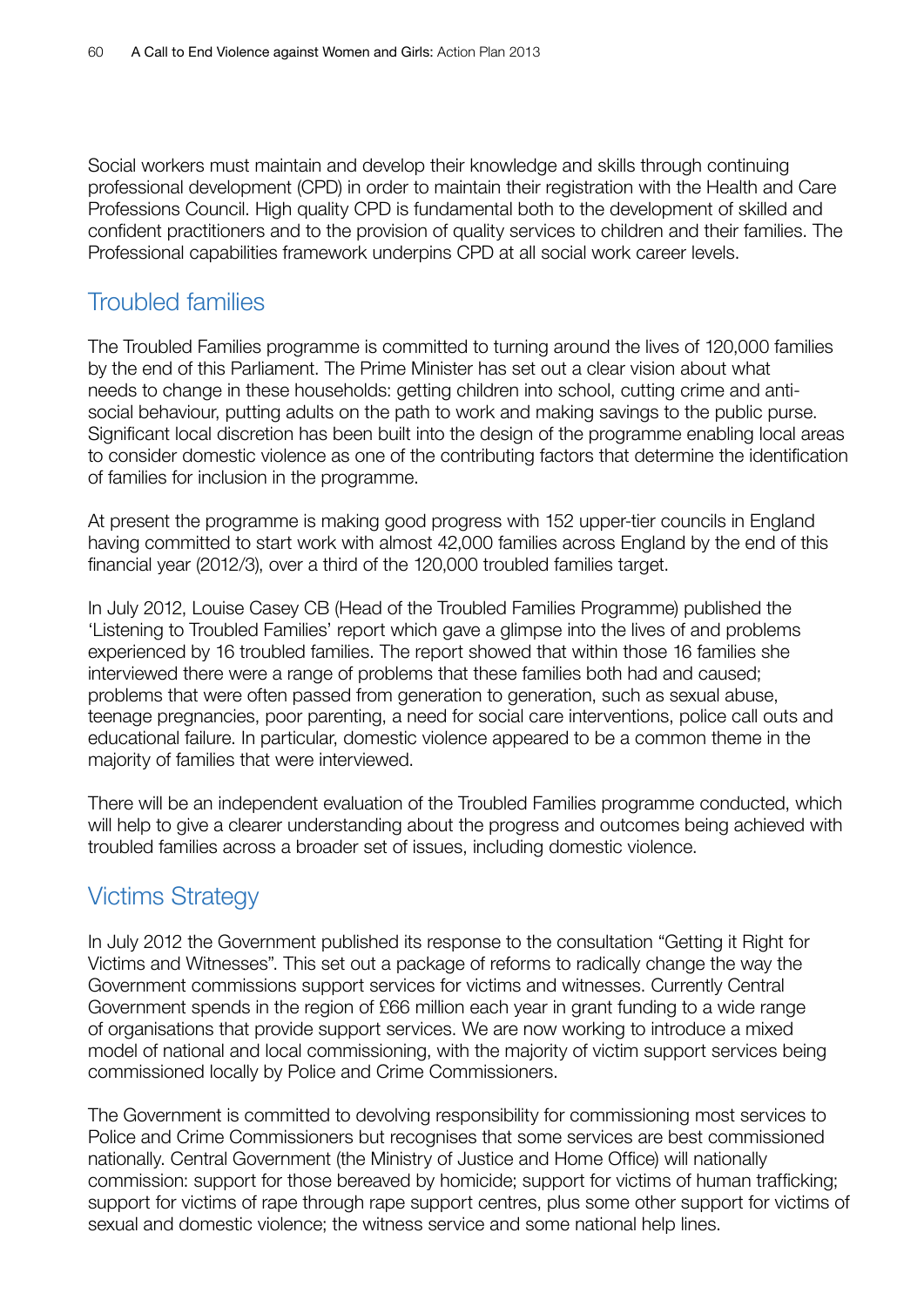All support services, whether nationally or locally commissioned, should aim to achieve two outcomes for victims of crime – firstly to help victims to cope and then, and as far as is possible, to recover from, the impacts of crime upon them. Support should be particularly targeted at those who have suffered the greatest impact from crime: victims of serious crime, the most persistently targeted and the most vulnerable.

We are also revising the Code of Practice for Victims of Crime (the "Victims' Code") to give victims clearer entitlements from criminal justice agencies and to better tailor services to individual need. As part of this we are reviewing the Victim Personal Statement to give victims a louder voice in criminal proceedings. A consultation will be held on the draft Code in spring 2013.

#### Probation reform consultation

The Ministry of Justice launched the Transforming Rehabilitation consultation on 9 January 2013. It described the Government's intended approach to driving down the rate of reoffending and delivering better value for the taxpayer. Integral to the proposals is a criminal justice system which punishes offenders properly, and protects the public and supports victims. The system also needs to reform offenders so that they do not go on to commit further crimes. The reform proposals focus on the rehabilitation of all adult offenders managed in the community and subject to community orders or suspended sentences. The consultation document also contained, for the first time, proposals to develop services for those offenders serving under twelve months in custody.

The Government recognises that many female offenders have experienced domestic and sexual violence, and that a history of abuse is associated with higher rates of reconviction. We will ensure that we commission services for female offenders that take account of this experience and address their needs as victims of violence to reduce their re-offending. Although not all perpetrators of domestic and sexual violence against women are men, many are. We are therefore committed to addressing this criminal behaviour by commissioning offender management services that work with male offenders where there is evidence of involvement in domestic and/or sexual violence whether against women or men.

#### EU Directive on the rights of victims of crime

The EU Directive establishing minimum standards on the rights, support and protection of victims of crime is intended to ensure minimum standards for all victims of crime committed within the EU and their family members in fatal cases. The Directive covers: information and support; participation in criminal proceedings; protection of victims and recognition of vulnerable victims (referred to in the Directive as victims with specific protection needs) and general provisions such as the training and co-ordination of services.

The Government opted-in to the EU Victims' Directive in October 2012 to promote improved standards on the entitlements, support and protection available to victims of crime across the EU, to the benefit of UK citizens.

The majority of the Directive reflects existing practice. We do not anticipate many policy changes but may enshrine practice in national law or statutory codes. We expect to fully implement the Directive by 16 November 2015.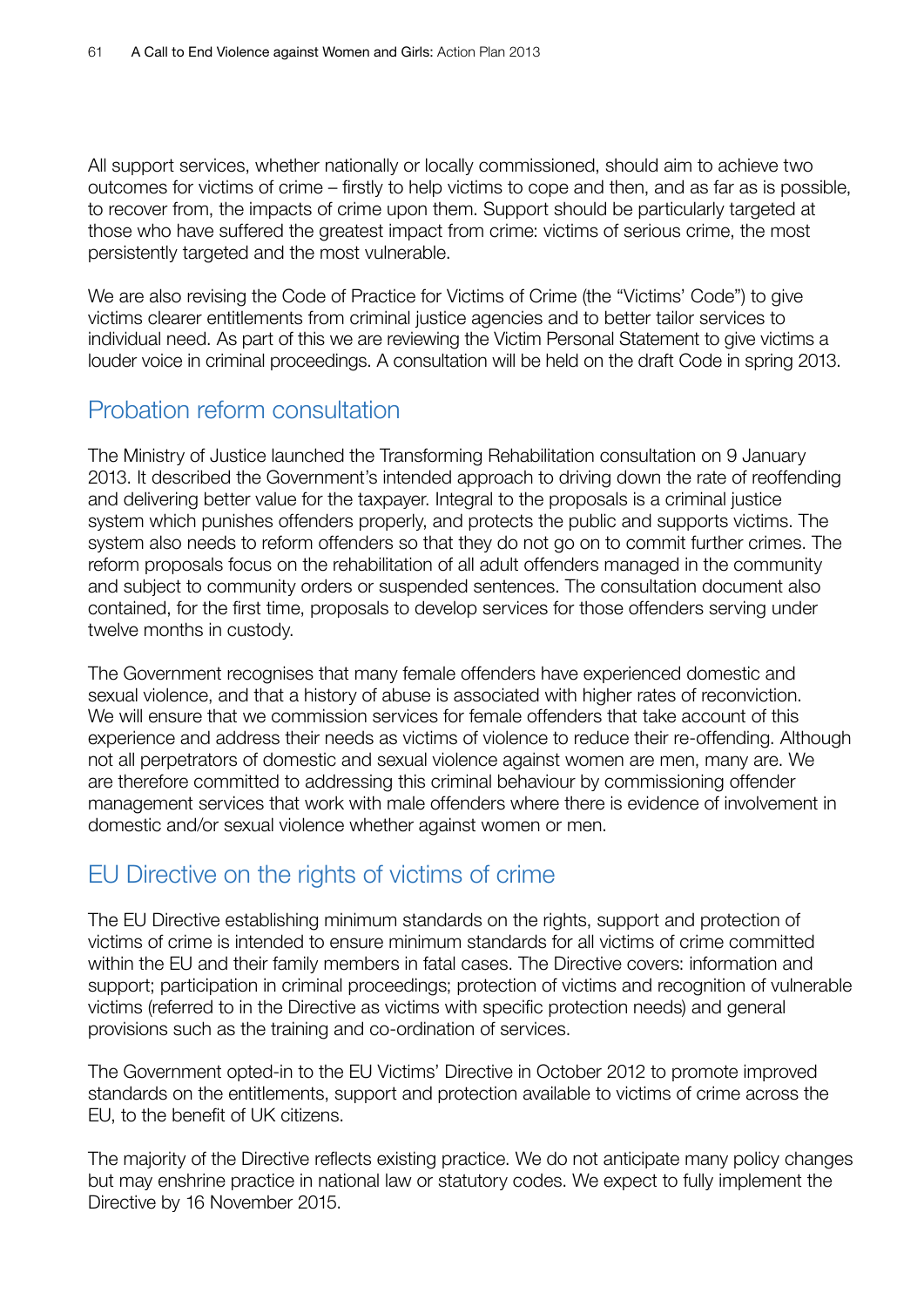#### Ending Gang and Youth Violence

On 27 November the Home Office published the 'Ending Gang and Youth Violence' report: One year on. The report sets out the Government's achievements to date and its commitments to build on this success over the next year and beyond. It covers a range of key issues, including the role of health in preventing violence; the criminal justice response; partnership working and information sharing; and sharing evidence of what works to improve local service delivery. The report has a section on women, girls and gangs. This includes a commitment to ensure key actions pertaining to gang-associated young women and girls are included in the updated Violence Against Women and Girls Action Plan, as well as:

- Work with the Association of Chief Police Officers to identify gang-associated women and girls;
- Update safeguarding guidance on young people at risk of gang activity;
- Ensure that gang-associated girls and young women can access youth and criminal justice services without risk to their safety;
- Work with local partners to address boys' and young men's harmful attitudes towards women and girls; and
- Continue to work with the Crown Prosecution Service to develop initiatives to prevent and reduce the impact of gang violence on girls and young women.